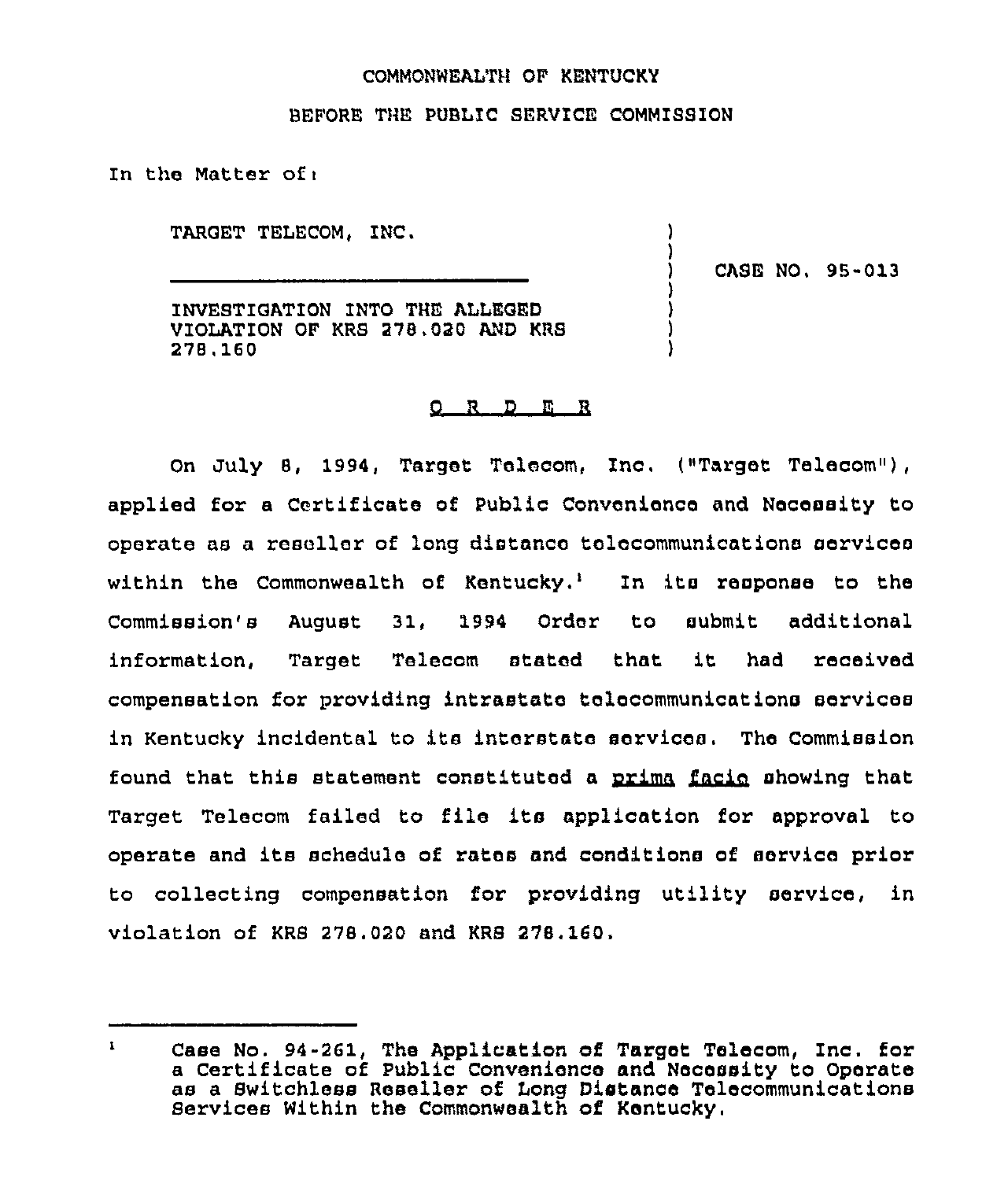On January 19, 1995, the Commission issued an Order directing, inter alia. Target Telecom to appear at a hearing on February 27, 1995 to show cause why it should not ba penalized under KRS 278.990 for its apparent violation of KRS 278,020 and KRS 278, 160.

On February 6, 1995, Target Telecom filed <sup>a</sup> statement of its intent to cease charging for any intrastate telecommunications services within the Commonwealth of Kentucky. Attached to this statement is <sup>a</sup> list of Target Telecom's Kentucky customers, their addresses, phono numbers, and amounts of monthly intrastate usage billed and collected fx'om the respective inceptions of their service, Target Telecom further states that each Kentucky customer will be refunded the total billed to him for intrastate calle during the period that Target Telecom lacks a Certificate of Public Convenience and Necessity. Target Telecom's statement and attached list of Kentucky customers is attached as Exhibit A. Target Telecom has also submitted to the Commission a check in the amount of 6100. Target Telecom has requested that its refunds to Kentucky customers, together with its payment of a 8100 penalty, be accepted by the Commission as full settlement of this proceeding.

The Commission finds that the terms of settlement requested by Target Telecom are reasonable and constitute an expeditious and cost-effective manner of resolving this case.

IT IS THEREFORE ORDERED that:

1. The hearing scheduled for February 27, 1995, at 10:00 a.m., Eastern Standard Time, in the Commission's offices, is hereby cancelled.

-2-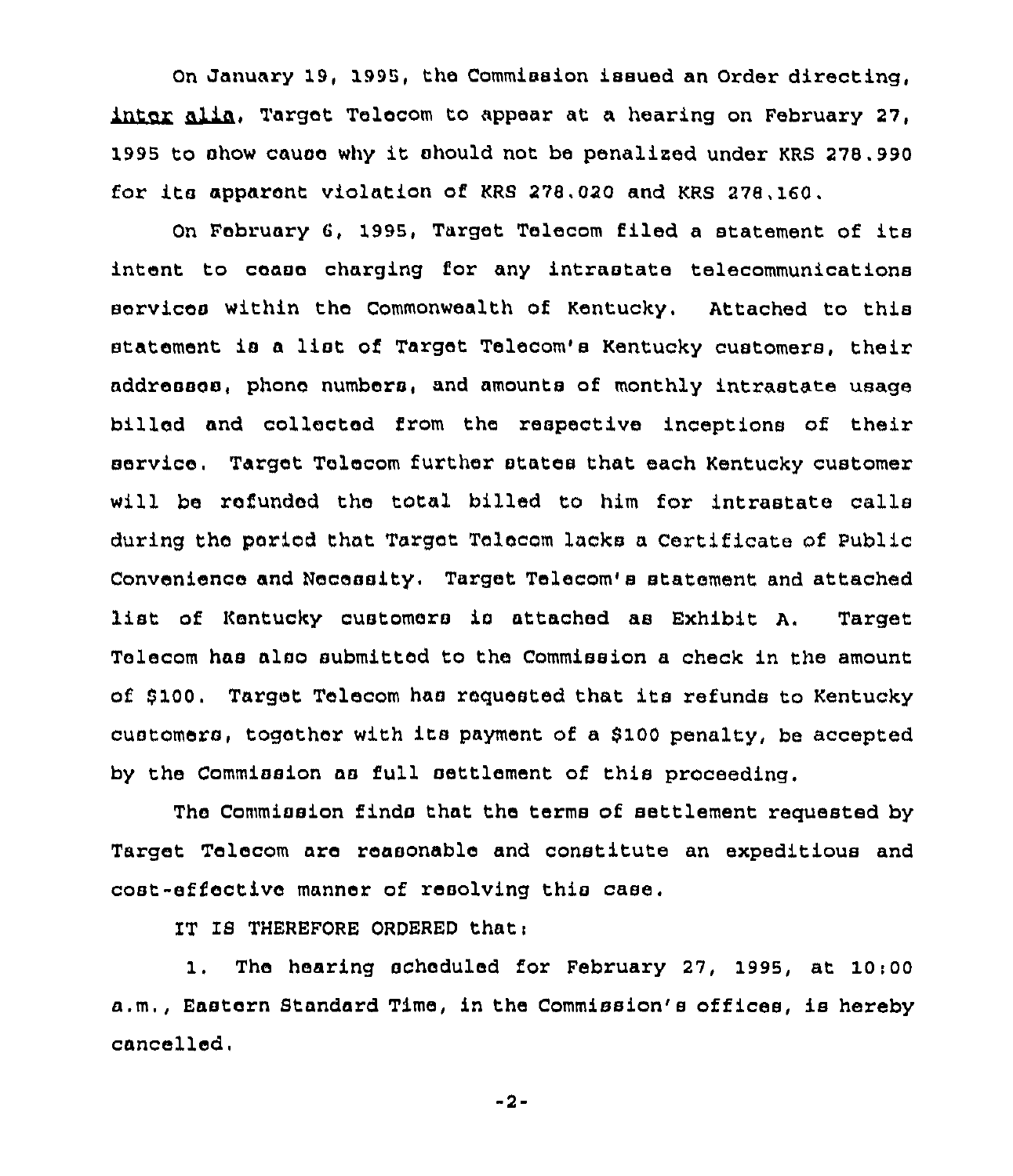2. This case is hereby dismissed.

Done at Frankfort, Kentucky, this 22nd day of February, 1995

PUBLIC SERVICE COMMISSION

Chairman  $\overline{\text{v1}}$ 

Breachitt Commissione

ATTEST:

N D Executive Director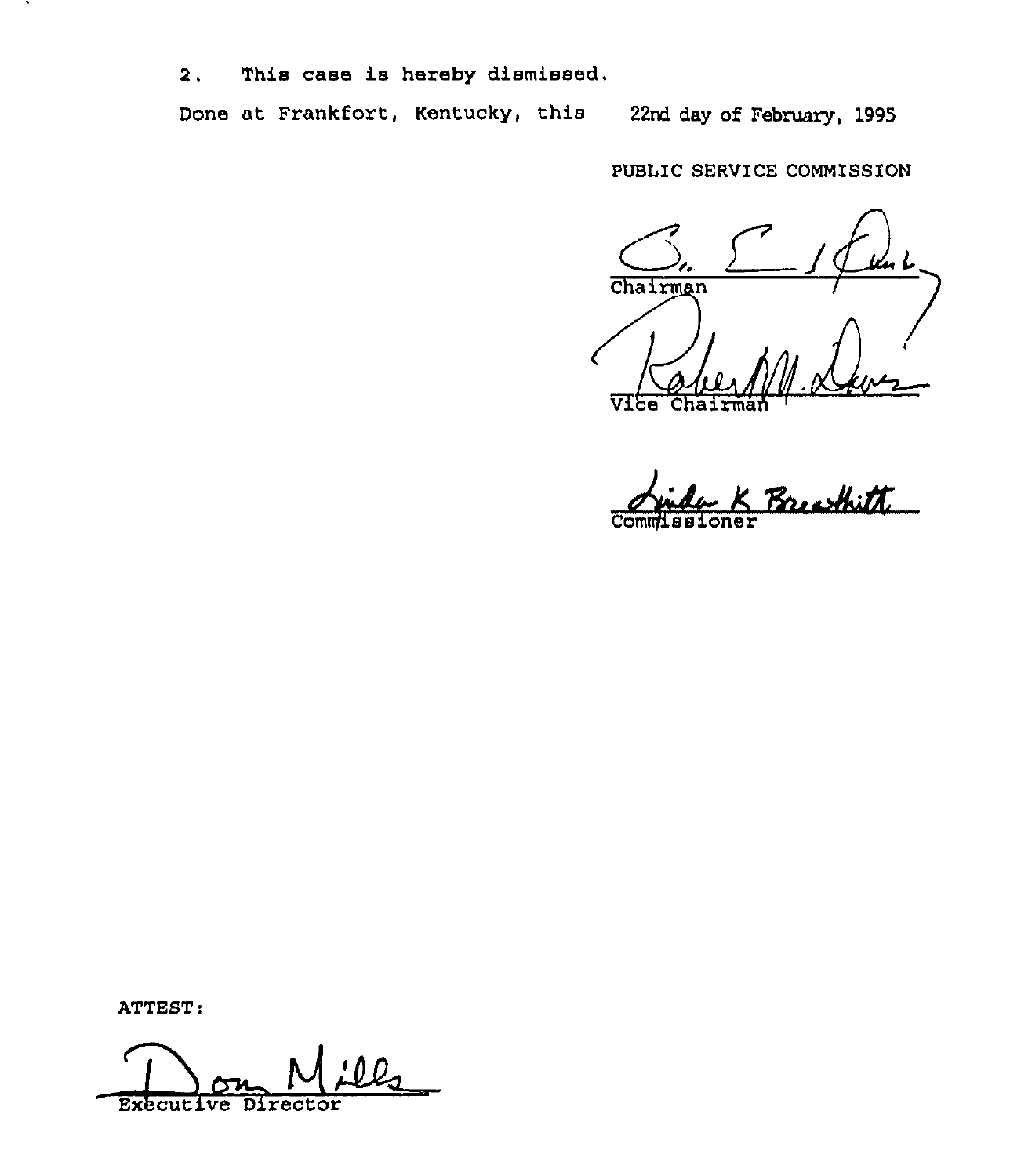EXHIBIT A EXHIBIT TO AN ORDER OF THE KENTUCKY PUBLIC SERVICE<br>USSION IN CASE NO. 95-013 DATED 2/22/95 COMMISSION IN CASE NO. 95-013 DATED

TARGET TELECOM INC.



CORPORATE HEAOQUARTERS 155 Willowbrook Boulevard · Wayne, New Jersey 07470 · (201) 256-1600 · Fax (201) 812-6600

January 31, 1995

Mr. Don Mills Executive Director Commonwealth Of Kentucky Public Service Commission 730 Schenkel Lane Franfort, Kentucky 40602

Case 16, 95-013

## **RECEIVED**

FEB 06 1994

Public service **COMMISSION** 

Dear Mr. Mills,

Persuant to your Case No. 95-013, Investigation into the Alleged Violation of KRS 278.020 and KRS 278.160 we are submitting a report listing all Target Telecom, Inc. Kentucky end users, their address, phone number and the amount of each end user monthly intrastate billed and collected usage from the inception of their service,

Target Telecom, Inc. will comply with the request of the commission by crediting each Kentucky end user for the total amount that the end user was billed for all intrastate transport and will continue to credit the end user up to the date that the commission elects to grant or deny our application and tariff for a Certificate of Public Convenience and Necessity. The credit will be issued on the February 1995 long distance invoice to each end user. If the end user is no longer a customer of Target Telecom, Inc. then we will rebate the end user by sending a check to the end user in the amount of paid intrastate usage and forward to the commission a copy of the disbursed check.

If the commission requires additional information or if this correspondence does not satisfy the commissions request please contact me at 1-800-569- 1908, Ext. 130,

Very truly yours, TARGET TELECOM, INC. Calul Wollew Orland Chamberlain

VP/Network Services.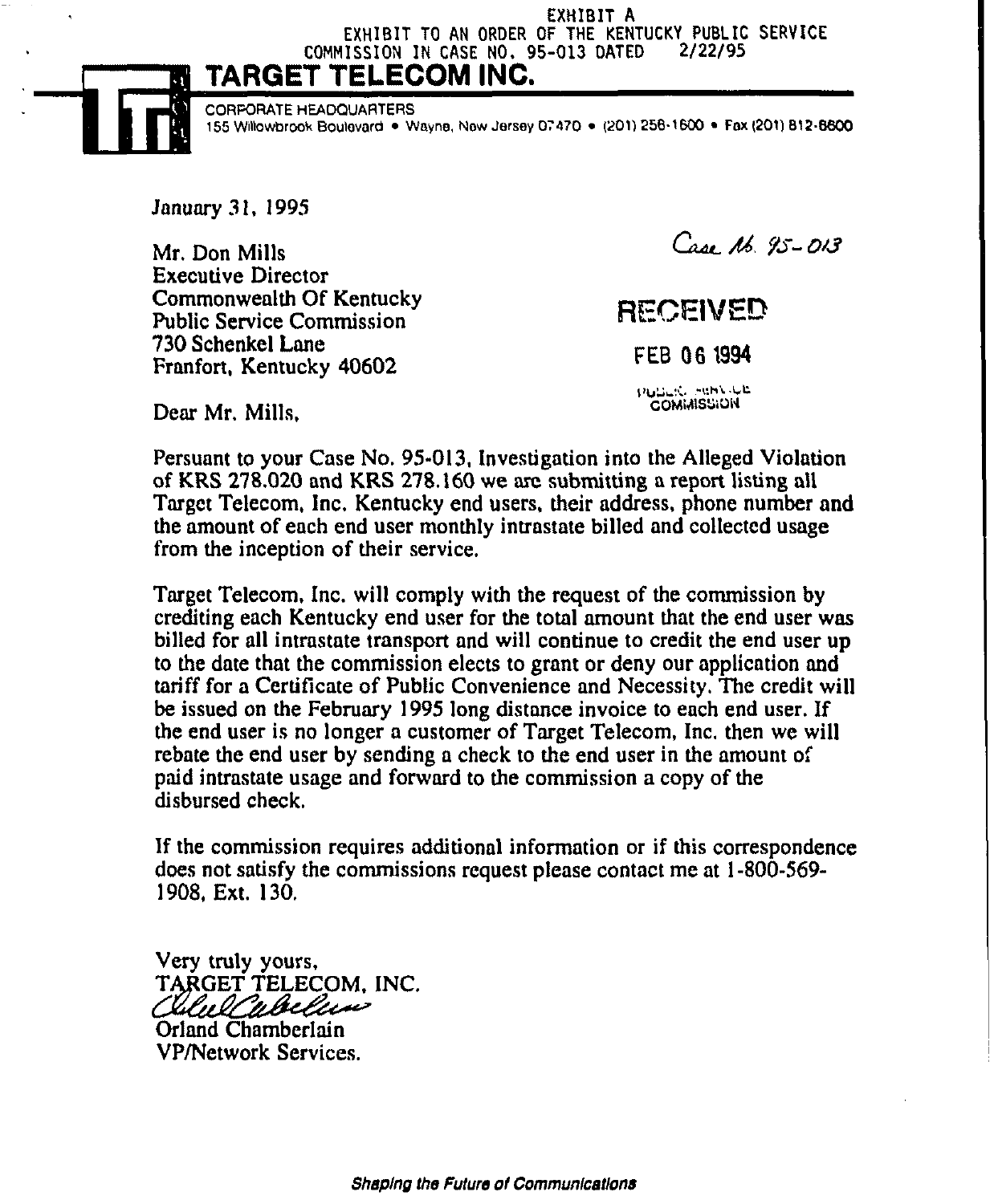Cuntomor #: 50000000193 Nam<mark>o: WINDRIDGE FARM</mark> INC Addroan; RT 1 BOCX 392 Telephone: 606-873-6636 WILMORE, KY 40390

 $\mathcal{C}^{\mathcal{N}}$ 

 $\bullet$ 

RECEIVED

FEB 06 1994

PUBLIC SERVICE<br>COMMISSION

| Invoice # | Month   | Yoar | Intrastato Paid |  |
|-----------|---------|------|-----------------|--|
|           |         |      |                 |  |
| 45798     | April   | 93   | 15.96 Yes       |  |
| 53799     | May.    | 93   | $36.48$ Yes     |  |
| 60826     | June    | 33   | 36.62 Yea       |  |
| 68244     | July    | 93   | 52,18 Yes       |  |
| 75725     | August  | 93   | 63.86 Yes       |  |
| 83672     | Septemb | 93   | 76,48 Yes       |  |
| 92743     | October | 93   | $21.70Y$ om     |  |
| 102518    | Novembe | 93   | 38.86 Yes       |  |
| 113257    | Docembo | 93   | $60.46$ Yes     |  |
| 124957    | January | 94   | 39.42 Yes       |  |
| 137673    | Februar | 94   | $53.10$ Yes     |  |
| 151601    | March   | 94   | 51.36 Yes       |  |
| 166435    | April   | 94   | 10.94 Yes       |  |
|           | Total:  |      | 557.42          |  |

Customer #: 50000000<mark>327</mark> Nam<mark>o: YEARSLEY BLOODSTOCK SERVICE</mark> Addreasl 1345 DRAY HAWK DR LEKINOTON, KY 40501

Talephonn: GOG <sup>~</sup> 2GB-0178

| Invoica # | Month   | Year | Intrastate  | Paid |
|-----------|---------|------|-------------|------|
|           |         | ---- |             |      |
| 45902     | April   | 93   | 19.74 Yes   |      |
| 53899     | May     | 93   | 20.48 Yes   |      |
| 60924     | งันทอ   | 93   | $16.16$ Yes |      |
| 68337     | July    | 93   | 9.04 Yes    |      |
| 75812     | August  | 93   | 11.48 Yes   |      |
| 83757     | Septemb | 93   | 11.12 Yes   |      |
| 92830     | October | 93   | 2.94        | Yes  |
| 102600    | Novembe | 93   | $0.98$ Yes  |      |
| 113343    | Decembe | 93   | 4.32 Yes    |      |
| 125037    | January | 94   | $0.40$ Yea  |      |
| 137748    | Februar | 94   | $5.42$ Yes  |      |
| 151677    | March   | 94   | 21.02 Yes   |      |
| 166508    | April   | 94   | 3.98 Yes    |      |
| 183021    | May     | 94   | 1.32 Yes    |      |
| 201528    | June    | 94   | 14.48 Yes   |      |
| 221440    | July    | 94   | $4.62$ Yes  |      |
| 242017    | August  | 94   | 2.98 Yes    |      |
| 263054    | Septemb | 94   | $6.10$ Yes  |      |
| 284959    | October | 94   | 2.42 Yes    |      |
| 307742    | Novembe | 94   | 24.21 Yes   |      |
|           |         |      |             |      |

 $\hat{\boldsymbol{\epsilon}}$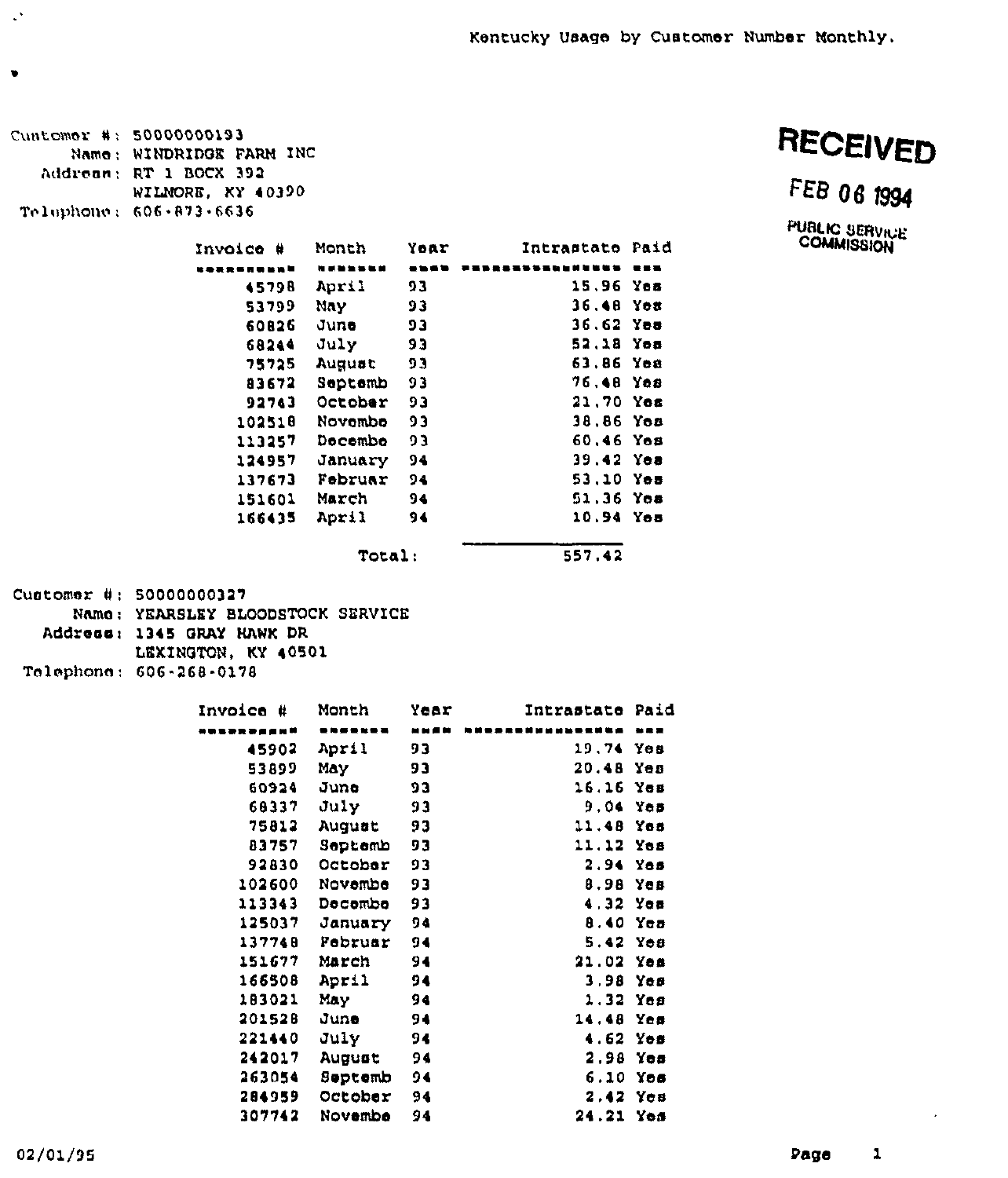|                         | 347617 Decembe | 94   | 21.77 Yes            |     |
|-------------------------|----------------|------|----------------------|-----|
| 372565                  | January        | 95   | 20.72 No             |     |
|                         | Total:         |      | 241.70               |     |
| Customer #: 50000000356 |                |      |                      |     |
| Name: JEFFERSON C CAMP  |                |      |                      |     |
| Address: GRIMES MILL RD |                |      |                      |     |
| LEXINGTON, KY 40509     |                |      |                      |     |
| Telephone: 606-263-5126 |                |      |                      |     |
| Invoice #               | Month          | Year | Intrastate Paid      |     |
| .                       | <b>ERROLLN</b> | 医膀胱炎 | <b>BOSSEDDER RED</b> |     |
| 45924                   | April          | 93   | 4.94 Yos             |     |
| 53921                   | May            | 93   | 9.14 Yes             |     |
| 60944                   | June           | 93   | 2.20 Yes             |     |
| 68357                   | July           | 93   | 3.98 Yes             |     |
| 75831                   | August         | 93   | 3.98 Yes             |     |
| 83775                   | Septemb        | 93   | 15.64 Yea            |     |
| 92849                   | October        | 93   | $0.68$ Yes           |     |
| 102620                  | Novembe        | 93   | 4.84 Yes             |     |
|                         | 113364 Decembe | 93   | $1.08$ Yes           |     |
| 125058                  | January        | 94   | 11.76 Yes            |     |
|                         | Total:         |      | 58.24                |     |
| Customar #: 50000000357 |                |      |                      |     |
| Name: GLENMORE FARM INC |                |      |                      |     |
| Address: 601 GENTRY RD  |                |      |                      |     |
| LEXINGTON, KY 40509     |                |      |                      |     |
| Telephone: 606-263-5731 |                |      |                      |     |
| Invoice #               | Month          | Year | Intrastate Paid      |     |
| - - - - <b>-</b>        | -------        | ---  | . m ar               | --- |
| 45925                   | April          | 93   | 27.58 Үөв            |     |
| 53922                   | May            | 93   | 8.80 Yes             |     |
| 60945                   | June           | 93   | 15.18 Үев            |     |
| 68358                   | July           | 93   | 27.40 Yos            |     |
| 75832                   | August         | 93   | 18.54 Yes            |     |
| 83776                   | Septemb        | 93   | 33.78 Yes            |     |
| 92850                   | October        | 93   | 4.56 Yes             |     |
| 102621                  | Novembe        | 93   | 11.86 Yes            |     |
| 113365                  | Decembe        | 93   | 2.86 Yes             |     |
| 125059                  | January        | 94   | 3.20 Yes             |     |
| 137770                  | Februar        | 94   | 4.44 Yes             |     |
| 151699                  | March          | 94   | 2.16 Yes             |     |
|                         | Total:         |      | 160.36               |     |

 $\sim$   $\sim$ 

 $\langle \cdot \rangle$ 

 $\hat{\mathbf{r}}$ 

 $\langle \cdot \rangle$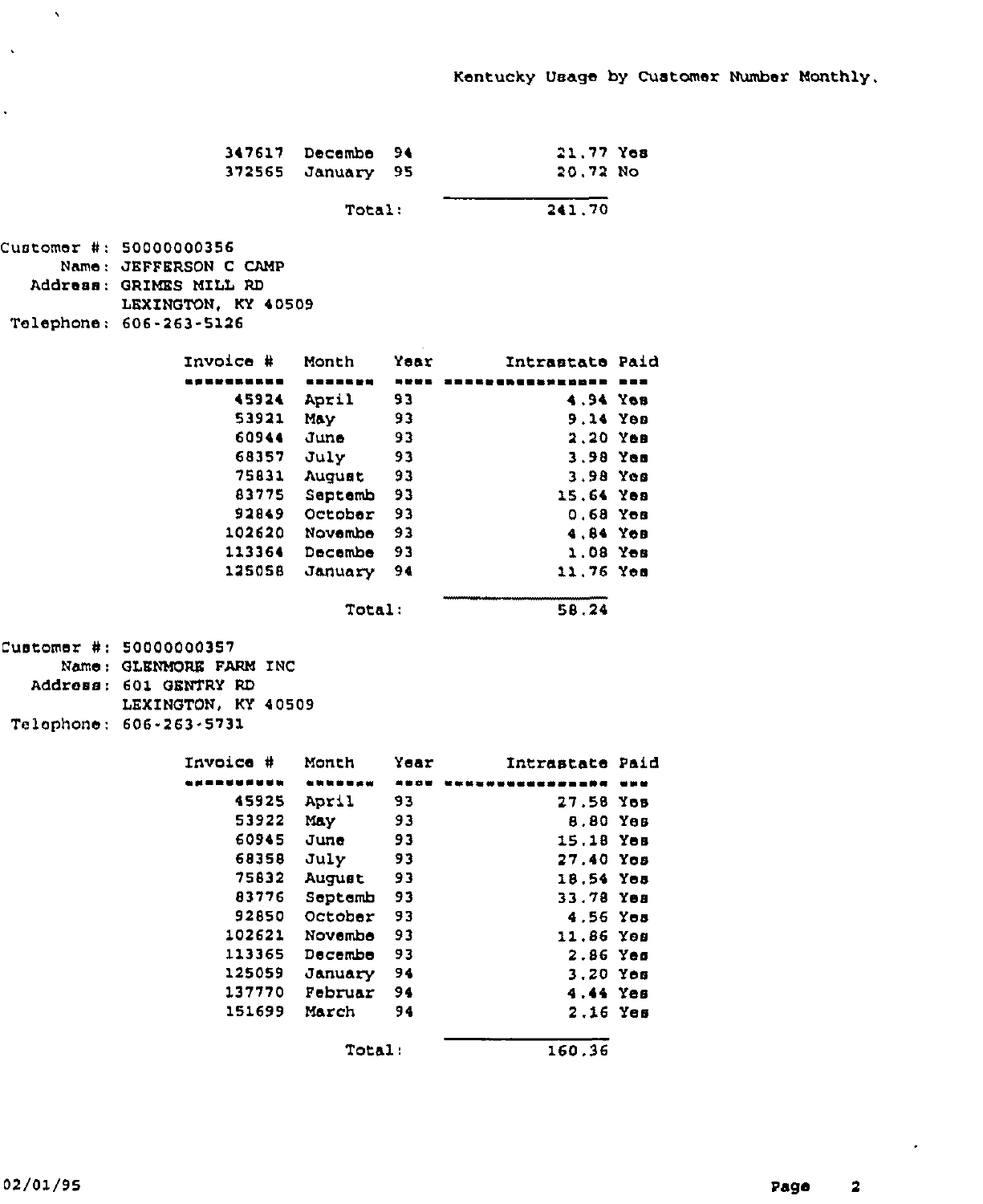```
Customer #: 50000000446
      Name: MARTIN A MALINE/HBPA KENTUCKY
   Address: 700 DUDLEY ROAD
            COVINGTON, KY 41017
Telephone: 606-341-6287
                  Invoice ¹ Month Year Intrastate Paid
                      102681 Novemb
                      113426
Decembe
93
                      125119 Januar
                      137828
Februar
94
                      151754
March
                      166578 Apri
                      183088
May
                      201587
June
                      221498
July
                      285010
October
94
                      307794
Novembe
94
                      3<mark>47665 Decembe 94</mark>
                                       93
                                        94
                                        94
                                        94
                                        94
                                        94
                                        94
                                                         2.74 Yes
                                                         7.22 Yds
                                                         0.42 Yes
                                                        4.98 Yes
                                                        20.70 Yes
                                                        31.42 Yes
                                                        7.70 Yes
                                                       10.48 Yes
                                                         3.14 Yds
                                                         6.72 Yes
                                                          0.20 Yes
                                                          6.00 Yes
                                  Total: 101.72
Customer #: 50000000670
      Name: ALAN R DORTON DVM
   Address: 117 GAY BOURNE WAY
            VERSAILLES, KY 40383
 Telephone: 606-873-3278
                  Invoice ¹ Month Year Intrastate Paid
                        61181
June
                        68588
July
                        76055 Augu<mark>s</mark>
                        83992
Septemb
93
                        93059
October
                      102823
Novembe
                      125253 Januar
                      137956
Februar
94
                      151879
March
                       166693
April
                       183196 M<mark>a</mark>y
                      201687
June
                      221591
July
                      242159 Augu<mark>s</mark>
                       263187 Septemb 94
                      285089
October
                      307866 No<mark>ve</mark>mb
                      347737
Decembe
                      372674 January 95
                                        93
                                        93
                                        93
                                        93
                                        93
                                        94
                                        94
                                        94
                                        94
                                        94
                                        94
                                        94
                                        94
                                        94
                                        94
                                                        21.72 Yes
                                                        27.02 Yes
                                                        28.60 Yes
                                                        26.66 Yes
                                                        45.96 Yes
                                                        1,2.80 Yes
                                                        25.30 Yes
                                                        31.34 Yes
                                                        35.68 Yes
                                                        20.60 Yes
                                                        32.30 Yes
                                                        24.96 Yes
                                                        38.40 Yes
                                                        35.82 Yes
                                                        28,44 Yes
                                                        25.82 Yes
                                                        23.84 Yes
                                                        14.46 Yes
                                                        24.36 No
                                   Total: 524.08
```
×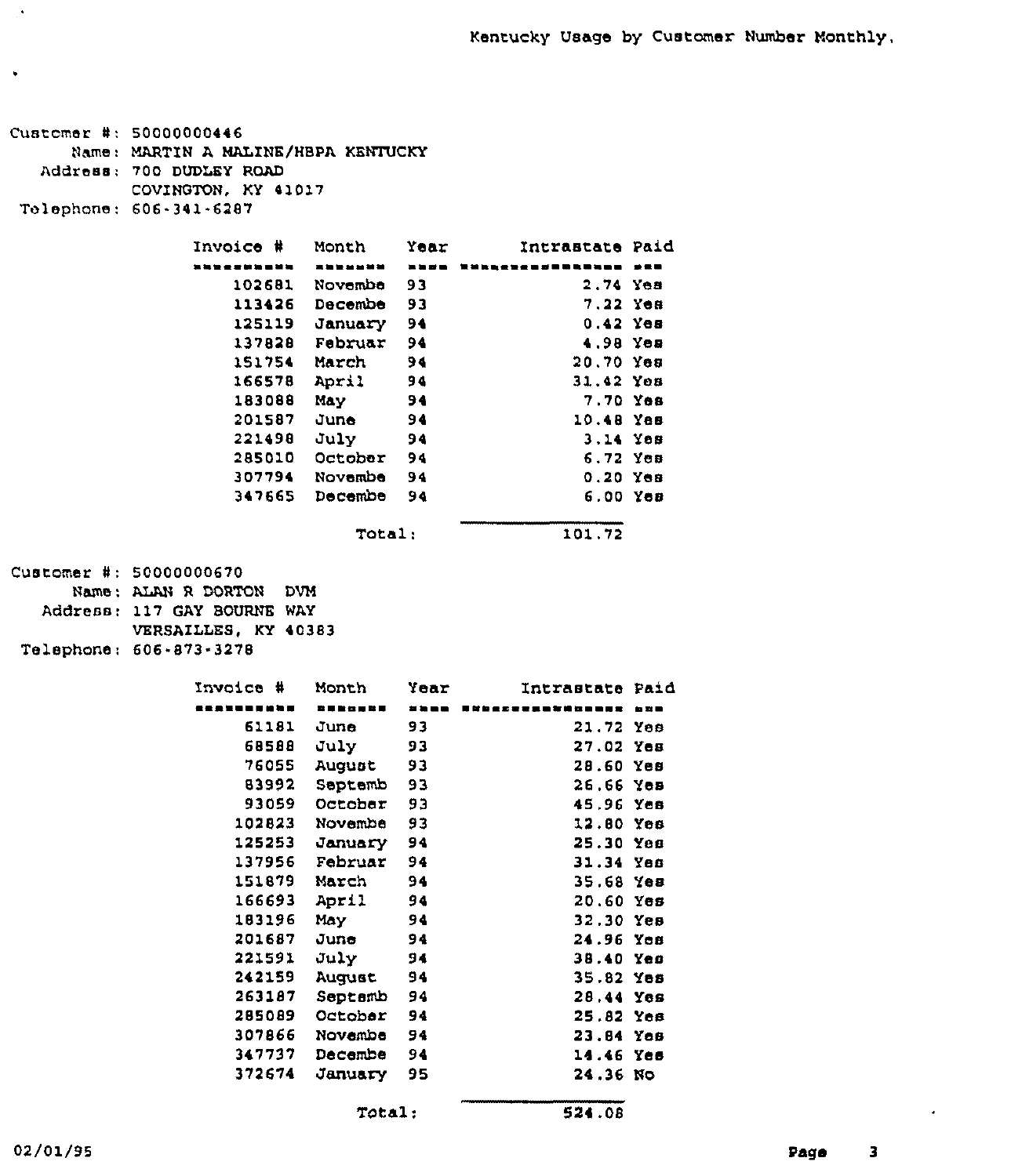| Customer #: 50000000832 | Namo: E-Z MAIL INC.<br>Address: 3101 RICHMOND RD.<br>LEXINGTON, KY 40509<br>Telephone: 606-268-1897               |                |          |                        |  |
|-------------------------|-------------------------------------------------------------------------------------------------------------------|----------------|----------|------------------------|--|
|                         | Invoice #                                                                                                         | Month          | Year     | Intrastate Paid        |  |
|                         | --------- <b>-</b>                                                                                                | -------        | ----     | -------------          |  |
|                         | 46277                                                                                                             | April          | 93       | 6.50 Yes               |  |
|                         | 54276                                                                                                             | May            | 93       | 15.60 Yes              |  |
|                         | 61291                                                                                                             | June           | 93       | 19.38 Yes              |  |
|                         | 68697                                                                                                             | July           | 93       | 27.46 Yes              |  |
|                         | 76157                                                                                                             | August         | 93       | 26.14 Yes              |  |
|                         | 84088                                                                                                             | Septemb        | 93       | 101.64 Yes             |  |
|                         | 93153                                                                                                             | October        | 93       | 34.44 Yes              |  |
|                         | 102914                                                                                                            | Novembe        | -93      | 23.64 Yes              |  |
|                         | 113663                                                                                                            | Dacamba        | - 93     | 48.70 Yes              |  |
|                         | 125352                                                                                                            | January 94     |          | 12.52 Yes              |  |
|                         | 138045                                                                                                            | Februar 94     |          | 5.42 Yes               |  |
|                         |                                                                                                                   | Total:         |          | 321.44                 |  |
| Customer #: 50000000883 | Name: ROBERT OWENS/FOREST VIEW FARM<br>Address: 1350 MILLERSBERG RD<br>PARIS, KY 40361<br>Telephone: 606-987-1919 |                |          |                        |  |
|                         | Invoice #                                                                                                         | Month          | Year     | Intrastate Paid        |  |
|                         |                                                                                                                   |                |          |                        |  |
|                         | <b>**********</b>                                                                                                 | -------        | ****     | ********************   |  |
|                         | 46317                                                                                                             | April          | 93       | 2.24 Yes               |  |
|                         | 54318                                                                                                             | May            | 93       | 0.84 Yes               |  |
|                         | 61335                                                                                                             | June           | -93      | $1.06$ Yes             |  |
|                         | 68740                                                                                                             | July           | -93      | 2.56 Yes               |  |
|                         | 76195                                                                                                             | August         | 93       | $3.02$ Yes             |  |
|                         | 84127                                                                                                             | Septemb        | 93       | $0.14$ Yes             |  |
|                         |                                                                                                                   | Total:         |          | 9.86                   |  |
| Customer #: 50000000925 | Name; HAL SNOWDEN JR.<br>Address: 104 HAWTHORNE<br>NICHOLASVILLE, KY 40356<br>Telephone: 606-885-7372             |                |          |                        |  |
|                         | Invoice #                                                                                                         | Month          | Year     | Intrastate Paid        |  |
|                         | .                                                                                                                 | <b>======</b>  |          |                        |  |
|                         | 46340                                                                                                             | April          | 93       | 10.86 Yes              |  |
|                         | 54346                                                                                                             | May            | 93       | 47.22 Yes              |  |
|                         | 61366                                                                                                             | June           | 93       | 68.00 Yes              |  |
|                         | 68771<br>76226                                                                                                    | July<br>August | 93<br>93 | 38.22 Yes<br>34.52 Yes |  |

 $\sim$   $\chi$ 

 $\Delta$ 

 $\ddot{\phantom{0}}$ 

 $\sim 10^6$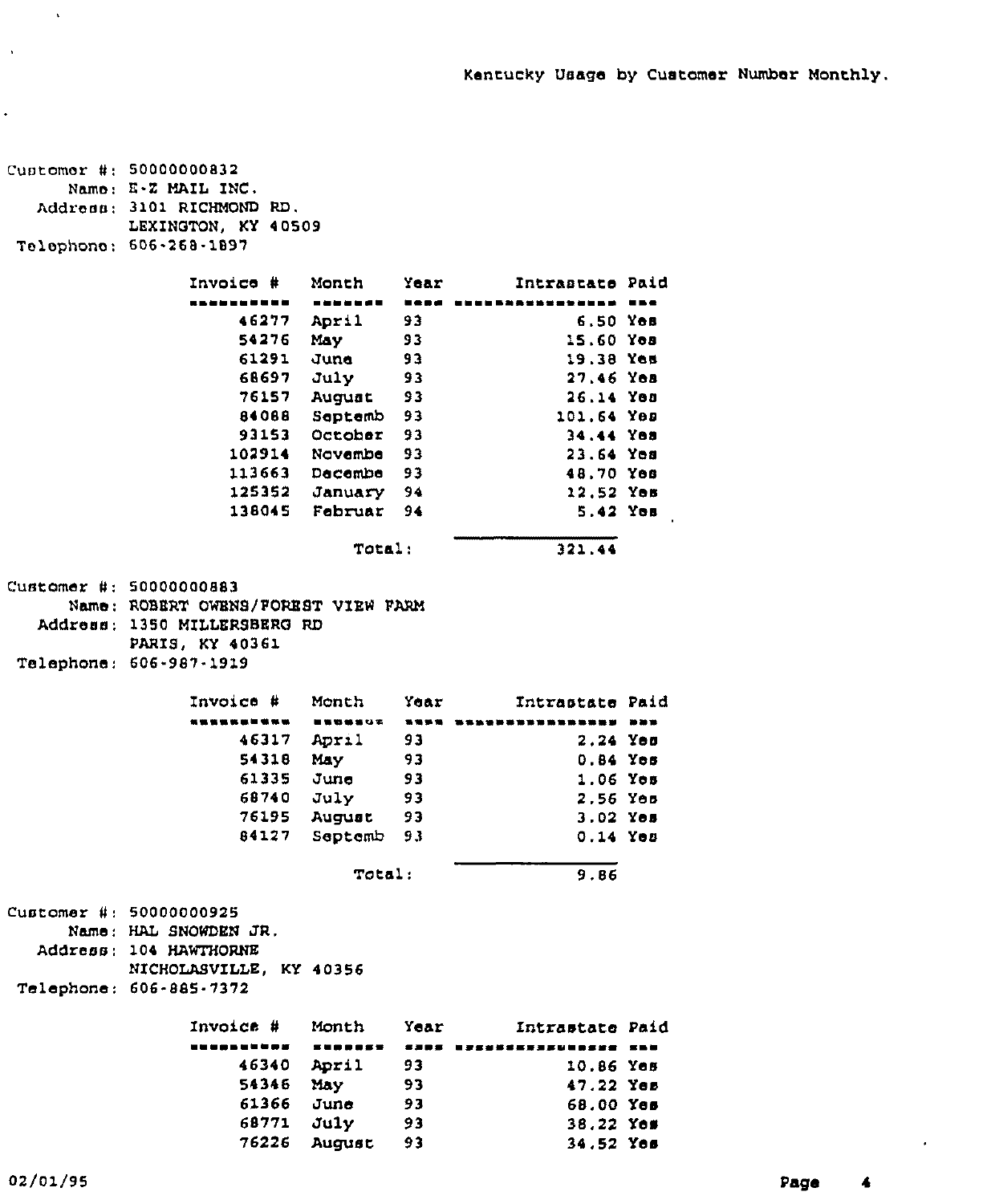|                         | 84159                         | Septemb               | 93   | 13.88 Yes                        |  |
|-------------------------|-------------------------------|-----------------------|------|----------------------------------|--|
|                         |                               | 93217 October         | 93   | 32.80 Yes                        |  |
|                         |                               |                       |      |                                  |  |
|                         |                               | 102977 Novembe        | 93   | 15.52 Yes                        |  |
|                         |                               | 113725 Decembe 93     |      | 16.02 Yes                        |  |
|                         |                               | 125415 January 94     |      | 11.60 Yes                        |  |
|                         |                               | 138101 Februar        | - 94 | 52.62 Yes                        |  |
|                         | 152025 March                  |                       | 94   | 9.34 Yes                         |  |
|                         | 166827 April                  |                       | 94   | 24.08 Yes                        |  |
|                         | 183325                        | <b>May</b>            | 94   | 7.50 Yes                         |  |
|                         |                               |                       |      |                                  |  |
|                         |                               | Total:                |      | 382.18                           |  |
|                         |                               |                       |      |                                  |  |
| Customer #: 50000000926 |                               |                       |      |                                  |  |
|                         | Name: ROSEGLADE FARM          |                       |      |                                  |  |
|                         | Address: 9222 HARRODSBURG RD. |                       |      |                                  |  |
|                         | WILMORE, KY 40390             |                       |      |                                  |  |
|                         | Telephone: 606-858-4617       |                       |      |                                  |  |
|                         |                               |                       |      |                                  |  |
|                         | Invoice #                     | Month                 | Year | Intrastate Paid                  |  |
|                         | . <b>.</b> .                  | . <b>.</b> .          |      | <b>ENER RESSAANDRESERRED BYB</b> |  |
|                         | 46341                         | April                 | 93   | 5.58 Yes                         |  |
|                         | 54347                         | May                   | 93   | 4.78 Yes                         |  |
|                         | 61367 June                    |                       | 93   | 30.34 Yes                        |  |
|                         | 68772 July                    |                       | 93   | 16.36 Yes                        |  |
|                         |                               | 76227 August          | 93   | 23.48 Yes                        |  |
|                         |                               | 84160 Septemb 93      |      | 15.16 Yes                        |  |
|                         |                               | 93218 October         | - 93 | 41.32 Yes                        |  |
|                         |                               | 102978 Novembe        | - 93 | 15.92 Yes                        |  |
|                         |                               | 113726 Decembe        | - 93 | 10.32 Yes                        |  |
|                         |                               | 125416 January 94     |      | 32.92 Yea                        |  |
|                         |                               | 138102 Februar        | 94   | 17.78 Yes                        |  |
|                         | 152026 March                  |                       | 94   |                                  |  |
|                         | 166828                        |                       |      | $19.00$ Yes                      |  |
|                         |                               | April                 | 94   | $9.76$ Yes                       |  |
|                         | 183326                        | May                   | 94   | 2.58 Yes                         |  |
|                         | 201812 June                   |                       | 94   | 5.48 Yes                         |  |
|                         | 221710 July                   |                       | 94   | $3.78$ Yes                       |  |
|                         |                               | 242276 August         | 94   | 2.92 Yes                         |  |
|                         | 263303                        | Septemb 94            |      | 7.86 Yes                         |  |
|                         | 285197                        | October               | 94   | 4.84 No                          |  |
|                         |                               | <b>Total:</b>         |      | 270.18                           |  |
|                         |                               |                       |      |                                  |  |
| Customer #: 50000000946 |                               |                       |      |                                  |  |
|                         | Name: NANCY YEARSLEY          |                       |      |                                  |  |
|                         | Address: 1345 GRAY HAWK COURT |                       |      |                                  |  |
|                         | LEXINGTON, KY 40510           |                       |      |                                  |  |
|                         | Telephone: 606-268-3077       |                       |      |                                  |  |
|                         | Invoice #                     | Month                 | Year | Intrastate Paid                  |  |
|                         | -----                         | .                     |      | SUEE SURFITEDEDEDING DEE         |  |
|                         | 54356                         |                       | 93   |                                  |  |
|                         |                               | May<br>102986 Novembe |      | $0.12$ Yes                       |  |
|                         |                               |                       | 93   | $0.12$ Yes                       |  |
|                         | 166837 April                  |                       | 94   | 0.78 Yes                         |  |

 $\langle \cdot \rangle$ 

 $\langle \cdot \rangle$ 

 $\epsilon$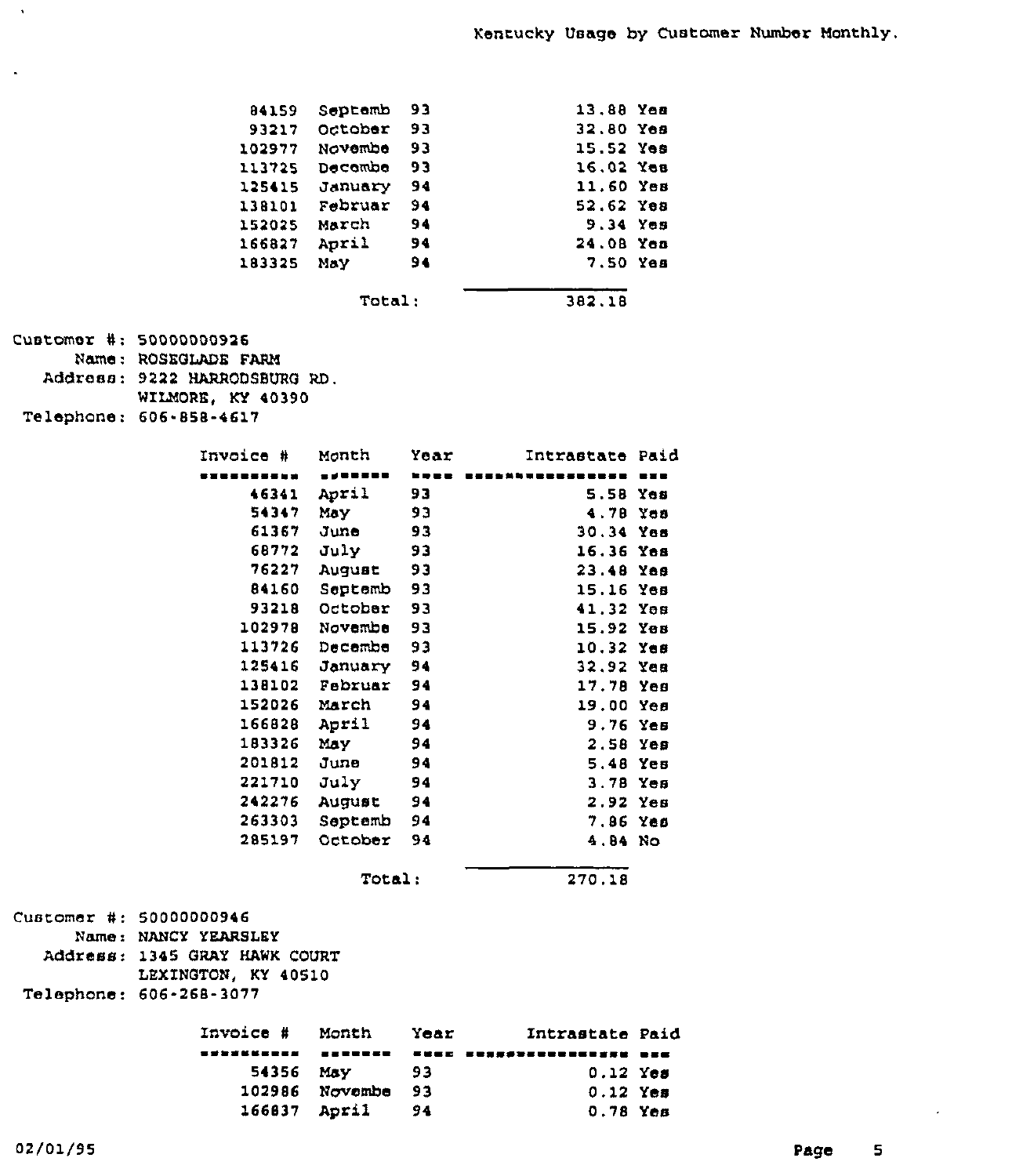Total: 1.02

Address: 848 NANDZNO BLVD. LEXINGTON, KY 40511 Telephone: 606-259-0754 Invoice ¹ Month Year Intrastate Paid 54450 May 93 61470 June 93 68871 July 93 76317 August 93 84249 Septemb 93 93302 October 93 103062 Novembe 93 113802 Decembe 93 125495 January 94 152103 March 94 201877 June 94 44.58 Yss 42.92 Yss 47.56 Yes 35.28 Yes 61.12 Yes 60.94 Yes 38.88 Yes 47.22 Yes 86.69 Yes 56.02 No 6.00 No Total: 527.21  $Cluster #: 50000001108$ Name: D. WAYNE LUKAS/RACING STABLES Address: 3716 SOUTH 4TH ST. LOUISVILLE. KY 40208 Telephone: 502-635-2749 Invoice ¹ Month Year Intrastate Paid 54490 May 93 61512 68910 76356 August 93 84287 Septemb 93 93340 October 93 103098 Novembe 93 113837 Decembe 93 125529 January 94 138209 Februar 94 166930 April 94 183423 May 94 201903 June 94 June 93 July 93 115.42 Yes

Customer #: 50000001061

Name: TEMPUR-PSDIC INC.

Total: 468.00

15.10 Yes 25.54 Yes 20,14 Yes 33.86 Yes 18.32 Yes 31.34 Yes

70.42 Yes 11.58 Yes 2,36 Yes 16,44 No 76.24 No 31.24 No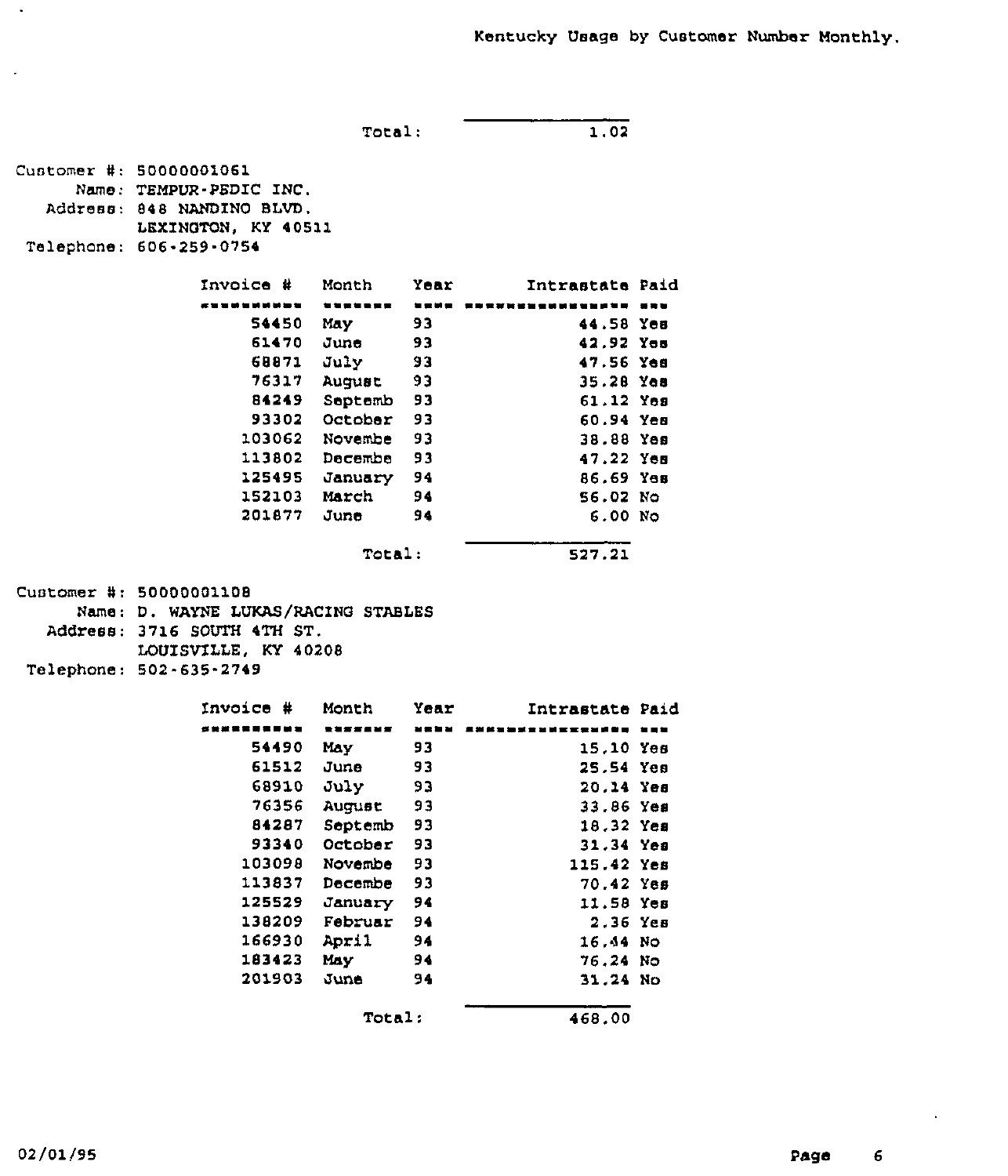| Customer #: 80008203863<br>Name: WETOO-ENCORE INC  |                                  |      |                                   |  |
|----------------------------------------------------|----------------------------------|------|-----------------------------------|--|
| Address: 2300 PLANTSIDE DR<br>LOUISVILLE, KY 40222 |                                  |      |                                   |  |
| Telephone: 502-499-1556                            |                                  |      |                                   |  |
|                                                    |                                  |      |                                   |  |
| Invoice # Month                                    |                                  |      | Year Intrastate Paid              |  |
| .                                                  | --------                         |      | ---- --------------- - <b>--</b>  |  |
|                                                    | 46915 April 93                   |      | 5.04 Yes                          |  |
|                                                    | 76879 August 93<br>201293 May 94 |      | 0.42 Yes<br>815.78 Yes            |  |
|                                                    |                                  |      |                                   |  |
|                                                    | Total:                           |      | 821.24                            |  |
| <b>Customer #: 80160003713</b>                     |                                  |      |                                   |  |
| Name: MARYLAND CASUALTY CO.                        |                                  |      |                                   |  |
| Address: 305 N HURSTBOURNE ST                      |                                  |      |                                   |  |
| LOUISVILLE, KY 40222                               |                                  |      |                                   |  |
| Telephone: 502-429-0981                            |                                  |      |                                   |  |
| Invoice #                                          | Month Year                       |      | Intrastate Paid                   |  |
| ,,,,,,,,,,                                         |                                  |      | HOMOHUM OOKO HAARVAASHHUMUMUM HOO |  |
|                                                    | 201147 May 94                    |      | 255.59 Yes                        |  |
|                                                    |                                  |      |                                   |  |
|                                                    | Total:                           |      | 255.59                            |  |
| Customer #: 80160255149                            |                                  |      |                                   |  |
| Name: CARING INNOVATIONS INC                       |                                  |      |                                   |  |
| Address: 1939 GOLDSMITH LANE                       |                                  |      |                                   |  |
| LOUISVILLE, KY 40218                               |                                  |      |                                   |  |
| Telephone: 502-452-6600                            |                                  |      |                                   |  |
| <b>Invoice #</b>                                   | Month Year                       |      | Intrastate Paid                   |  |
| ----------                                         |                                  |      | ENNESEN HERE KENNALLUSSKERRER HAR |  |
|                                                    | 49101 April 93                   |      | 15.03 Yes                         |  |
| 201003                                             | May                              | 94   | 2105.87 Yes                       |  |
|                                                    | Total:                           |      | 2120.90                           |  |
|                                                    |                                  |      |                                   |  |
| Customer #: 80160255339                            |                                  |      |                                   |  |
| Name: COMPLIANCE PLUS                              |                                  |      |                                   |  |
| Address: 14 GRANDVIEW<br>NEWPORT, KY 41000         |                                  |      |                                   |  |
| Telephone: 606-431-1414                            |                                  |      |                                   |  |
|                                                    |                                  |      |                                   |  |
| Invoice #                                          | Month                            | Year | Intrastate Paid                   |  |
| ----------                                         | -------                          | 医鼻痛痛 |                                   |  |
| 49112                                              | April                            | 93   | 48.03 Yes                         |  |
| 56822                                              | May                              | 93   | 33.27 Yes                         |  |
| 63658                                              | June                             | 93   | 20.57 Yes                         |  |
| 71006                                              | July                             | 93   | 33.64 Yes                         |  |
| 78234                                              | <b>August</b>                    | 93   | 30.52 Yes                         |  |

 $\Delta \Sigma$ 

 $\langle \cdot \rangle$ 

 $\sim 100$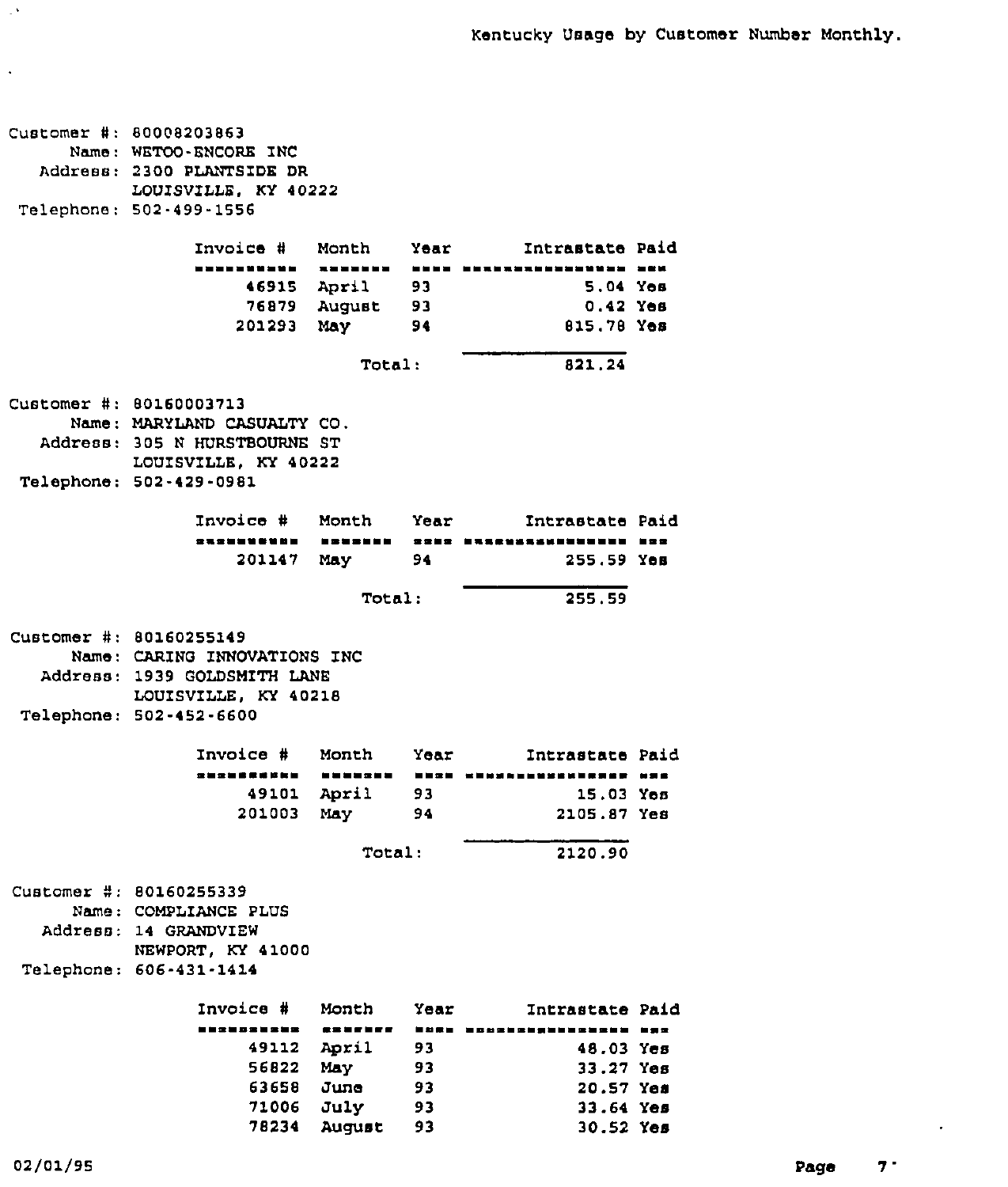|                                      | Total:                                    |            | 9.17                                                     |  |
|--------------------------------------|-------------------------------------------|------------|----------------------------------------------------------|--|
| Invoice #<br>49664                   | Month<br><b>*******</b><br>April          | Yoar<br>93 | Intrastate Paid<br><b>RNON SURPRESSORI</b><br>$9.17$ Yes |  |
| Telephone: 606-824-3771              |                                           |            |                                                          |  |
| WILLIAMSTOWN, KY 41097               |                                           |            |                                                          |  |
| Address: 9220 DIXIE HWY.             |                                           |            |                                                          |  |
| Name: CAIN TRUCKING INC,             |                                           |            |                                                          |  |
| Customer #: 82000000613              |                                           |            |                                                          |  |
|                                      | Total:                                    |            | 34.46                                                    |  |
| 200991                               | May                                       | 94         | 34.46 Yes                                                |  |
| <b>**********</b>                    | <b>UMBPSTB</b>                            |            | HEES REPERSEDUCTIONS SPA                                 |  |
| Invoica #                            | Month                                     | Year       | Intrastate Paid                                          |  |
| Telephone: 502-732-6028              |                                           |            |                                                          |  |
| CARROLLTON, KY 41008                 |                                           |            |                                                          |  |
| Address: 301 PARK AVE.               |                                           |            |                                                          |  |
| Name: BL HARPER DISTRIBUTING         |                                           |            |                                                          |  |
| Customer #: 82000000024              |                                           |            |                                                          |  |
|                                      | Total:                                    |            | 30.39                                                    |  |
|                                      |                                           |            |                                                          |  |
| 49351                                | April 1986                                | 93         | $30.39$ Yes                                              |  |
| ----------                           |                                           |            | POUS COUPSANDORDEDEN SUC                                 |  |
| Invoice #                            | Month Year                                |            | Intrastate Paid                                          |  |
| Telephone: 502-465-2910              |                                           |            |                                                          |  |
| ELK HORN, KY 42733                   |                                           |            |                                                          |  |
| Address: 1388 KNIFELY RD             |                                           |            |                                                          |  |
| Name: COMMERICAL REFRIGERATION OF KY |                                           |            |                                                          |  |
| Customer #: 82000000007              |                                           |            |                                                          |  |
|                                      | Total:                                    |            | 225.77                                                   |  |
|                                      |                                           |            |                                                          |  |
|                                      | 264433 Septemb 94                         |            | $0.15$ Yes<br>$0.15$ Yes                                 |  |
|                                      | 203066 Jun <del>e</del><br>222916 July 94 | - 94       | $0.90$ Yes                                               |  |
|                                      | 139533 Februar 94                         |            | $0.26$ Yes                                               |  |
|                                      | 126974 January 94                         |            | $0.02$ Yes                                               |  |
|                                      | 115363 Decembe 93                         |            | $0.02$ Yes                                               |  |
|                                      | 95025 October                             | 93         | 24.62 Yes                                                |  |
| 65989                                | Soptemb                                   | 93         | 33.42 Yes                                                |  |

 $\mathcal{L}^{\bullet}$ 

 $\hat{\mathcal{A}}$ 

 $\sim$   $\star$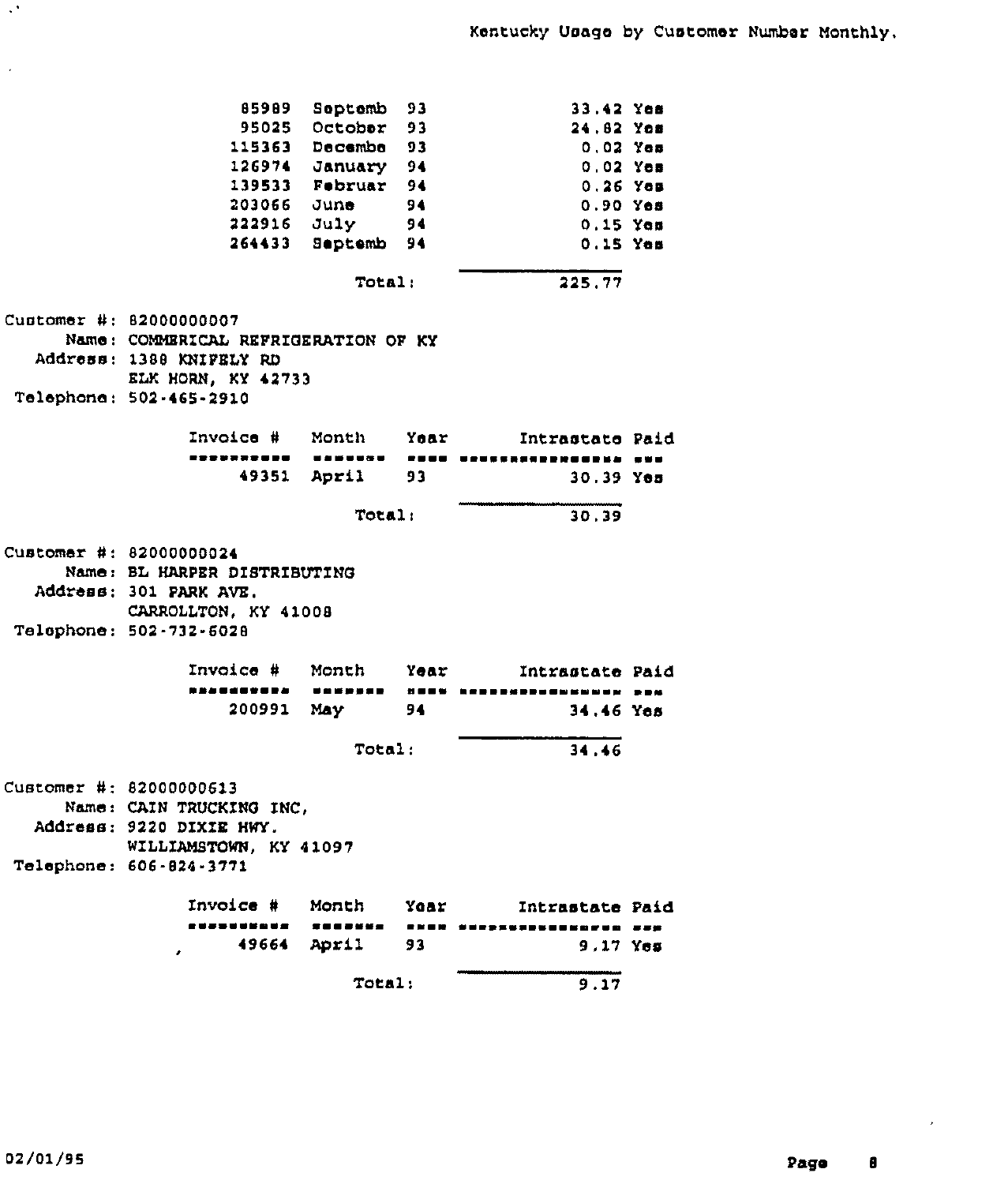Customer #: 82000000889 Name: COLLINS CHEVY Address: 717 W.BROADWAY LOUISVILLE, KY 40202 Telephone> 502-582 <sup>~</sup> 3934 Znvoics <sup>8</sup> Mon'th Yssl'ntrastate Paid 49799 April 93 9,54 Yss 137526 Februar 94 19,94 Yes  $29.48$  $Total<sub>1</sub>$ Customer Hi 8200000130G Namsi NANACK TZAR 8 ROUIPMRNT INC, Address, COWPRN KD, PZKRVZLLR, KY 41501 Telephone: 606-432-5536 Znvoice <sup>8</sup> Month Year Intrastate Paid 50045 April 93 0,77 Yse Total: 0,77 Customer #: 82000001359 Name, KABP ZNC. Address: 573 BLUE BKY PKWY LEXINGTON, KY 40509 Telephone <sup>i</sup> G06 <sup>~</sup> 2G3 <sup>~</sup> 2129 Invoice <sup>8</sup> Month Year Intrastate Paid 50072 April 93 63,31 Yes 57542 May 93 61,98 Yes 64292 Juno 93 60,34 Yes 71594 July 93 20.72 Yes Total: 206.35 Customer #: 82000001360 Nsms: KASP INC. Address: 573 BLUE SKY PKWY LRXINOTON, KY 40509 Telephone: 606-263-5865 Year Intrastate Paid Invoice # Month \$\$ ~ \$ ~\$\$~\$ ~ ~ \$ ~ \$ ~ \$ \$ \$ ~ \$ ~ \$\$~ \ ~ \$ ~ \$ ~ \$ \$\$\$ 50073 April 93 9,57 Yes 57543 93 7,74 Yes Ms'>/ 64293 June 93 8,16 Yas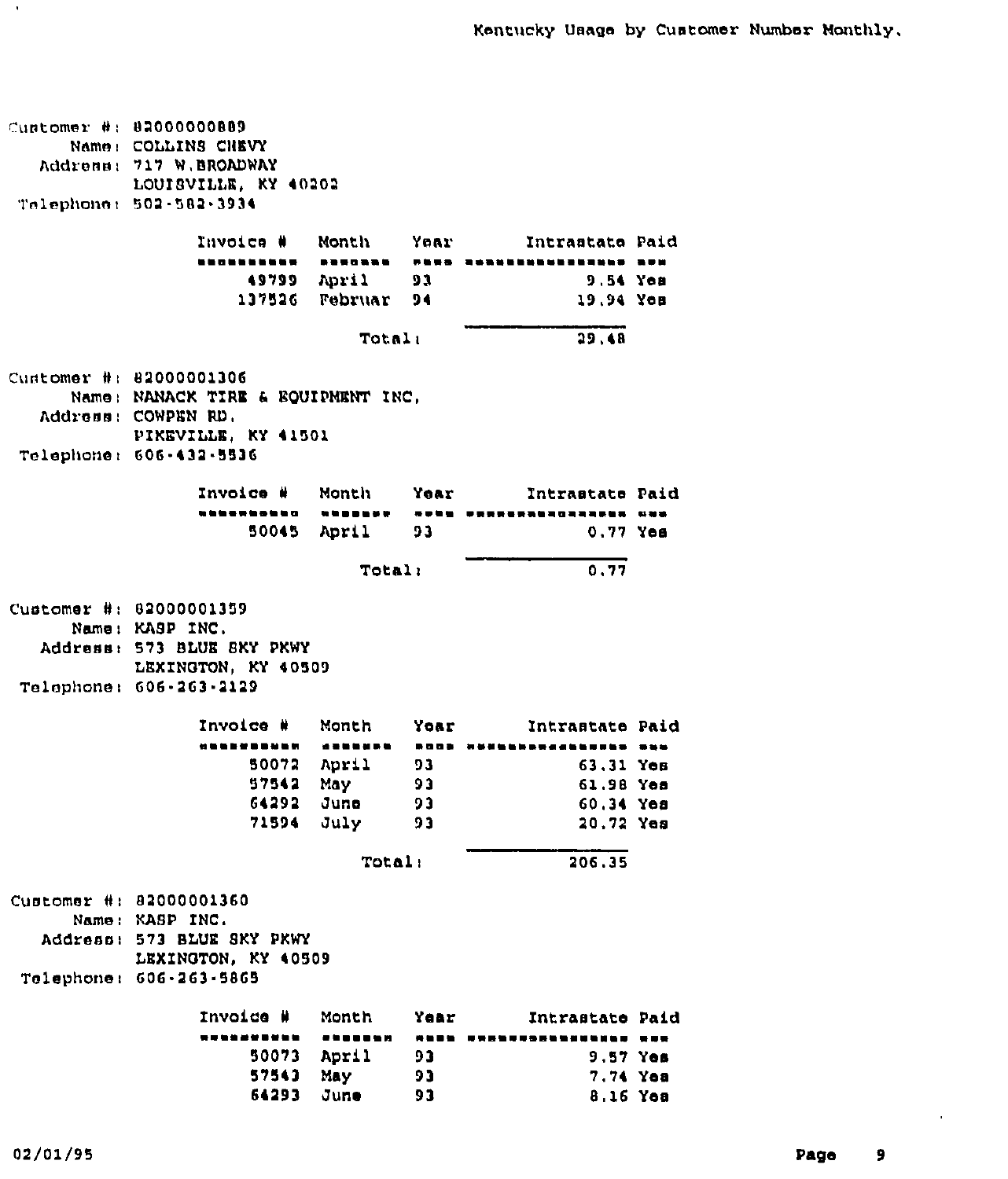Total: 25.47 Cuntomer #: 82000001375 Name; GENG'S FORMAL AFFAIR INC. Address; 2016 MERCER RD. LEXINGTON, KY 40511 Tolophono: 606-259-2323 Invoice # Month Year ~ a ~ \ \ 50083 April 93 57551 64298 71597 78764 August 93 86452 Septamb 93 95460 October 93 105073 Novembe 93 220933 June 94 May 93 June 93 July 93 Intrastate Paid 46.58 Yee 52,08 Yes 68.22 Yes 58.45 Yes 56.95 Yes 37.94 Yee 54.79 Yos 5.10 Yee 0.20 Yee Total: 380,31 Customer #: 82000001376 Namo: GENO'S FORMAL AFFAIR, INC. Address: 356 SOUTHIAND DR. LEXINGTON, KY 40503 Tolophono; 606-276-1461 Invoice ¹ Month Year Intrastate Paid 50084 57552 64299 71598 78765 August 93 86453 Septemb 93 95461 October 93 105074 Novemba 93 April 93 May 93 June 93 July 93 4.84 Yee 10,13 Yes 5.62 Yes 7.35 Yee 6.89 Yes 4.57 Yes 4.?4 Yes 0,06 Yes Total: 44.20 Customer #: 82000001476 Name: HORSEMEN'8 BNVIT 6 PRTCTV ASSC Address: 3733 S FOURTH STREET LOUZSVZLLE, KY 40214 Telephone: 502-363 <sup>~</sup> 1077 Invoice # Month Year - Intrastate Paid <sup>~</sup> aaaaaaa 50146 April 93 57603 May 93 167,78 Yes 62.07 Yes

64346 June

93

69.59 Yem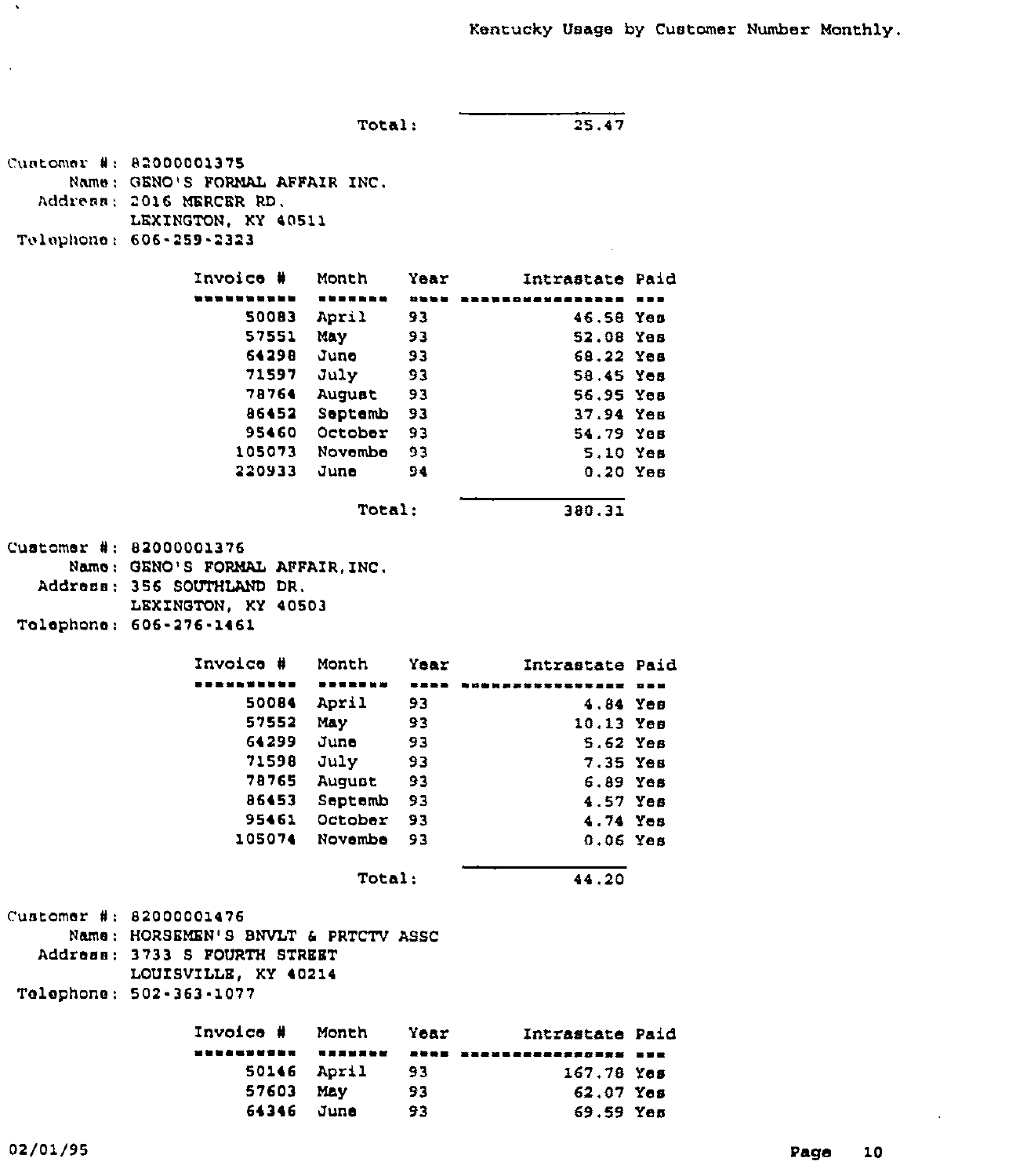|                                                 | Total:                  |              | 5.41                    |  |
|-------------------------------------------------|-------------------------|--------------|-------------------------|--|
| 64707                                           | June                    | 93           | 5.41 Yes                |  |
| Invoice #<br>-----------                        | Month<br><b><i></i></b> | Year<br>医血压的 | Intrastate Paid<br>     |  |
|                                                 |                         |              |                         |  |
| GEORGETOWN, KY 40324<br>Telephone: 502-863-1888 |                         |              |                         |  |
| Address: 494 SHOSHONI TRAIL                     |                         |              |                         |  |
| Name: JACKIE WATSON                             |                         |              |                         |  |
| Customer #: 83000001805                         |                         |              |                         |  |
|                                                 | Total:                  |              | 10.29                   |  |
|                                                 |                         |              |                         |  |
| 95629                                           | Septemb 93<br>October   | 93           | 1.45 Yes<br>0.21 Yes    |  |
| 78951<br>86614                                  | August                  | - 93         | $1.57$ Yes              |  |
| 64520                                           | June                    | 93           | 4.82 Yes                |  |
| 57790                                           | May                     | 93           | 2.24 Yes                |  |
|                                                 | -------                 | ----         |                         |  |
| Invoice #                                       | Month                   | Year         | Intrastate Paid         |  |
|                                                 |                         |              |                         |  |
| Telephone: 606-441-4002                         |                         |              |                         |  |
| FT THOMAS, KY 410751493                         |                         |              |                         |  |
| Address: 8008 NOB HILL DR.                      |                         |              |                         |  |
| Name: EDWIN PHILLIP WATERMAN                    |                         |              |                         |  |
| Customer #: 83000001549                         |                         |              |                         |  |
|                                                 | Total:                  |              | 1723.06                 |  |
|                                                 |                         |              | 3.10 Yes                |  |
| 286505<br>309241                                | October<br>Novembe      | 94           | 18.28 Yos               |  |
|                                                 | Septemb 94              | 94           |                         |  |
| 243710<br>264693                                | August                  | 94           | 17.08 Yem<br>$3.03$ Yes |  |
| 223196                                          | July                    | 94           | $0.85$ Yes              |  |
| 203365                                          | June                    | 94           | 22.13 Үев               |  |
| 184955                                          | May                     | 94           | 120.66 Үев              |  |
| 168540 April                                    |                         | 94           | 109.21 Yes              |  |
| 153793 March                                    |                         | 94           | 98.27 Yes               |  |
|                                                 | 139893 Februar          | 94           | 92.09 Yes               |  |
| 127366                                          | January                 | 94           | 119.98 Yes              |  |
| 115783                                          | Decembe                 | 93           | 151.86 Yes              |  |
| 105104                                          | Novembe                 | 93           | 121.33 Yes              |  |
| 95493                                           | October                 | 93           | 250.30 Yes              |  |
| 86485                                           | Septemb                 | 93           | 90.59 Yes               |  |
|                                                 | 78802 August            | 93           | 89.38 Yes               |  |
| 71641                                           | July                    | 93           | 115.48 Yes              |  |
|                                                 |                         |              |                         |  |

 $\bullet$ 

 $\alpha$ 

 $\epsilon$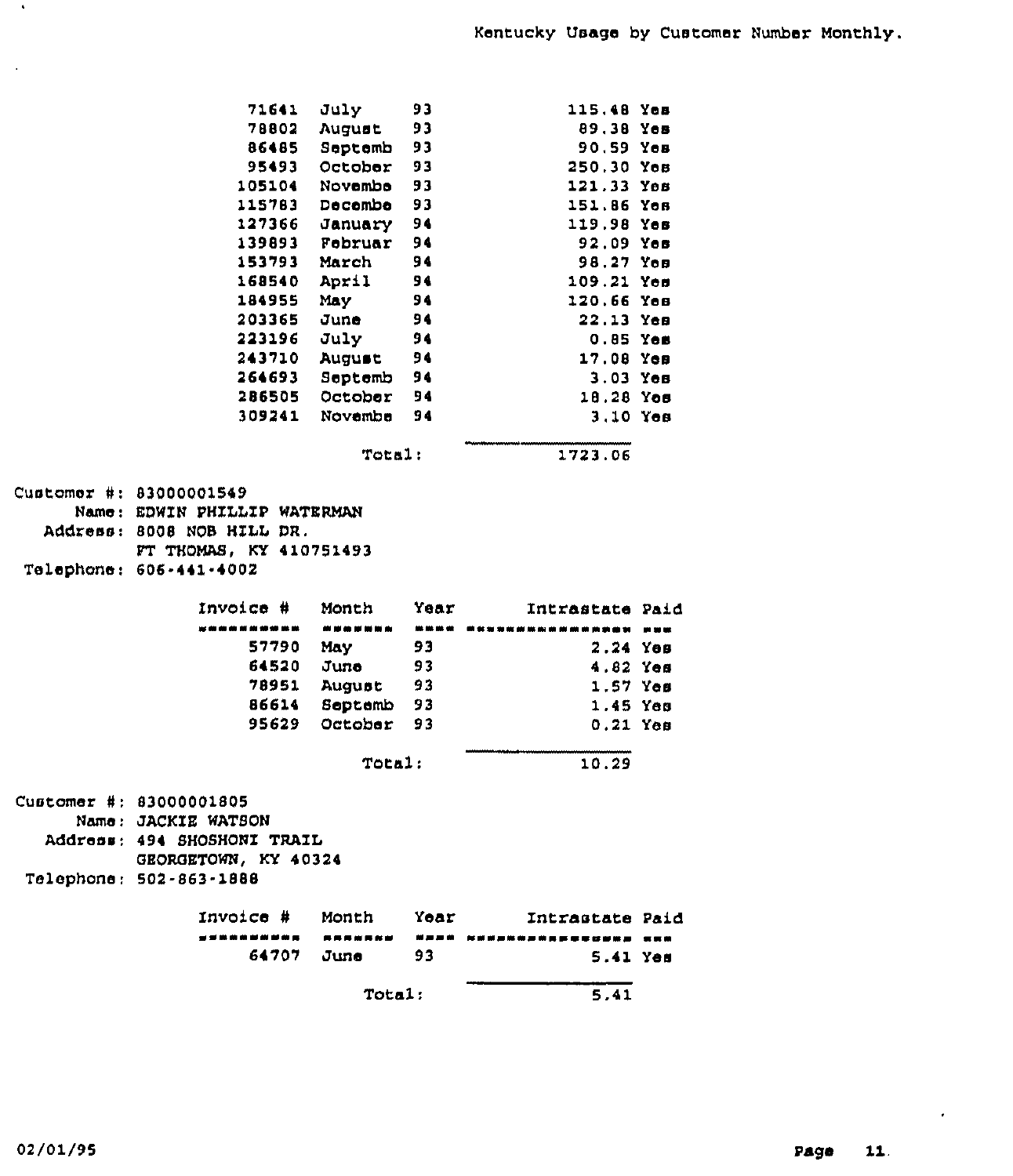```
Customer #: 83000001825
     Name: ROGER B SIMMONEAU
  Address: 922 MN MAIN
           HOPKZNSVILLE, KY 42240
Tolophone: 502-885-1397
                 Invoice # Month Year Intrastate Paid
                 WOW WOW WAS SERVED AND ASSOCIATE TO THE SERVED OF THE SERVED OF THE SERVED OF THE SERVED OF THE SERVED OF THE
                      64718
June
93
                      72060
July
                      79150
August
93
                      86812
Septemb
93
                                    93
                                            27.87 Yes
                                                     7.54 Yaa
                                                    10.79 Yas
                                                    9.88 No
                                Total: 56,08
Customer #: 83000001883
     Name: MICHAEI J. RUGGIERO
  Address: 317 WZLLZAMSBURG DR/
           NICHOLASVILLE, KY 40356
Telephone: 707-746-1527
                 Invoice # Month Year Intrastate Paid
                 \ 1%>$ i\ %II SISS% SIP
                      64748
June 93
                      72081
July 93
                                                     0.94 No
                                                     3.18 No
                                Total: 4,12
Customer #: 83000002348
     Name: EATON PARMS ZNC.
  Address: 4454 MT HOREB PIKE
           LEXINGTON, KY 40511
Telephone: 606-233-4021
                 Invoice # Month Year Intrastate Paid
                 NNOBODONNE WHANGRO ASSE ARENESASONAEKAND ENE
                      96086
October
93
                     105677
Novambe
93
                     127976
January
94
                     154365
March
94
                     169096
                     185474
                     203859
                     223670
                             April
                             May
                             June
                             July
                                      94
                                      94
                                      94
                                      94
                                                      9.61
Yes
                                                      3.09
Yas
                                                     18.17
Yes
                                                      3.13
Yes
                                                      1.00
Yes
                                                      9.45
Yes
                                                      6.89
Yes
                                                      6.44
Yes
                                Total: 57.78
```
 $\ddot{\phantom{a}}$ 

 $\mathcal{O}$ 

 $\ddot{\phantom{a}}$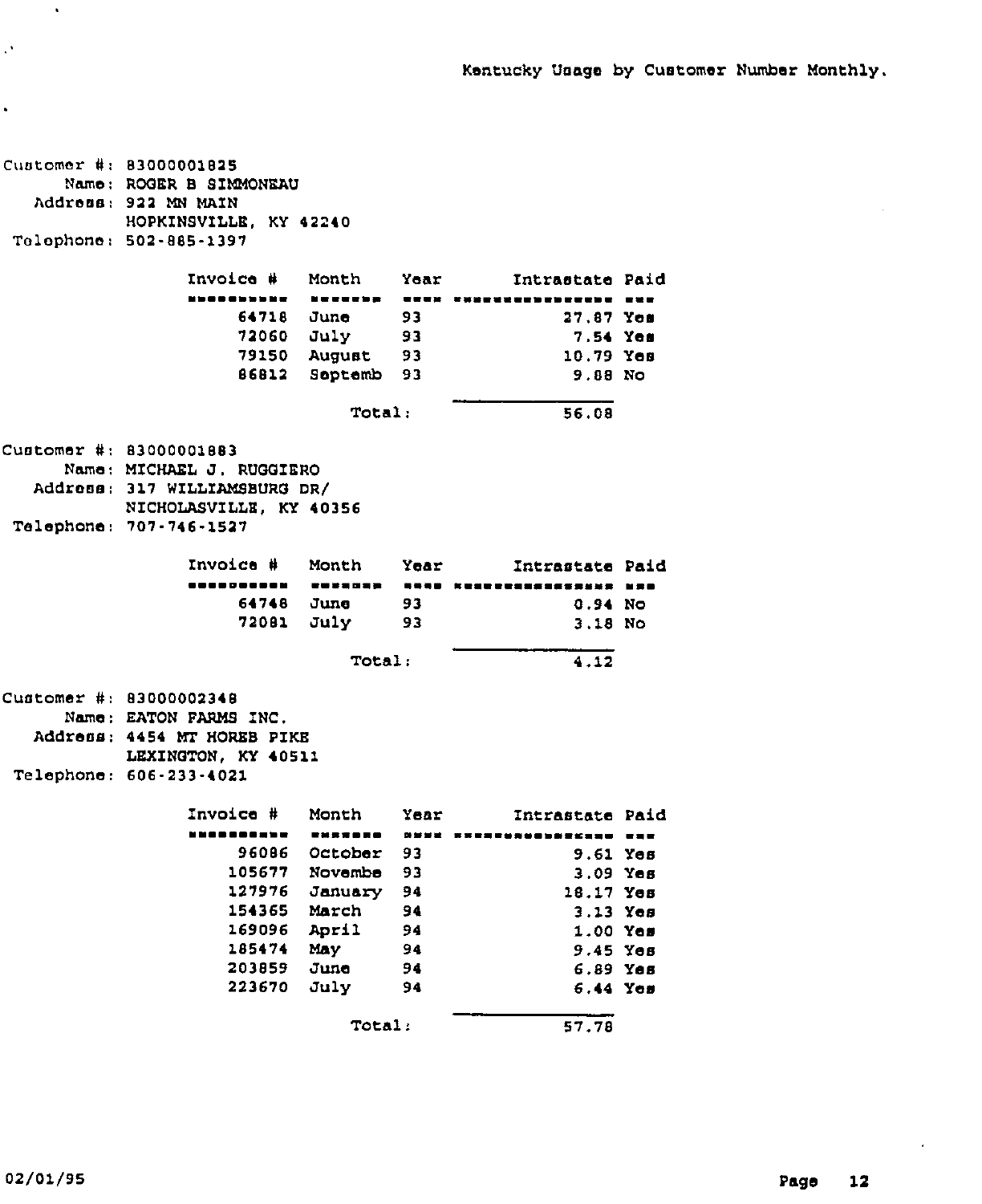Customer 83000003183 Name: TEMPUR-PEDIC INC. Address: 848 NANDZNO BLVD. Telephone; 606-259-0800 LEXINGTON, KY 40511 Invoice # Month Year Intrastate Paid 80005 August 93 87655 Septemb 93 96645 October 93 128575 January 94 1.20 Yas 0.18 Yes 0.04 Yes  $0.52$  Yes Total: 1.94 customer #: 83000003588 Name: S'MART FAMILY SERVICES INC. Address: 5130 HINKLEVILLE RD. Telephone: 502-442-6692 PADUCAH, KY 42001 Invoice ¹ Month Year Intrastate Paid 87975 Septemb 93 106526 Novembe 93 141278 Februar 94 169909 April 94 224363 July 94 265774 Septemb 94 287546 October 94 o,oa Yes 0.88 Yes 0.12 Yes 0.06 Yes o.a6 Yes 2.04 No 0.30 No Total: 3.68 Customer #: 83000003959 Name: THOMAS CLARK BLOODSTOCK Address: 333 W. VINS ST. STE 300 LEXINGTON, KY 40507 Telephone: 606-225-1048 Invoice # Month Year Intrastate Paid 106770 Novembe 93 117611 Decsmbe 93 129148 January 94 2.10 Yes 9.28 No 2,28 No Total: 13.66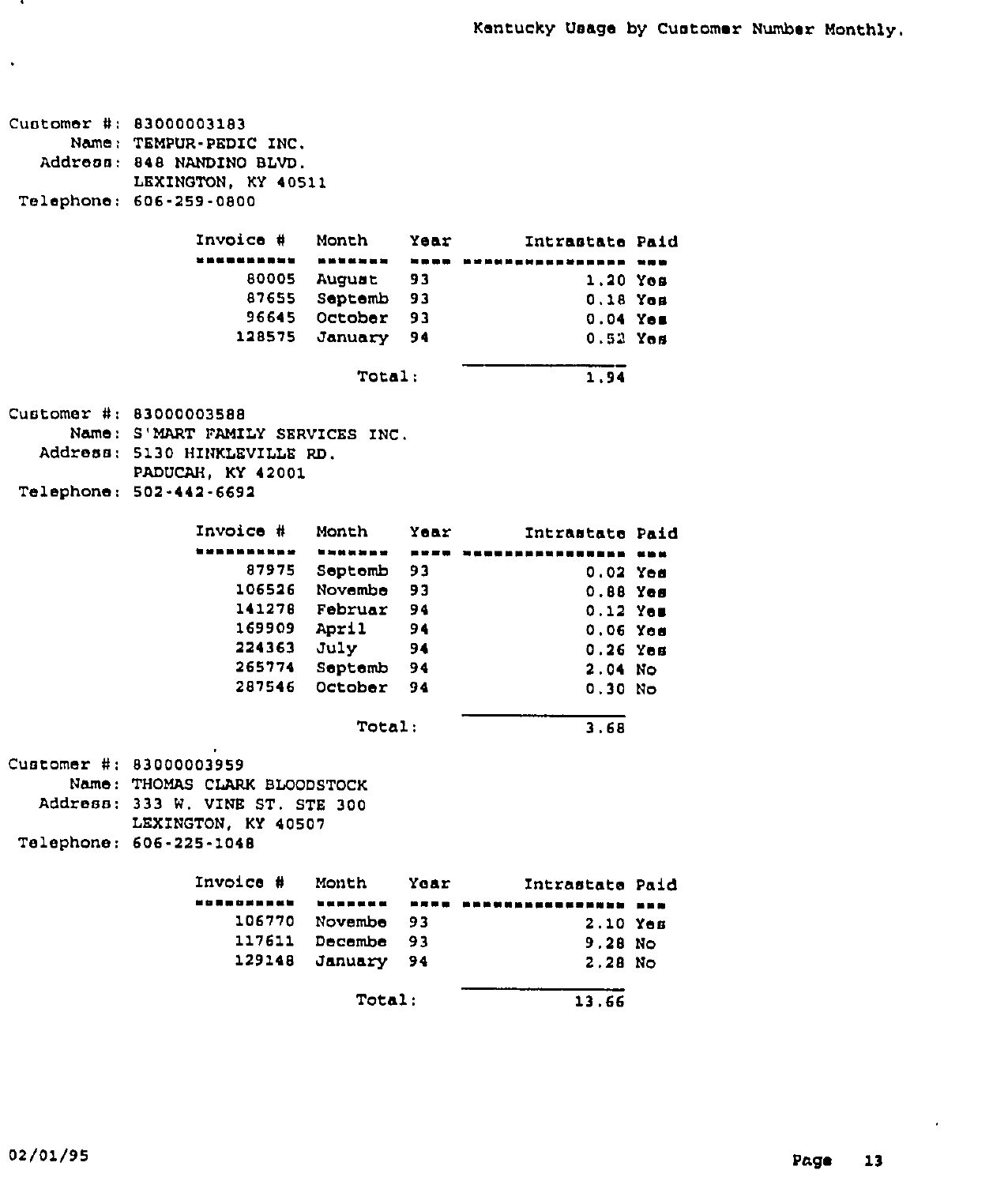| Customer #: 83000003960<br>Name: THOMAS CLARK/BRYAN STATION FARM<br>Address: 3007 BTYAN STA RD.<br>LEXINGTON, KY 40507<br>Telephone: 606-299-8428 |                   |      |                                                        |  |
|---------------------------------------------------------------------------------------------------------------------------------------------------|-------------------|------|--------------------------------------------------------|--|
| Invoice #                                                                                                                                         | Month             |      | Year Intrastate Paid                                   |  |
| ========= <b>=</b>                                                                                                                                |                   |      | SUUREZE ENUR KABBREGEZUZHUNTU NNE                      |  |
|                                                                                                                                                   | 97199 October 93  |      | $0.12$ Yes                                             |  |
|                                                                                                                                                   | 117612 Decembe 93 |      | 0.74 N <sub>O</sub>                                    |  |
| 204796 Jun <del>e</del>                                                                                                                           |                   | 94   | 2.06 No                                                |  |
|                                                                                                                                                   | 224584 July 94    |      | 0.42 N <sub>O</sub>                                    |  |
|                                                                                                                                                   | 310467 Novembe 94 |      | 0.48 N <sub>O</sub>                                    |  |
|                                                                                                                                                   | Total:            |      | 3.82                                                   |  |
| Customer #: 83000004168                                                                                                                           |                   |      |                                                        |  |
| Name: NATIONAL INDUSTRIAL LUMBER                                                                                                                  |                   |      |                                                        |  |
| Address: 3498 AIRPARK DR. SUITE 220                                                                                                               |                   |      |                                                        |  |
| HEBRON, KY 41048                                                                                                                                  |                   |      |                                                        |  |
| Telephone: 606-371-6500                                                                                                                           |                   |      |                                                        |  |
| Invoice #                                                                                                                                         |                   |      |                                                        |  |
| ,,,,,,,,,,,                                                                                                                                       | Month Year        |      | Intrastate Paid<br>RAARSHA - RRAN MANGHARNEENSAHAN ASS |  |
|                                                                                                                                                   | 99290 October 93  |      | 1.94 Yes                                               |  |
|                                                                                                                                                   | 106924 Novembe 93 |      | $7.80$ Yes                                             |  |
|                                                                                                                                                   | 117776 Decembe 93 |      | 3.69 Yes                                               |  |
|                                                                                                                                                   | 129310 January 94 |      | 2.48 Yes                                               |  |
|                                                                                                                                                   | 141685 Februar 94 |      | 10.58 Yes                                              |  |
| 155617                                                                                                                                            | March 94          |      | $3.24$ Yes                                             |  |
| 170293                                                                                                                                            | April 94          |      | 1.60 Yaa                                               |  |
| 186601                                                                                                                                            | May 94            |      | $1.20$ Yes                                             |  |
| 204925                                                                                                                                            | June 94           |      | $1.36$ Yes                                             |  |
| 224704                                                                                                                                            | July 94           |      | 4.14 Yes                                               |  |
| 245151                                                                                                                                            | August 94         |      | 0.98 Yes                                               |  |
| 266099                                                                                                                                            | Septemb 94        |      | $3.28$ Yes                                             |  |
| 287856                                                                                                                                            | October 94        |      | $1.92$ Yes                                             |  |
| 310567                                                                                                                                            | Novembe 94        |      | 2.40 Yes                                               |  |
| 350314                                                                                                                                            | Decembe 94        |      | $0.62$ Yes                                             |  |
| 375137                                                                                                                                            | January 95        |      | $0.74$ No                                              |  |
|                                                                                                                                                   | Total:            |      | 47.87                                                  |  |
| Customer #: 83000004879<br>Name: TERRY BROEKEMA                                                                                                   |                   |      |                                                        |  |
| Address: 3624 BOONE SW                                                                                                                            |                   |      |                                                        |  |
| LEXINGTON, KY 40509                                                                                                                               |                   |      |                                                        |  |
| Telephone: 616-452-9010                                                                                                                           |                   |      |                                                        |  |
| Invoice #                                                                                                                                         | Month             | Year | Intrastate Paid                                        |  |
|                                                                                                                                                   |                   | . .  |                                                        |  |
|                                                                                                                                                   | 107429 Novembe    | 93   | 1.77 No                                                |  |

 $\langle \cdot \rangle$ 

 $\langle \bullet \rangle$ 

 $\bar{\star}$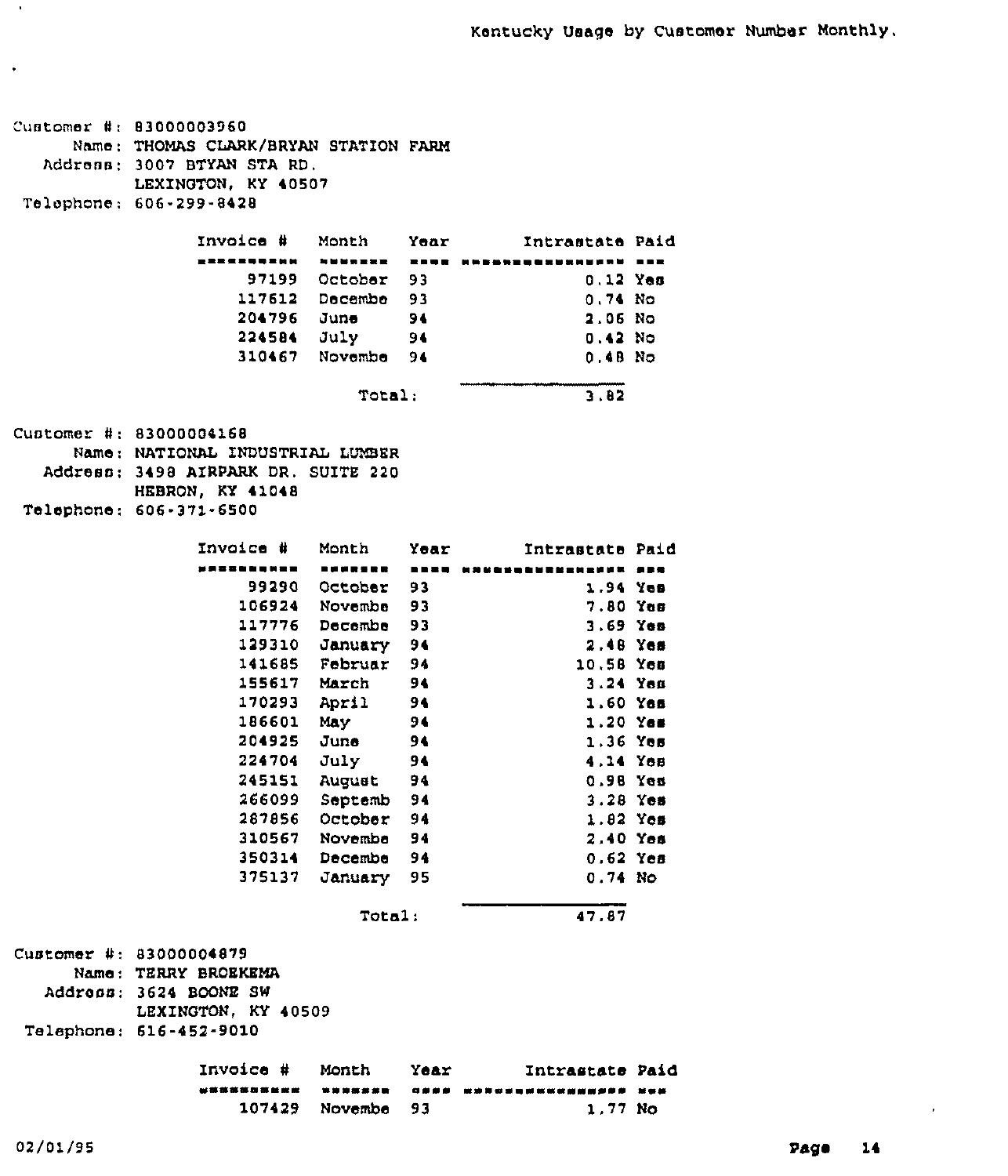| 156122 Narch                                    |                   | 94                                                    | 0.94 N <sub>O</sub>         |  |
|-------------------------------------------------|-------------------|-------------------------------------------------------|-----------------------------|--|
| 187065 May                                      |                   | -94                                                   | 2.10 No                     |  |
| 205363 June                                     |                   | - 94                                                  | 0.34 N <sub>O</sub>         |  |
|                                                 | Total:            |                                                       | 5,15                        |  |
| Customer #: 83000005241                         |                   |                                                       |                             |  |
| Namo: COLLEEN A MILLER                          |                   |                                                       |                             |  |
| Address: 5500 PARKERS MILL                      |                   |                                                       |                             |  |
| LEXINGTON, KY 40513                             |                   |                                                       |                             |  |
| Telephone: 606-233-1092                         |                   |                                                       |                             |  |
| Invoice # Month                                 |                   | Year                                                  | Intrastate Paid             |  |
| .                                               |                   |                                                       | - Wannana - aana haankannoo |  |
| בנו9                                            | October 93        |                                                       | 14.49 You                   |  |
|                                                 | Total:            |                                                       | 14,49                       |  |
| Customer #: 83000007143                         |                   |                                                       |                             |  |
| Name: D WAYNE LUKAS RACING                      |                   |                                                       |                             |  |
| Address: 4201 VERSALIES ROAD (BARN 8)           |                   |                                                       |                             |  |
| LEXINGTON, KY 405921690                         |                   |                                                       |                             |  |
| Telephone: 606-254-8093                         |                   |                                                       |                             |  |
| Invoice #                                       | Month Year        |                                                       | Intrastate Paid             |  |
| <b>WHUMHOLD</b>                                 | .                 | .                                                     | -------                     |  |
|                                                 | 108872 Novembe 93 |                                                       | 42.52 Yem                   |  |
|                                                 | 119786 Decembe 93 |                                                       | 58.68 You                   |  |
|                                                 | 171971 April 94   |                                                       | 9.24 No                     |  |
|                                                 | 188179 May 94     |                                                       | 120.26 No                   |  |
|                                                 | 206419 June 94    |                                                       | 34.12 No                    |  |
|                                                 | Total:            |                                                       | 264.82                      |  |
|                                                 |                   |                                                       |                             |  |
| Customer #: 83000007309<br>Name: DONNA K. ISHAM |                   |                                                       |                             |  |
| Address: 9413 OLD LAGRANGE ROAD APT 2           |                   |                                                       |                             |  |
| LOUISVILLE, KY 40242                            |                   |                                                       |                             |  |
| Telephone: 502-327-7868                         |                   |                                                       |                             |  |
|                                                 |                   |                                                       |                             |  |
| Invoice #                                       | Month             | Yoar                                                  | Intrastate Paid             |  |
| . <u>.</u>                                      | <b></b>           | $\blacksquare \blacksquare \blacksquare \blacksquare$ | WHEREAWERSHED HUN           |  |
| 119914                                          | <b>Decembe</b>    | 93                                                    | 7.49 You                    |  |
| 131323                                          | January           | 94                                                    | 20.01 Yes                   |  |
| 143612                                          | Februar           | 94                                                    | 23.07 You                   |  |
| 157433<br>172060                                | March<br>April    | 94<br>94                                              | 22.12 Yon                   |  |
| 188260                                          | May               | 94                                                    | 15.34 Yes                   |  |
| 206497                                          | June              | 94                                                    | 52.35 Yes                   |  |
| 226188                                          | July              | 94                                                    | 46.06 Yes<br>65.41 Yes      |  |
| 246555                                          | <b>August</b>     | 94                                                    | 7.52 Yes                    |  |
| 267455                                          | Septemb           | 94                                                    | 10.60 Yes                   |  |
| 332006                                          | Novembe           | 94                                                    | 44.76 Yes                   |  |
|                                                 |                   |                                                       |                             |  |

 $\langle \cdot, \cdot \rangle$ 

 $\lambda$ 

 $\sim$   $\alpha$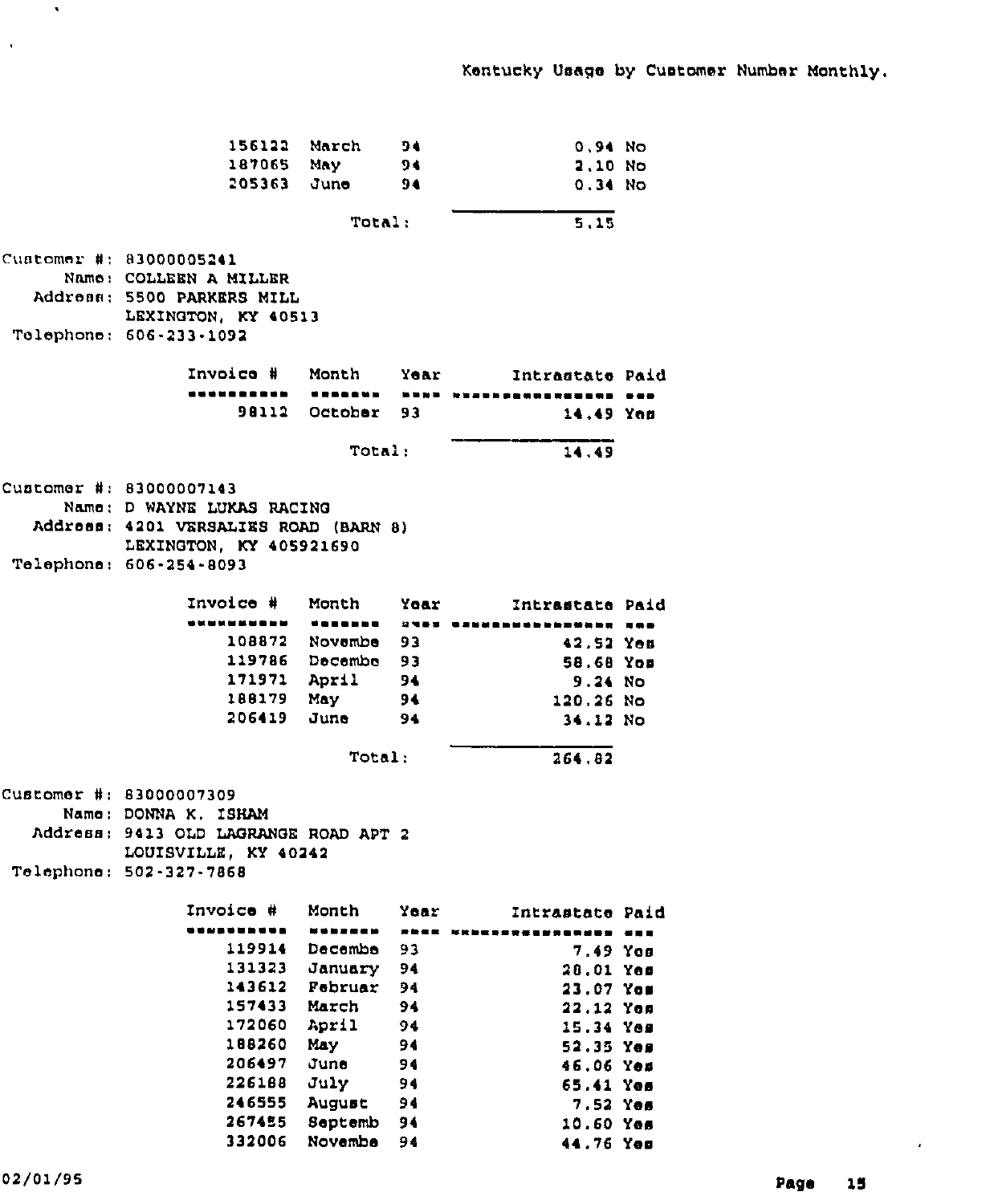| 351498 Decembe 94 | 43.29 No |  |
|-------------------|----------|--|
|                   |          |  |

Total: 366,02

Cuatom<del>a</del>r #: 03000008255 Namel PARKWAY REGIONAL HOSPITAL Address: 2000 HOLIDAY LANE Talaphanel 502-472-2522 PULTON, KY 42041

 $\bullet$ 

| <b>Invoice #</b> | Month          | Year | Intrastate Paid |  |
|------------------|----------------|------|-----------------|--|
|                  | -------        |      |                 |  |
| 120672           | <b>Decembe</b> | 93   | 66.90 Yes       |  |
| 132066           | January        | -94  | 95.60 Yes       |  |
| 144328           | Februar        | 94   | 99.00 Yes       |  |
| 158118           | March          | 94   | 126.70Yee       |  |
| 172730           | April          | 94   | $179.74$ Yes    |  |
| 188912           | May            | 94   | 547.46 Yes      |  |
| 207115           | June           | 94   | 914.86 Yes      |  |
| 226780           | July           | 94   | 1095.00 Yes     |  |
| 247127           | August         | 94   | 901.58 Yes      |  |
| 268009           | <b>Beptemb</b> | - 94 | 1026.12 Yes     |  |
| 289629           | October        | 94   | 890.34 Yes      |  |
| 332126           | Novembe        | 94   | 967.42 Yes      |  |
| 351963           | <b>Decembe</b> | 94   | 799.56 Yes      |  |
| 376727           | January        | 95   | 930.82 No       |  |
|                  | <b>Total:</b>  |      | 8641.10         |  |

|  |  |  | 8641.10 |  |
|--|--|--|---------|--|
|  |  |  |         |  |

| Customer #: 83000008303                     |
|---------------------------------------------|
| Name: KENTUCKY THOROUGHBRED ASSOC. INC.     |
| Address: 700 CENTRAL AVE. (CHURCHILL DOWNS) |
| LOUISVILLE, KY 40208                        |
| Tolephone: 502-637-3922                     |

| Invoica # | Month          | Year | Intrastate Paid  |  |
|-----------|----------------|------|------------------|--|
|           | 当世宗出学室院        | ---  |                  |  |
| 120714    | <b>Decembe</b> | 93   | 27.64 Yes        |  |
| 132110    | January        | 94   | $27.92$ Yea      |  |
| 144371    | Februar        | 94   | $0.50$ Yes       |  |
| 158158    | March          | 94   | $0.90Y$ es       |  |
| 172770    | April          | 94   | 15.88 Yes        |  |
| 188951    | May.           | 94   | <b>40.36 Yes</b> |  |
| 207152    | June           | 94   | 52.86 Yes        |  |
|           | Total:         |      | 166,06           |  |

 $\bullet$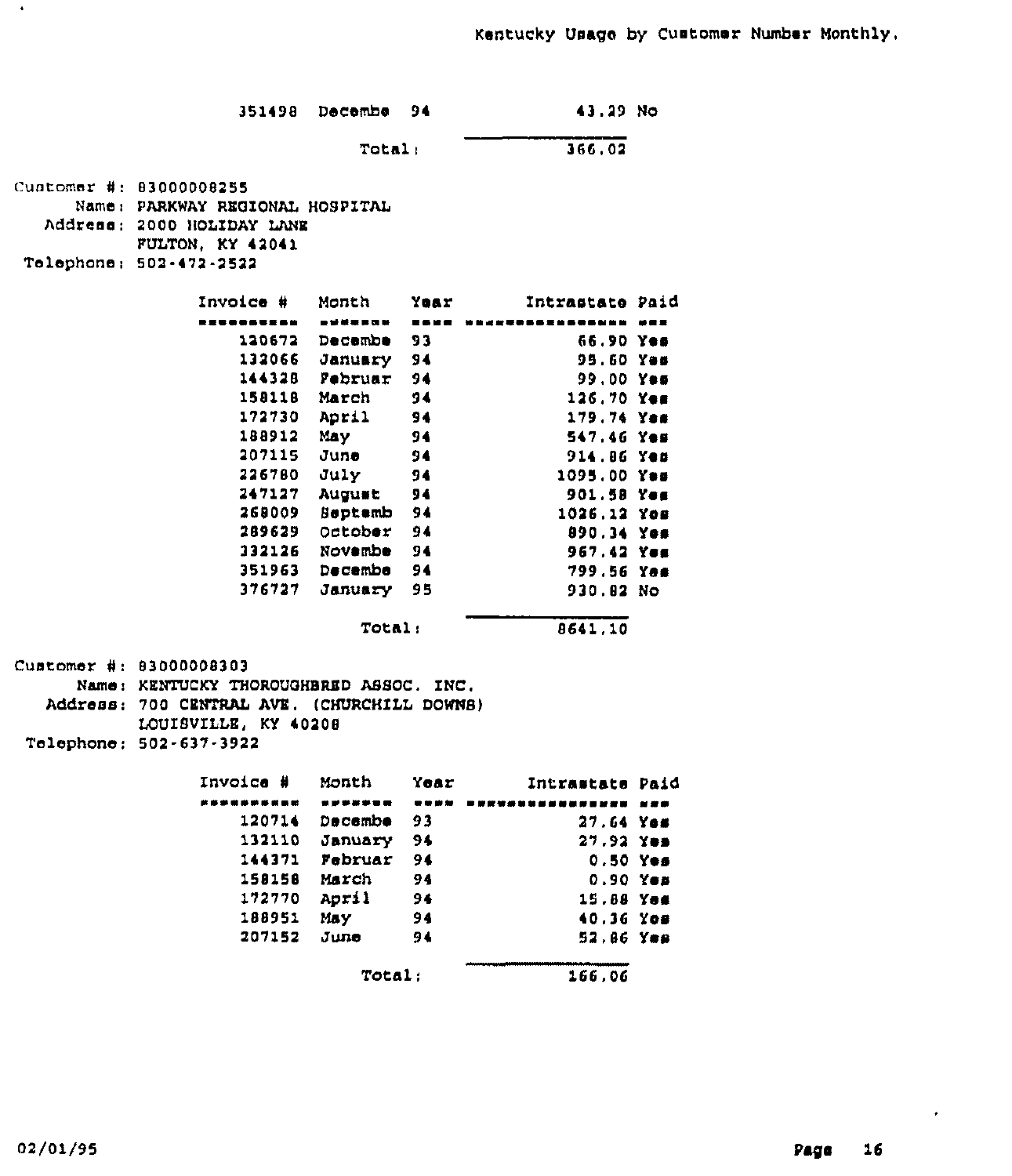```
customer 8:
83000008304
      Name:
KENTUCKY THOROUDHBRED OWNERS
   Address: 1718 AL<mark>EXANDRIA DR.</mark>
            LEXINGTON, KY 40504
 To le phono .
GQG-277-1122
                  Invoice 8 Month Year Zntraetatd paid
                      120715 Dacemb<mark>e</mark> 93
                                                        14.44
Yes
                      132111
January
94
                                                        31,30
Yes
                                                        70,84
Yde
                      144372
Pebruar
94
                      158159
March
94
                                                        49.02
Yes
                      172771
April
94
                                                        2D,DS
Yee
                                                        65,76
Yes
                      188952
                                        94
                              May
                                                        56,68
Yes
                      207153
                              Jund
                                        94
                                  Total. 308,12
Customer #: 8300000<mark>83</mark>05
      Name,
KENTUCKY THOROUGHBRED ASSOCIATRZON
   Address: 1718 ALEXANDRIA DR.
            LEXINGTON, KY 40504
 Telephone:
606-278-6004
                  Invoice # Month Year Intrastate Paid
                  <u>sshuaasenk esshuppi waan dududhummanneera unk</u>
                                                        13,96
Yds
                      120716 D<mark>ecembe</mark> 93
                      132112
January 94
                                                        19,82
Yds
                      144373
Pebruar 94
                                                        20,24
Yes
                      158160
March 94
                                                        15,94
Yes
                                                        17,62
Yes
                      172772
                              April 94
                                                         1,74
Yes
                      188953
                              Nay 94
                                  Total: 89,32
Customer #: 83000008427
     Name; WENDY JONES
  Address; 3327 SUMMERPZELD DRIVE
            LOUZSVZLLS, KY 40220
Telephone: 502-495- 1113
                  Invoice 8 Month Year Zntrastate Paid
                                                        11.88
No
                       120807
Decembe 93
                                                        18.12
No
                       132208
January 94
                                                        25. 54
No
                       144473
Pebruar 94
                       158260
March 94
                                                        14.92
No
                                                        18.88 No
                       172863
                              April 94
                       189040
                                                        42.02
No
                              Nay 94
                                  Total: 131,36
```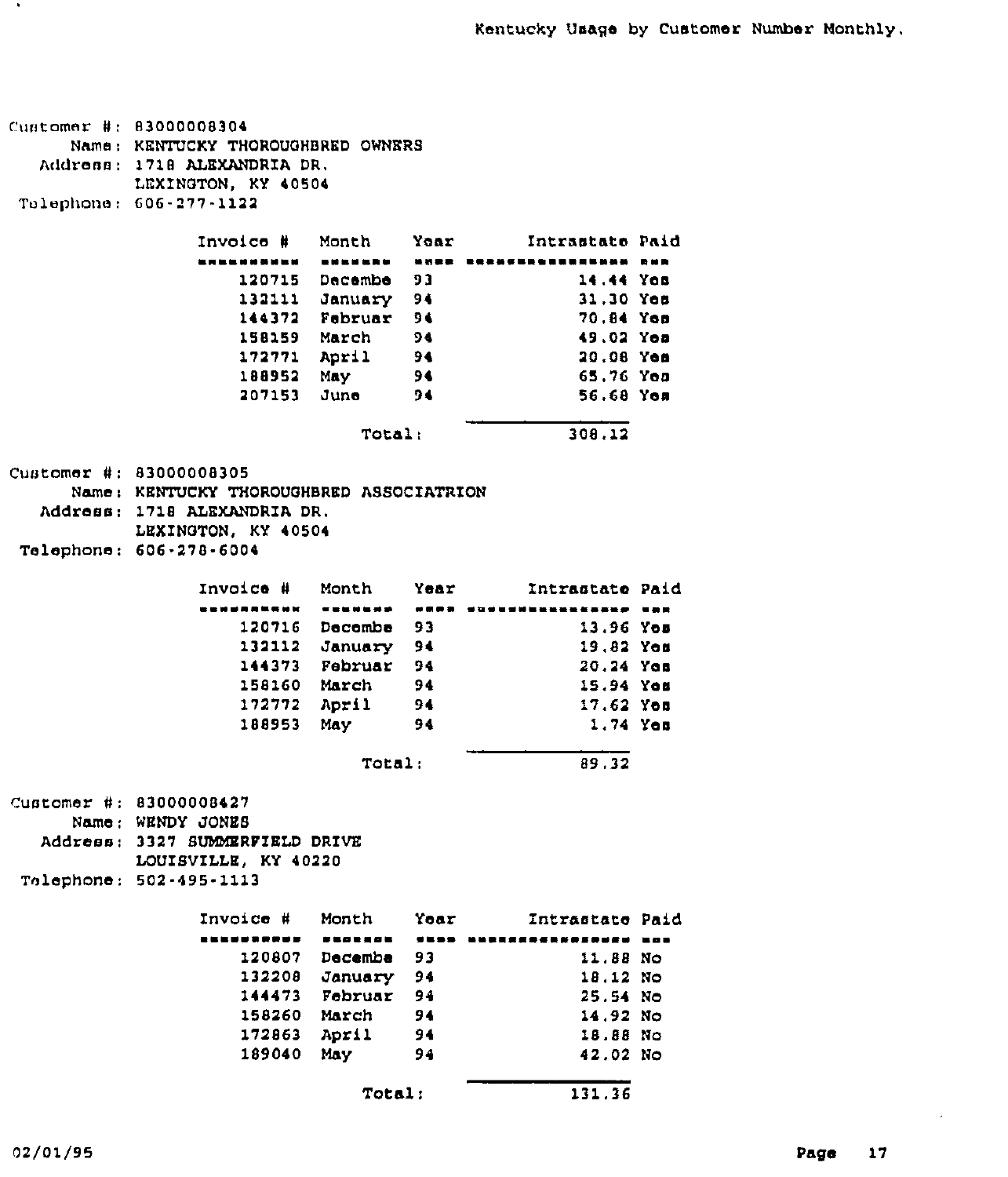```
Customer #: 83000008634
     Name: KENTUCKY THOROUGHBRED ASSOCIATION
  Address: 1718 ALEXANDERIA DR
           LEXINGTON, KY 40504
Telephone: 606-218-6004
                 Invoice ¹ Month Year Zntraetate Paid
                     120968
Decembe 93
                     132386
January 94
                     144649
Februar 94
                     158434
March 94
                     173032
April 94
                     189206
                     207392
                     227035
                     247371
August 94
                     268246
Septemb 94
                            May 94
                            June 94
                            July 94
                                             5.01 Yes
                                                  50,73 Yes
                                                  85,54 Yes
                                                  71.48 Yes
                                                  81,88 Yes
                                                  70.06 Yes
                                                  84.96 Yes
                                                  93.60 Yes
                                                  46.22 Yes
                                                   6.12 Yes
                               Total: 595.60
Customer #: 83000009021
     Name: JOHN PENNAZZO C/0 CELLULAR ONE ACCT
  Address. 1736 US 31 BYPASS
           BOWLING GREEN, KY 42101
Telephone: 502-796-2944
                 Invoice # Month Year Intrastate Paid
                     121231 Decembe 93
                     132708 January 9<mark>4</mark>
                     144974
Februar
94
                     173343
April
94
                     189507
May
94
                                                     6.35
Yes
                                                    10.80
Yea
                                                     3.85
Yea
                                                    28.08
Yes
                                                     7.44
Yes
                               Total; 56.52
Customer #: 83000009250
     Name: PHILLIP D. PAULIN
  Address: 1050 LYNNHURST AVE,
           LOUISVILLE, KY 40215
Telephone: 502-366-3947
                 Invoice # Month Year Mintrastate Paid
                 RXAAARSSE HABSBAR HUWK RAABSAYNAWHAAABA AAH
                     132907
January
94
                     158956
March
94
                     173546
April
94
                     207870
                     227486
                     312879
Novembs
94
                            June
                            July
                                    94
                                     94
                                                   0.52 Yes
                                                   2.43 Yss
                                                   3.19 Yes
                                                   1.06 Yes
                                                   0.28 Yes
                                                   1.60 No
```
377265 January 95

4.92 No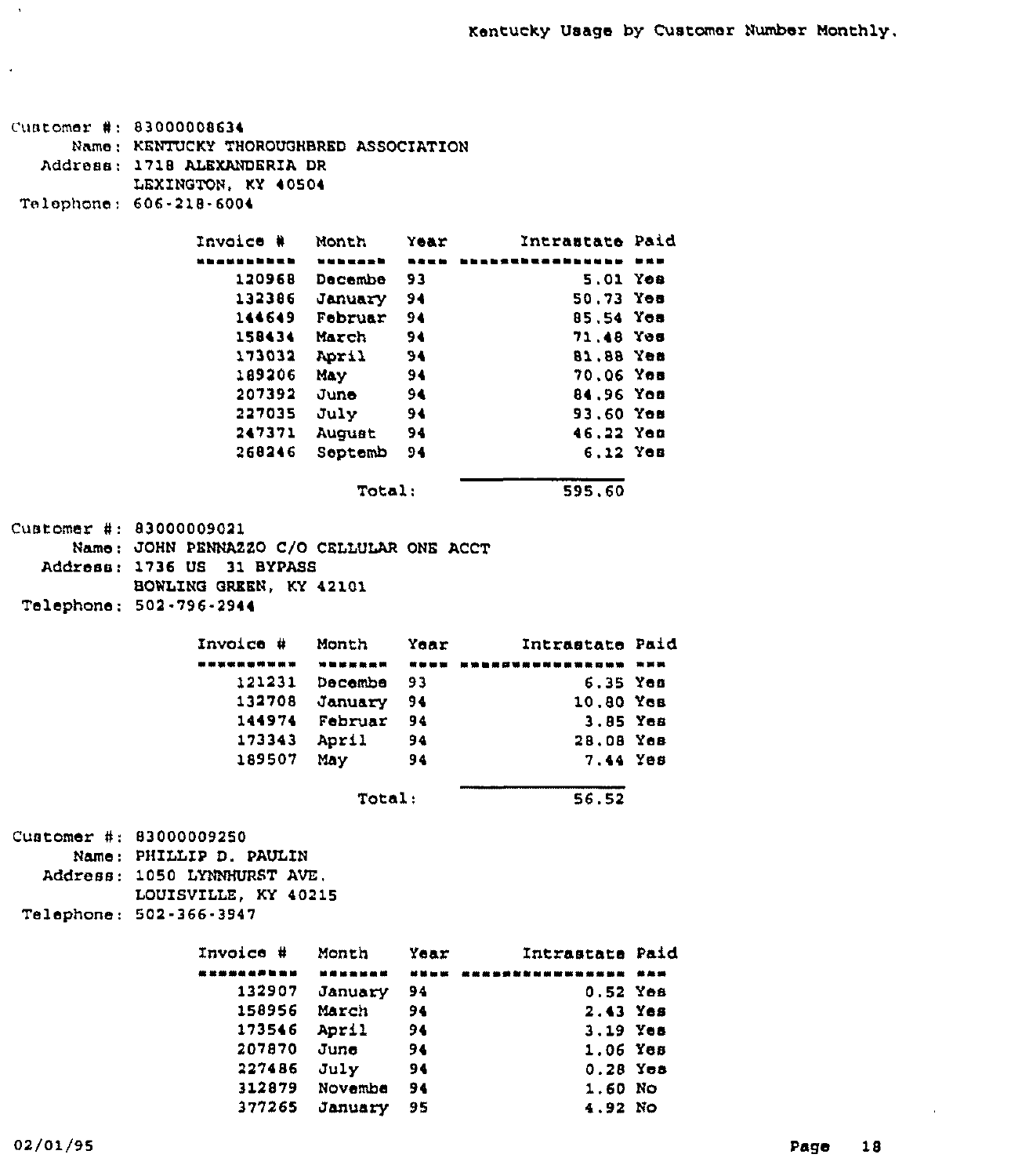Total: 14,00 Customer #: 83000009525 Name; DAWN L. VALDEZ Address: 9802 WHIPPS MILL ROAD #1 LOUISVILLE, KY 40213 Telephone: 502.425-6654 Year Invoi<mark>ce #</mark> Month Zntrastate Paid **..........** <sup>~</sup> <sup>~</sup> rr\r <sup>~</sup> \*\*\*\* \*\*\*\*\*\*\*\*\*\*\*\*\*\*\*\* \*\*\* 133093 JanUary 94 0.50 Ye<mark>s</mark> 1<mark>45375 Februar 94</mark> 4,02 Yes 159146 March 2,65 Yes 94 173732 April 1,04 Yes 94 189883 May 94 4, 12 Yss 208050 JUna 94 0,32 Yes 2,37 Yes 227656 July 94 0.16 Yes 290401 October 94 352677 Dscsslbe 94 2,45 Yes 377395 January 95 1,26 No Total; 18,89 Customer #: 83000009526 Name: STEPHEN O. STEELB Address: 3553 VRRSAZLLERS LN LOUZSVZLLE, KY 40219 Telephone; 502-966-4039 Invoice Month Year Intrastate Paid <sup>~</sup> <sup>~</sup> r <sup>~</sup> 133094 January 94 2,56 Yes 1.72 Yes 145376 Pebruar 94 159147 March 94 15.59 Yes 173733 April 94 49.27 Yes 189884 May 94 32.42 Yes 7.46 Yes 208051 June 94 8.98 Yes 227657 July 94 0.88 Yes 247961 AUgust 94 4.70 Yes 290402 October 94 0.<sup>02</sup> Yes 352678 Decembe 94 Total: 123.60 Customer #: 83000009625 Name: GLEN PARK PROPERTIES Address: 6408 PRESTON HIGHWAY LOUISVILLE, KY 40219 Telephone: 502-969-9986 Znvoice <sup>N</sup> Month Intrastate Paid

----------------........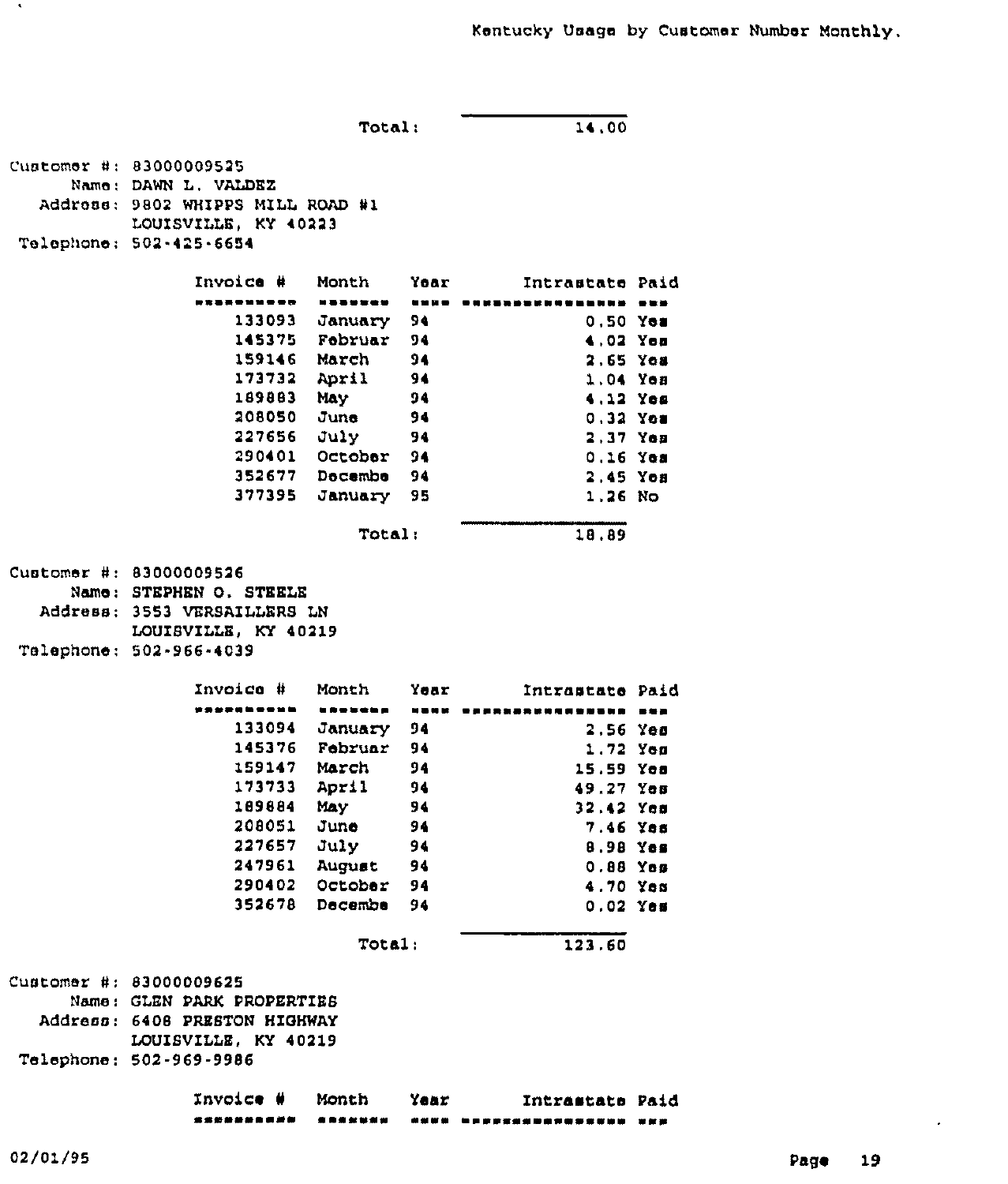| 248017 August<br>313065                                                                                                                      | 268867 Septemb<br>Novembe    | 94<br>94<br>94 | 0.10 Yes<br>$0.92$ Yes<br>0.50 Yes |  |
|----------------------------------------------------------------------------------------------------------------------------------------------|------------------------------|----------------|------------------------------------|--|
|                                                                                                                                              | Total:                       |                | 1,52                               |  |
| Customer #: 83000009628<br>Name: GLEN PARK PROPERTIES<br>Address: 5420 VALLEY STATION RD.<br>LOUISVILLE, KY 40272<br>Telephone: 502-937-2099 |                              |                |                                    |  |
| Invoice #                                                                                                                                    | Month                        | Year           | Intrastate Paid                    |  |
| i ka masa wa masa                                                                                                                            | <b><i><u>xxasaud</u></i></b> | ■ ■ ■ ■        | ,,,,,,,,,,,,,,,,,,,,,,             |  |
| 173805 April                                                                                                                                 |                              | 94             | $0.10$ Yes                         |  |
| 189954 May                                                                                                                                   |                              | 94             | $1.00$ Yes                         |  |
| 208120 June                                                                                                                                  |                              | 94             | 6.72 Yes                           |  |
| 227720 July                                                                                                                                  |                              | 94             | $0.15$ Yes                         |  |
|                                                                                                                                              | Total:                       |                | 7.97                               |  |
| Customer #: 83000009693                                                                                                                      |                              |                |                                    |  |
| Namo: STEVE T. FISTER                                                                                                                        |                              |                |                                    |  |
| Address: 702 LAFONTENAY COURT                                                                                                                |                              |                |                                    |  |
| LOUISVILLE, KY 40223                                                                                                                         |                              |                |                                    |  |
| Telephone: 502-254-1869                                                                                                                      |                              |                |                                    |  |
| Invoice #                                                                                                                                    | Month                        | Year           | Intrastate Paid                    |  |
| ------------                                                                                                                                 |                              | ----           | INNEKREARDERRO KRA                 |  |
| 173854                                                                                                                                       | April                        | 94             | 4.14 Yes                           |  |
| 190001                                                                                                                                       | May                          | 94             | 0.53 Yes                           |  |
| 208160                                                                                                                                       | June                         | 94             | 0.51 Yes                           |  |
| 227757                                                                                                                                       | July                         | 94             | $0.28$ Yes                         |  |
| 248057                                                                                                                                       | August                       | 94             | 2.27 Yes                           |  |
| 268905                                                                                                                                       | Septemb                      | 94             | 1.09 Yes                           |  |
|                                                                                                                                              | 352761 Decembe               | 94             | 0.46 No                            |  |
| 377472                                                                                                                                       | January                      | 95             | 5.32 No                            |  |
|                                                                                                                                              | Total:                       |                | 14.60                              |  |
| Customer #: 83000009814<br>Name: DAWN OVERALL<br>Address: 7002 CLORA LANE<br>CRESTWOOD, KY 40014<br>Telephone: 502-241-7964                  |                              |                |                                    |  |
| Invoice #                                                                                                                                    | Month                        | Year           | Intrastate Paid                    |  |
| ----------                                                                                                                                   | <b><i><u>ANABHAR</u></i></b> |                | NORE CREASESTREESES RES            |  |
| 133284                                                                                                                                       | January                      | 94             | 1.86 Yes                           |  |
|                                                                                                                                              | 145563 Februar               | 94             | 3.42 Yes                           |  |
| 159335 March                                                                                                                                 |                              | 94             | 2.70 Yes                           |  |
| 173922 April                                                                                                                                 |                              | 94             | 0.80 Yes                           |  |
|                                                                                                                                              |                              |                |                                    |  |
| 190061 May                                                                                                                                   |                              | 94             | $0.28$ Yes                         |  |

 $\langle \cdot, \cdot \rangle$ 

 $\mathcal{L}$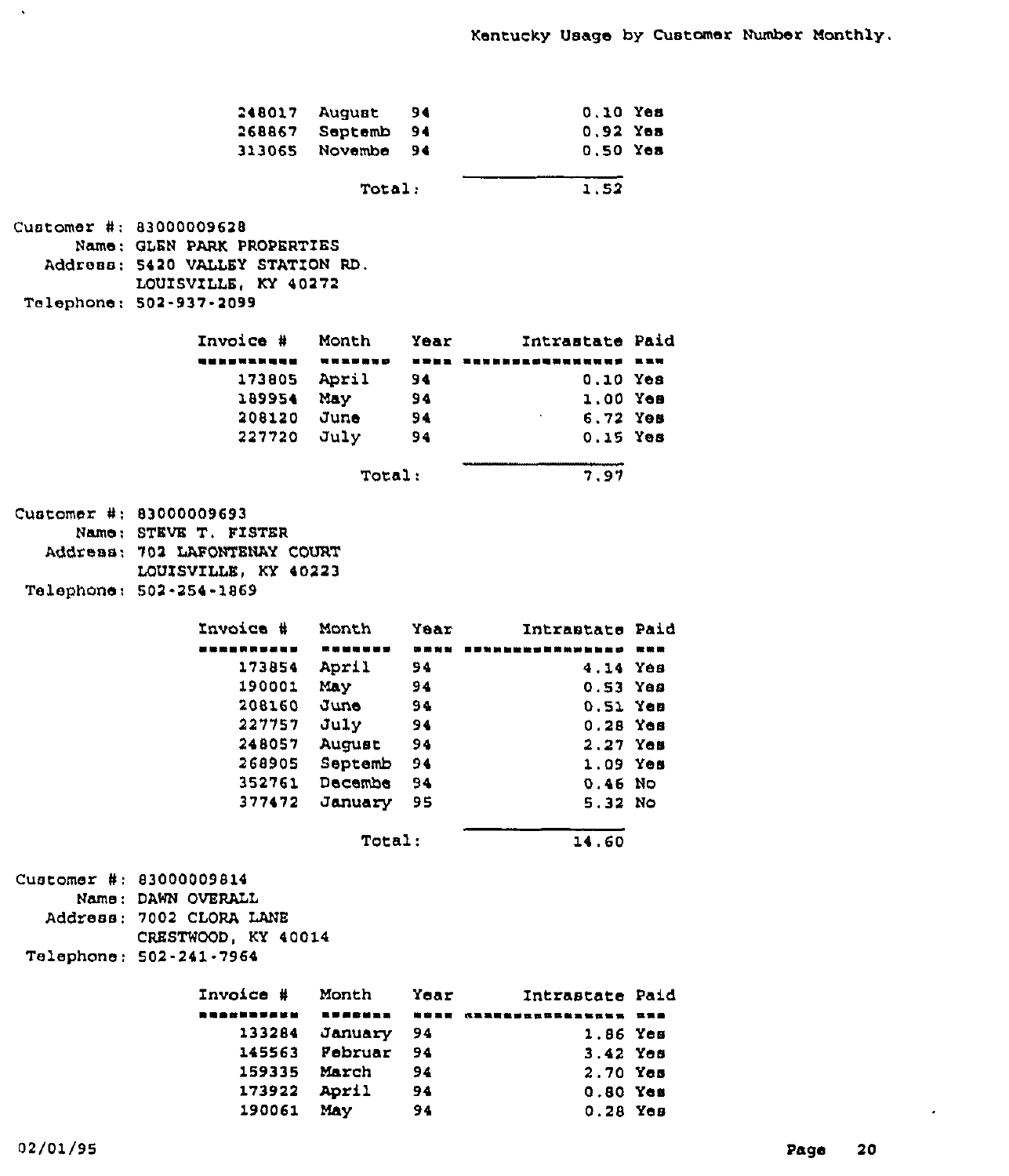|                                     | 227813 July       | -94  | 0.14 Yes                             |  |
|-------------------------------------|-------------------|------|--------------------------------------|--|
|                                     | 248106 August     | 94   | $0.14$ No                            |  |
|                                     | 268953 Septemb 94 |      | 8.90 No                              |  |
|                                     | 290528 October    | 94   | 3.44 No                              |  |
|                                     | 313144 Novembe 94 |      | 0.34 No                              |  |
|                                     | 352800 Decembe 94 |      | 2.38 No                              |  |
|                                     |                   |      |                                      |  |
|                                     | Total:            |      | 24,40                                |  |
| Customer #: 83000009912             |                   |      |                                      |  |
| Name: MEGAN / ERC JOINT VENTURE     |                   |      |                                      |  |
| Address: RURAL ROUTE 2 P.O. BOX 8   |                   |      |                                      |  |
| WELLINGTON, KY 40387                |                   |      |                                      |  |
| Telephone: 606-768-6033             |                   |      |                                      |  |
|                                     |                   |      |                                      |  |
| Invoice #                           | Month Year        |      | Intrastate Paid                      |  |
|                                     |                   |      | AUNONOO - GOOD WOONNAMARKERKAARD NAD |  |
|                                     | 133336 January 94 |      | 19.93 Yes                            |  |
|                                     | 145615 Februar 94 |      | 74.69 Yes                            |  |
|                                     | 159385 March      | 94   | 44.40 Yes                            |  |
|                                     | 173972 April 94   |      | 104.81 Yes                           |  |
| 190109                              | May 94            |      | 36.75 Yes                            |  |
| 208262                              | June              | 94   | 69.86 Yes                            |  |
| 227854 July                         |                   | 94   | 73.49 Yes                            |  |
| 248142                              | August            | 94   | 129.29 Yes                           |  |
|                                     | 268991 Septemb    | 94   | 123.50 Yes                           |  |
|                                     | 290563 October    | 94   | 114.05 Yes                           |  |
|                                     | 313178 Novembe 94 |      | 60.91 Yes                            |  |
|                                     | 352832 Decembe 94 |      | 10.93 Yes                            |  |
|                                     | 377541 January 95 |      | 8.27 N <sub>O</sub>                  |  |
|                                     | Total:            |      | 870.88                               |  |
|                                     |                   |      |                                      |  |
| Customer #: 83000010243             |                   |      |                                      |  |
| Name: INDUSTRIAL MILL SUPPLY INC    |                   |      |                                      |  |
| Address: 575 TUCKER SCHOOL HOUSE RD |                   |      |                                      |  |
| MADISONVILLE, KY 42431              |                   |      |                                      |  |
| Telephone: 502-821-9635             |                   |      |                                      |  |
| Invoice #                           | Month             | Ycar | Intrastate Paid                      |  |
| .                                   |                   |      | NULA WUUSUSUNUUSUUSU UNU             |  |
| 133479                              | January           | 94   | $0.76$ Yes                           |  |
| 145785                              | Februar           | 94   | 97.96 Yes                            |  |
| 159547                              | March             | 94   | 98.31 Yes                            |  |
| 174127                              | April             | 94   | 147.02 Yes                           |  |
| 190250                              | May               | 94   | 122.44 Үев                           |  |
| 208399                              | June              | 94   | 77.88 Yes                            |  |
| 227988                              | July              | 94   | 99.01 Yes                            |  |
| 248267                              | August            | 94   | 77.93 Yes                            |  |
| 269109                              | Septemb           | 94   | 92.64 Үев                            |  |
| 290671                              | October           | 94   | 65.46 Үев                            |  |
| 313279                              | Novembe           | 94   | 70.33 Yes                            |  |
| 352931                              | <b>Decembe</b>    | 94   | 74.94 Yes                            |  |
|                                     |                   |      |                                      |  |

 $\sim$   $\sim$ 

 $\sim$ 

 $\epsilon$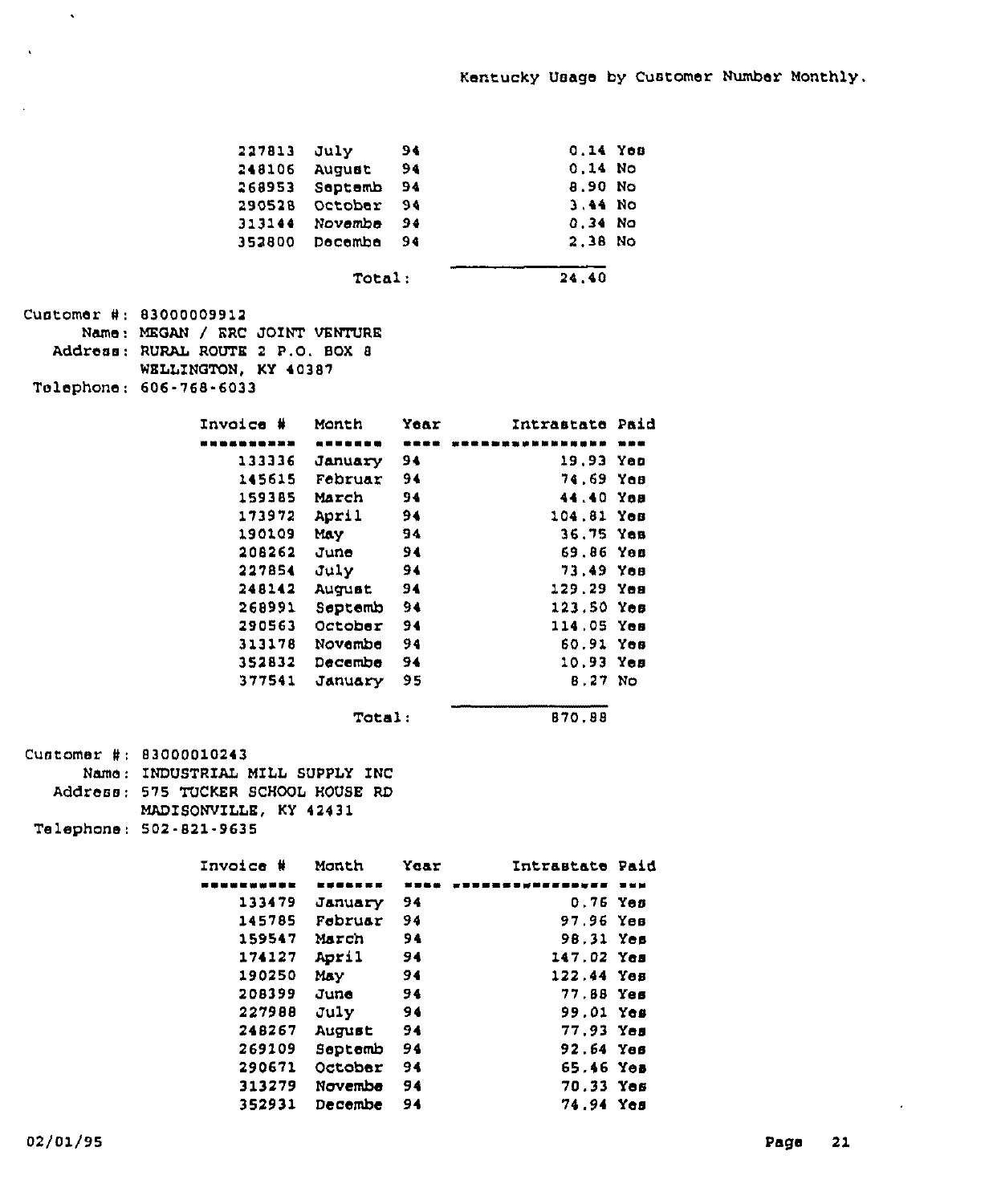| 377639                                                                                                                          | January 95        |      | 65.83 Yem                          |  |
|---------------------------------------------------------------------------------------------------------------------------------|-------------------|------|------------------------------------|--|
|                                                                                                                                 | Total:            |      | 1090.51                            |  |
| Cuntomer #: 83000010712<br>Name: BILLY O. STEELE<br>Address: 5210 ROGERS AVE<br>LOUISVILLE, KY 40219                            |                   |      |                                    |  |
| Telephone: 502-957-5119                                                                                                         |                   |      |                                    |  |
| Invoice #                                                                                                                       | Month             | Yoar | Intrastate Paid                    |  |
| <u></u><br>                                                                                                                     | -------           |      | THE BROSSERSSERSER ARE             |  |
| 133671                                                                                                                          | January 94        |      | $0.14$ Yes                         |  |
| 146018                                                                                                                          | Februar 94        |      | 8.28 Yes                           |  |
|                                                                                                                                 | 159769 March      | 94   | 9.64 Yes                           |  |
|                                                                                                                                 | 174352 April      | 94   | 16.86 Yes                          |  |
| 190473 May                                                                                                                      |                   | 94   | 6.76 Yes                           |  |
| 208599 June                                                                                                                     |                   | - 94 | 13.30 Yes                          |  |
|                                                                                                                                 | 228173 July 94    |      | $3.46$ Yes                         |  |
|                                                                                                                                 | 248440 August     | 94   | 6.64 Yos                           |  |
|                                                                                                                                 | 269277 Septemb 94 |      | $2.52$ Yes                         |  |
| 290832                                                                                                                          | October           | 94   | 2.94 Yes                           |  |
|                                                                                                                                 | Total:            |      | 70.54                              |  |
| Customer #: 83000011244<br>Name: ALL POINT TRAVEL OF KENTUCKY INC.<br>Address: 1930 BISHOPLANE STE. 112<br>LOUISVILLE, KY 40218 |                   |      |                                    |  |
| Telephone: 502-454-0888                                                                                                         |                   |      |                                    |  |
| Invoice #                                                                                                                       | Month             | Year | Intrastate Paid                    |  |
| -----------                                                                                                                     |                   |      | - HNNN MNNNNNNNNNNNNNNNNN BAR      |  |
|                                                                                                                                 | 146261 Februar 94 |      | $16.89$ Yes                        |  |
| 160004                                                                                                                          | March 94          |      | 3.34 Yes                           |  |
|                                                                                                                                 | 20.23             |      |                                    |  |
| Customer #: 83000011822<br>Name: JERRY MEACHUM<br>Address: 109 RENEE ST.<br>RUSSELLVILLE, KY 422768878                          |                   |      |                                    |  |
| Telephone: 502-726-4500                                                                                                         |                   |      |                                    |  |
| Invoice #                                                                                                                       | Month Year        |      | Intrastate Paid                    |  |
| -----------                                                                                                                     |                   |      | ACCUNOS - ANGE ESERPHAVELLEDEN VAR |  |
|                                                                                                                                 | 146493 Februar 94 |      | 9.91 Yes                           |  |
|                                                                                                                                 | 160239 March      | 94   | 24.98 Yes                          |  |
|                                                                                                                                 | Total:            |      | 34.89                              |  |

 $\sim$   $\sim$ 

 $\mathbf{v}$ 

 $\alpha$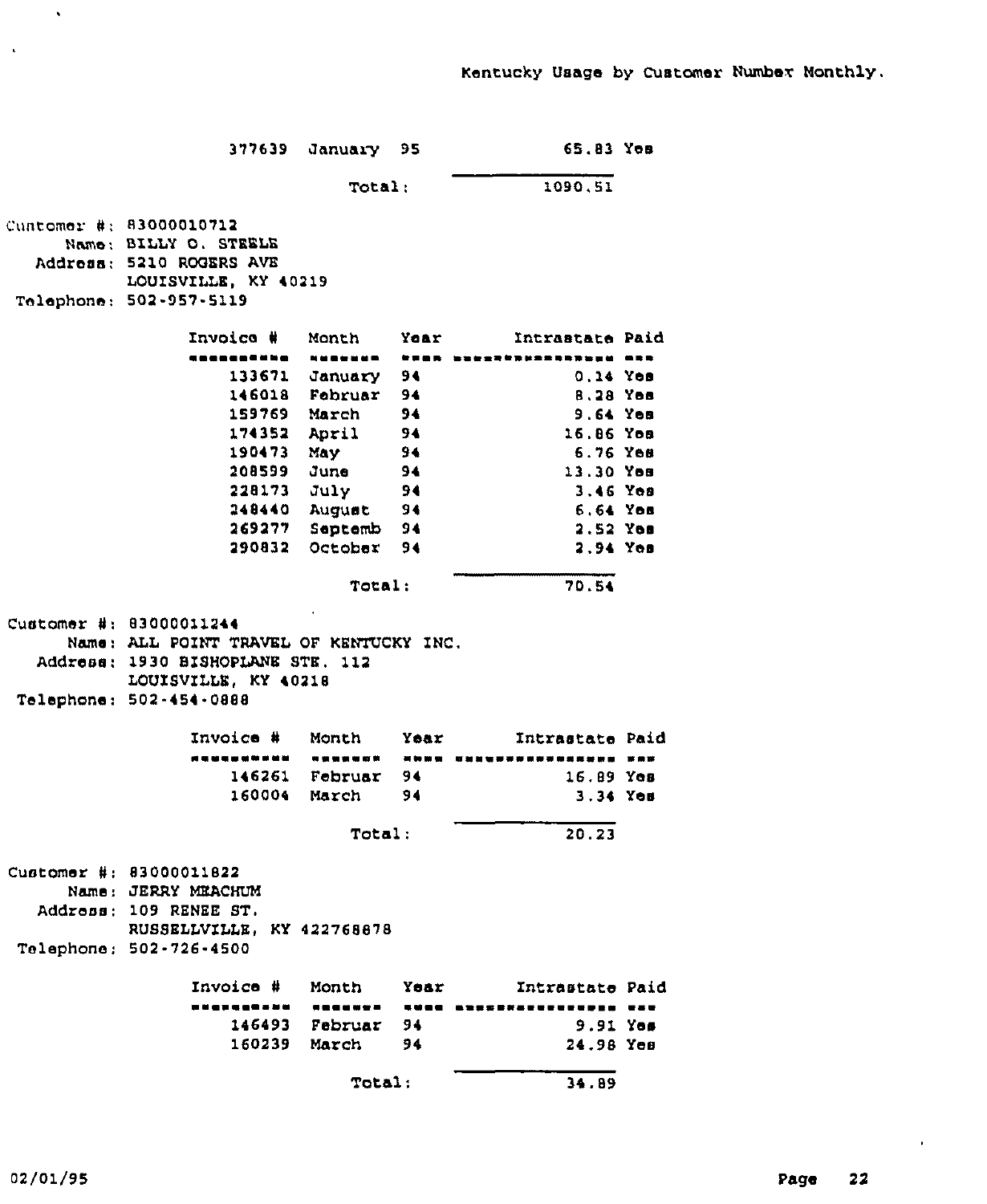```
Customor #: 83000014458
     Name: MARK SZTANYO
  Address: 8148 HEATHERWD DR
           FLORENCE, KY 410428214
Telephone: 606-525-0259
                 Invoice
                     161370
March
94
                     175937 April 9<mark>4</mark>
                     192001
                     210080
                     229570
                     249712
AUgUSt
94
                     270547
Septemb
94
                     291995
October
94
                     314534
Novembe
94
                     354137
Decembe
94
                     378801
January
95
                            Manth
                 « ~ « ~ \
                            May
                            June
                            July
                                    Year
                                     94
                                     94
                                     94
                                                     5.52
Yee
                                                    19.62 Yem
                                                    22.78
Yaa
                                                     6.83
Yee
                                                     3.95
Yes
                                                     3.75
Yee
                                                     2.16 Yes
                                                     5.65
Yos
                                                    12,56
Yes
                                                     6,95
Yes
                                                    12, 87
No
                                              Intrastate Paid
                                Total: 102.64
Customer #: 83000015741
     Name; SYNERQETICS
  Address: 2090 VERSAILLES ROAD
           FRANKFORT, KY 40601
Telephone: 502.695-5665
                 Invoice #
                 ~ «««« ~ « ~ ««
~ «« ««««««««««««««« ~ ««
                     162005 M<mark>ar</mark>ch
                     176588
April
94
                     192652
May
                     210701
June
94
                            Month Year Intrastate Paid
                                    94
                                    94
                                                    5.27 Yes
                                                   33,81 Yes
                                                   51.20 Yes
                                                   12.29 Yes
                                Total: 102,57
Customer #: 83000016947
     Name: NORMAN EVANS
  Address: 1124 SPARKS ROAD
           LEXINGTON, KY 40505
Telephane: 606-254-7558
                 Invoice ¹ Month Year Zntrastste Paid
                 «««««««««
                     211329
June
                     230737
July
                                    94
                                    94
                                                    4.48 Yes
                                                    6.29 Yes
                                Total: 10.77
```
 $\bullet$ 

 $\lambda$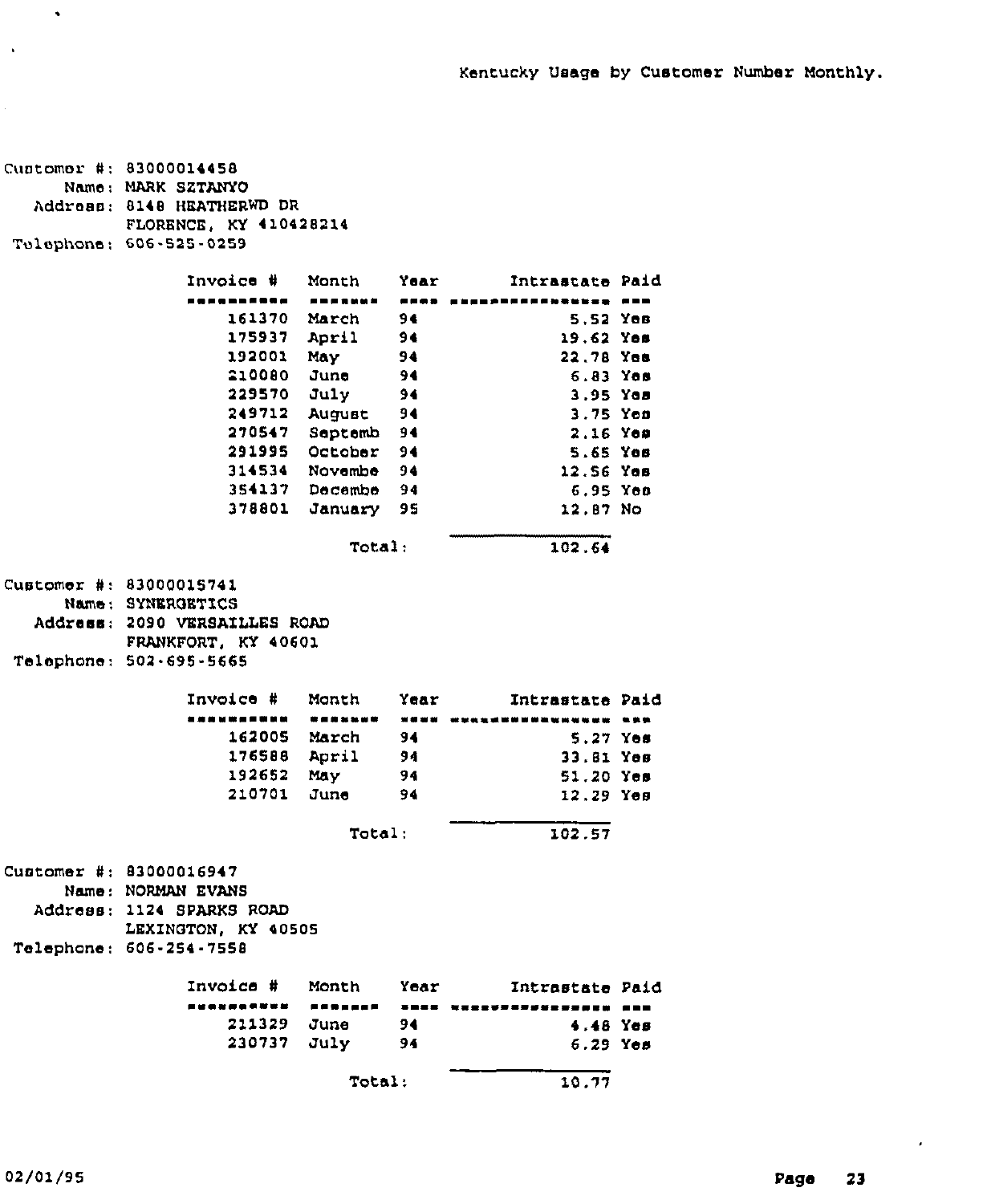Customer #: 83000018098 Name: PRANK C BISHOP Address: 112 <sup>N</sup> MILLER ST. CYNTHIANA, KY 410311325 Telephone: 606-234-2927 Invoice # Month Year Intrastate Paid<br>nasasswee weesse saas sipeessessesses waw 177798 April 94 2.30 No Total: 2.30  $Customex$  #: 83000018176 Name; PATRICK EDWARDS Address: 252 RIDGEWAY CORNER LOUISVILLE, KY 40207 Telephone: 502.899-198S Invoice ¹ Month Year Intrastate Paid 211921 June 231282 July 272131 Septemb 94 94 94 0.10 Yes 1.<sup>82</sup> Yes 0,72 Yes Total: 2,64  $Customer$  #: 83000018443 Name: RUDY HILL Address: 3659 DENA DR. #12 LOUISVILLE, KY 40215 Telephone: 502.366-1475 Invoice ¹ Month Year Intrastate Paid 177978 194026 212027 251322 272206 Septemb 94 293552 october 94 355563 Decembe 94 April 94 Msy 94 June 94 August 94 1.<sup>74</sup> 0.68 0.46 1.<sup>34</sup> 3.16 Yes 1.78 No 0.86 No Yes Yes Yes Yes Total: 10,02  $C$ ustomer #: 83000019046 Name: DAPHNA MAXEY Address: R 2 BOC 250 HAZEL GRBEN, KY 41332 Telephone: 606-725-5528 Invoice ¹ Month Year Intrastate Paid

 $\mathbf{v}$ 

 $\ddot{\phantom{a}}$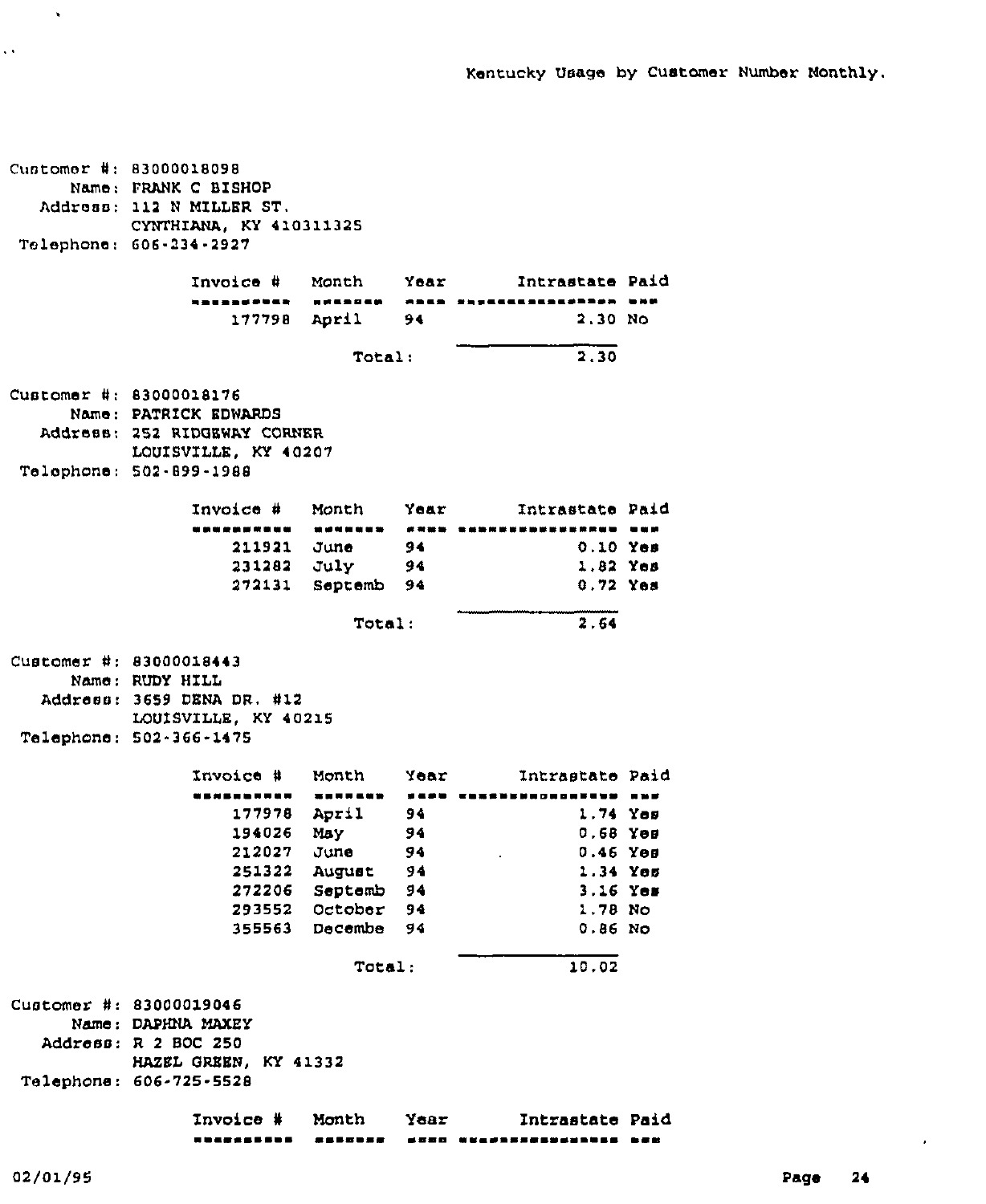| 231648                    | July           | 94        | 1.68 Yes                        |                |
|---------------------------|----------------|-----------|---------------------------------|----------------|
| 251561                    | August         | 94        | 3.44 Yes                        |                |
| 272457                    | Septemb        | 94        | $3.46$ Yea                      |                |
|                           | Total:         |           | 8.58                            |                |
|                           |                |           |                                 |                |
| Customer #: 83000019049   |                |           |                                 |                |
| Name: REX MAXEY           |                |           |                                 |                |
| Address: R 2 BOX 250      |                |           |                                 |                |
| <b>EZEL, KY 41425</b>     |                |           |                                 |                |
| Telephone: 606-725-4590   |                |           |                                 |                |
| Invoice #                 | Month          | Year      | Intrastate Paid                 |                |
| ,,,,,,,,,,,               | -------        | 医复制量      | ,,,,,,,,,,,,,,,,,,,,            |                |
| 194335 May                |                | 94        | $3.50$ Yes                      |                |
| 231650 July               |                | 94        | 8.74 Yes                        |                |
|                           | 251563 August  | 94        | 2.34 Yes                        |                |
|                           | 272459 Septemb | 94        | 4.47 Yes                        |                |
|                           | 293783 October | 94        | $1.63$ Yes                      |                |
|                           | 316226 Novembe | 94        | 4.42 Yes                        |                |
|                           | 355775 Decembe | 94        | $0.70$ Yes                      |                |
|                           |                |           |                                 |                |
|                           | Total:         |           | 25.80                           |                |
| Customer #: 83000019547   |                |           |                                 |                |
| Name: LOU BONAR           |                |           |                                 |                |
| Address: 1 ASH STREET     |                |           |                                 |                |
| FLORENCE, KY 41042        |                |           |                                 |                |
| Telephone: 606-647-1851   |                |           |                                 |                |
| Invoice #                 | Month          | Year      | Intrastate Paid                 |                |
| ------<br>医氯丙             | 医器<br>-----    | ■ 毎 毎 酉 ■ | M # # # # # # # # # # # # # # # | $\blacksquare$ |
| 194530                    | May            | 94        | 3.57 No                         |                |
|                           | Total:         |           | 3.57                            |                |
|                           |                |           |                                 |                |
| Customer #: 83000020255   |                |           |                                 |                |
| Name: JOHN CLAGUE         |                |           |                                 |                |
| Address: 704 OAKRIDGE DR. |                |           |                                 |                |
| UNION, KY 41091           |                |           |                                 |                |
| Telephone: 606-384-4849   |                |           |                                 |                |
| Invoice #                 | Month          | Year      | Intrastate Paid                 |                |
| . <b>.</b>                | -------        |           | -----------                     | 医胃炎            |
| 194958                    | May            | 94        | $1.46$ Yes                      |                |
| 212942                    | June           | 94        | 0.19 Yes                        |                |
| 232253                    | July           | 94        | $0.02$ Yes                      |                |
| 252079                    | August         | 94        | 1.59 Yes                        |                |
|                           |                |           |                                 |                |
| 273015                    | Septemb        | 94        | 0.15 Yes                        |                |
| 294295                    | October        | 94        | 1.43 Yes                        |                |

380794 January 95

 $\sim$   $\sim$ 

 $\sim$ 

 $\bullet$ 

2.73 No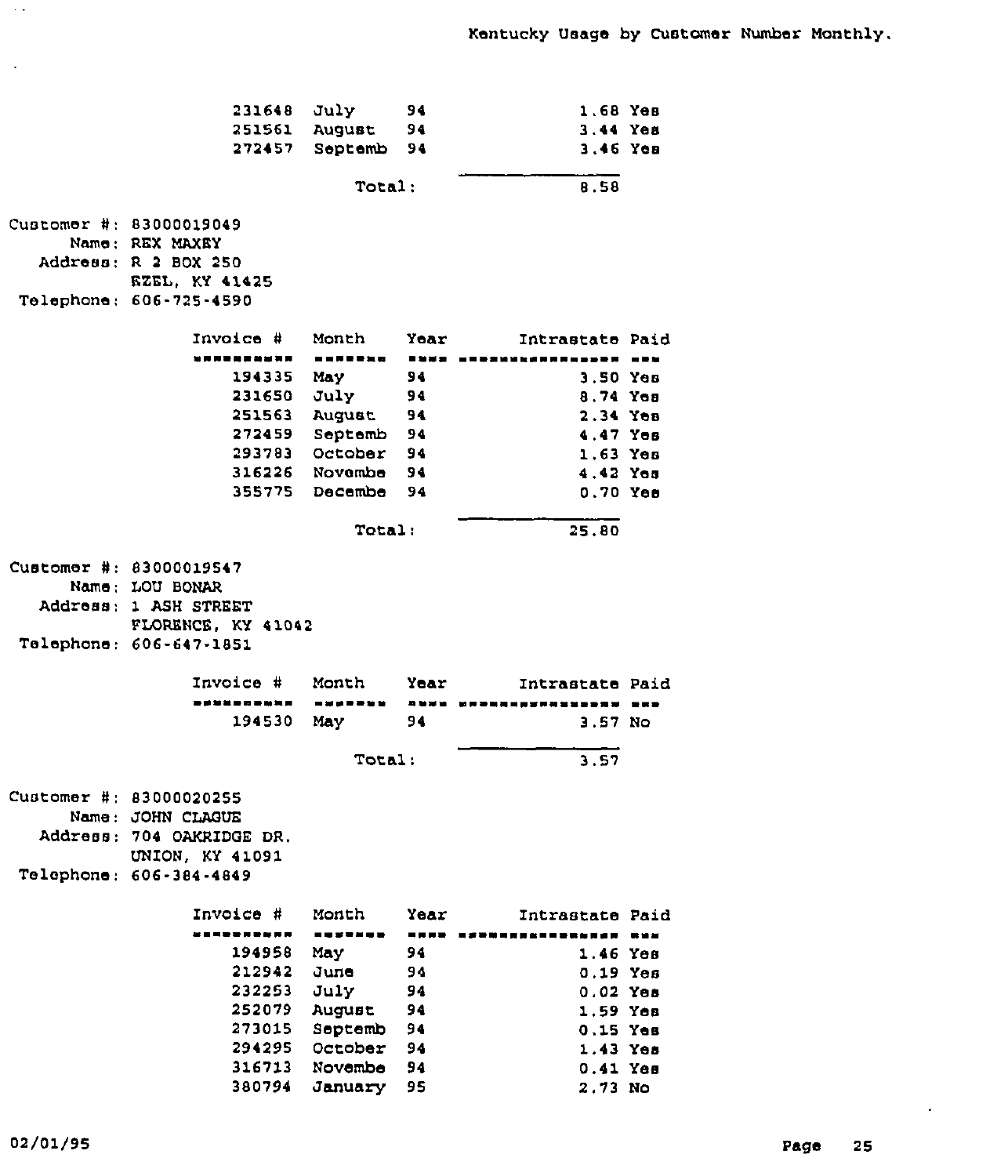Total  $\overline{7,98}$ Customer #: 83000020369 Name: NORBERT E. HANCOCK Address: 6604 GUNPOWDER LANE PROSPECT, KY 40059 Telephone: 502-228-7434 Invoice # Month Year Intrastate Paid <u>~ - - - - - - - -</u> 195026 May 94 356272 Decembe 94 0,43 Yes 1,30 No Total: 1,73  $Currenter$   $#: 83000020496$ Name; DALE MUZLZNS Addreee: 165 TAY1OR ROAD PIKEVILLE. KY 41501 Telephone: 606-432.3294 Invoice # en als de het het het die die kommunis 213100 June 232402 July 252204 Augu<mark>s</mark> 273147 Septemb 94 294412 October 94 316824 Novembe 94 356342 Decembe 94 94 94 94 Month Ye<mark>ar Intrastate Pai</mark>d eweweeewswewewwe 2,38 Yes 4.56 Yes 3,00 Yee 3.50 Yee 1.57 Yes 6,82 Yee 14.67 Yes Total: 36.50 Customer #: 83000020683 Name: BETH ALBRZGHT Address: 1003 KY HWY 541 VANCLEVE, KY 41385 Telephone: 606-666-2510 Invoice ¹ Month Year Intrastate Paid eranden sere saangosawaan oma 213204 232505 July 273248 Septemb 94 294505 October 94 356426 Decembe 94 June 94 94 5,23 Yee 0,83 Yes 0,77 Yas 3.76 Yes 10.93 Yes Total: 21.52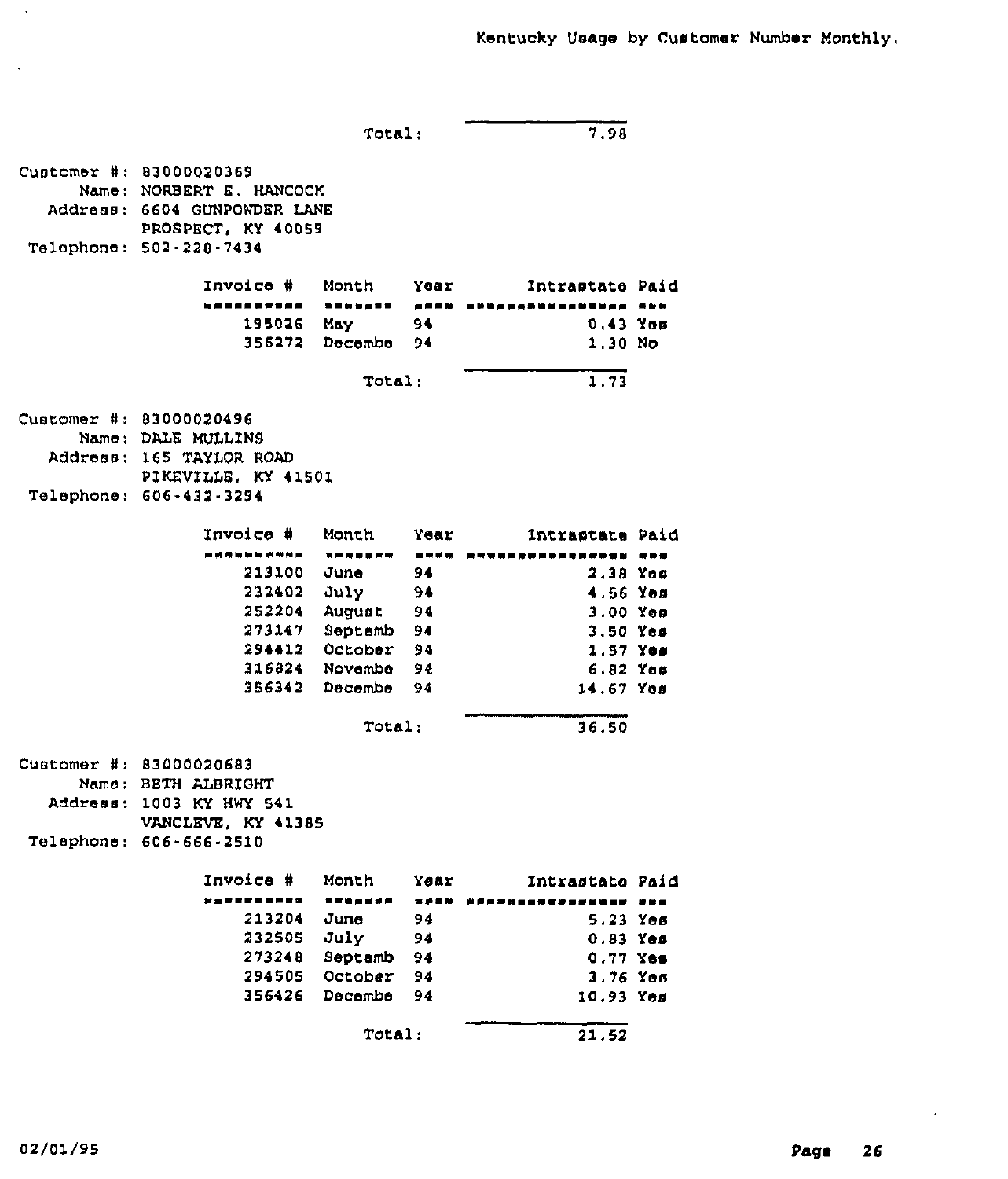Customer #: 83000021110 Name: S R LANGSDON SCREEN PRINTING DBA Address: 11371 DECIMAL DRIVE LOUISVILLE, KY 40299 Telephone: 502.266-5737 Invoice # Month Year Mintrastate Paid ~ \$ \$~ 30.51 Yoo 195413 94 May 213409 153,32 Yos June 94 232701 203,43 Yea JUly 94 252405 AUgUat 94 116,3D Yos 273426 Septemb 94 01.29 YOS 294674 Octaber 94 70, <sup>~</sup> 0 Yas 3325'l8 Novombo 94 125,35 Yos 356570 Decembe 94 170.27 Na 381120 January 95 150,07 No Total: 1109.74 Customer #: 83000021491 Name: UNIQ<mark>UE MGMT, CONSULT. LYLE STUCKI</mark> Address: 3214 COLLEGE LOUISVILLE, KY 40299 Talephane: 502"266.7314 Invoice # Month Year Intrastate Paid \$~\$\$ \$ \$\$ \$ \$\$ ~ \$ \$ 195613 May 1,17 Yoa 94 0.18 Y<mark>os</mark> 94 213615 June 232904 July 0.20 Yes 94 Total . 1.55 Customer #: 83000021557 Name: HILLVIEW MEDICAL CLINIC Address: 300 NORTH HIGH<mark>LA</mark>N FULTON, KY 42041 Telephane: 502-472-1612 Invoice # Month Year - Intrastate Paid 4 **\* \* \* \* \* \* \* \* \* \* \* \* \* \* \* \*** \* 195639 May 94 49.33 Yes 91.<sup>04</sup> Yos 213640 June 94 159.35 Yes 232932 July 94 111.31 Yos 252693 August 94 273649 SePtemb 94 142.15 Yos 294075 October 94 207,42 Yee 156.02 Yes 317269 Novembe 94 356769 Decembe 94 103.05 No 381303 January 95 214.06 No

 $\sim$   $\sim$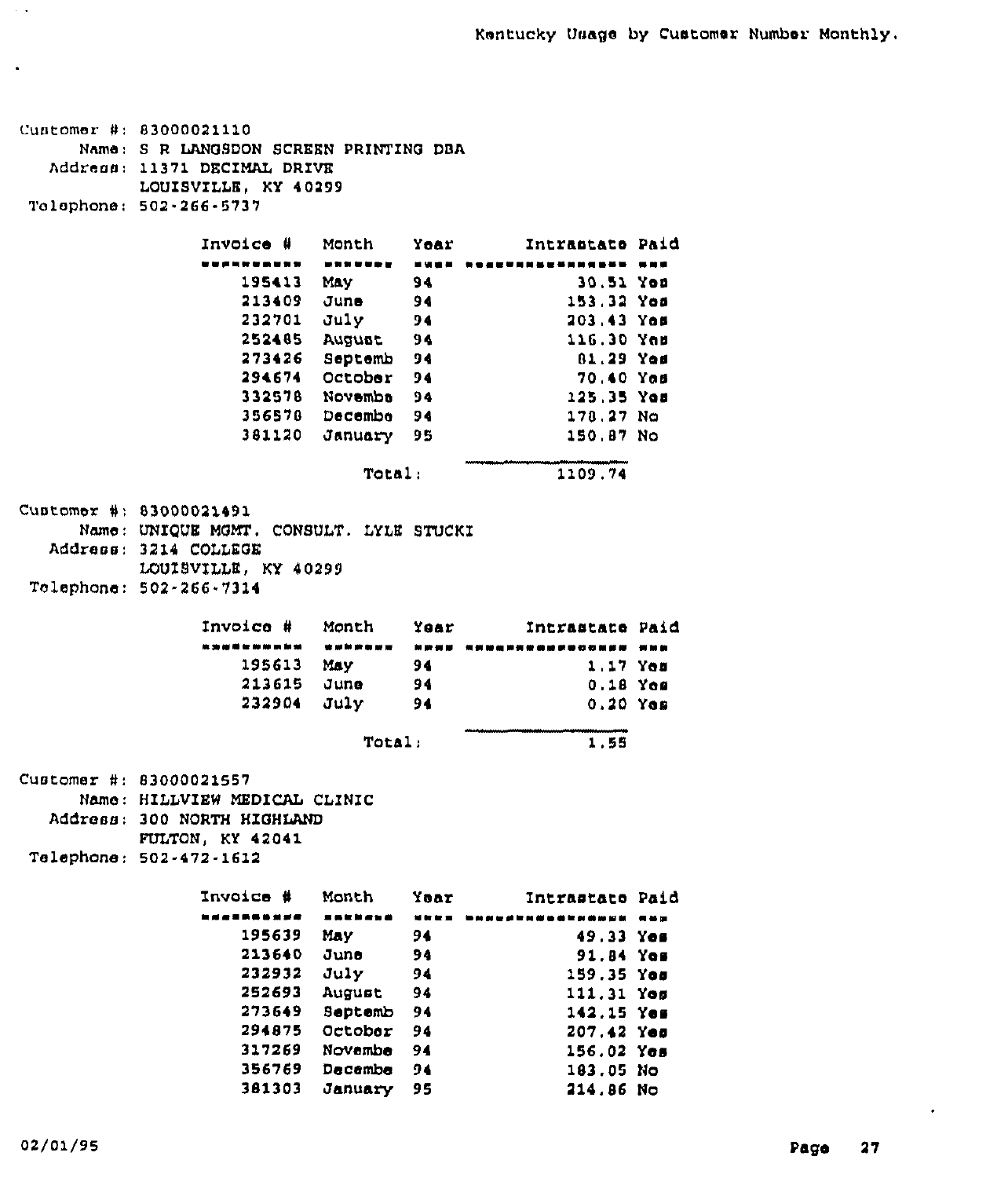```
Total: 1315.33Customer
83000021643
     Name:
JACKSON INDEPENDENT SUPT'S OFFICE
  Address:
938 HIGHLAND AVE.
Telephone:
606-666-4979
           JACKSON, KY 41339
                Invoice
                 ~ 1111 1
                            Month
                           TARLADN - EASH ANGHANALNASHANNEN NHA
                                    Year Intrastate Paid
                    195672
May
                    213679
June
                    232964
July
94
                    252722 August 9<mark>4</mark>
                    273682 Septemb 94
                    294905 October 94
                    317300
Novembe
94
                    356796
Decembe
94
                    381328
January
95
                                    94
                                   94
                                                    11,35
Yes
                                                     8.09
Yee
                                                    23.49
Yes
                                                     7,87
Yes
                                                    18.77
Yes
                                                     4.01
Yes
                                                     4.81
Yes
                                                     4,72
No
                                                     1.74
No
                                Total: 84.85
customer #: 83000021644
     Name: JACKSON INDEPENDENT SCHOOL
  Address:
938 HIGHLAND AVE.
Telephone:
606-666-5164
           JACKSON, KY 41339
                Invoice # Month Year Intrastate Paid
                1~ 1~ 1~ 1 ~ 111 1~ 111111~ 1111111~ 1
                    195673
May
                    213680
June
                    232965
July
                    273683
Septemb
94
                                    94
                                    94
                                    94
                                                    2.55 Yes
                                                    0,61 Yes
                                                    1.00 Yss
                                                    2.22 Yes
                                Total: 6.38
Tustomer #: 83000022165
     Name: FRANK OLDFIELD
  Address: GEN DEL
           MIZE, KY 41352
Telephone: 606-743-4738
                Invoice # Month Year Intrastate Paid
                    195889
May
                    213909
June
                    233188
July
                    252924 Augu<mark>s</mark>
                    295098
October
94
                ===================
                                    94
                                    94
                                    94
                                    94
                                    3334 **************** ***
                                                    2.30 Yes
                                                   4.44 Yes
                                                    0.98 Yes
                                                    0.10 Yes
                                                    0.08 Yes
                               Total: 7.90
```
 $\sim$   $\lambda$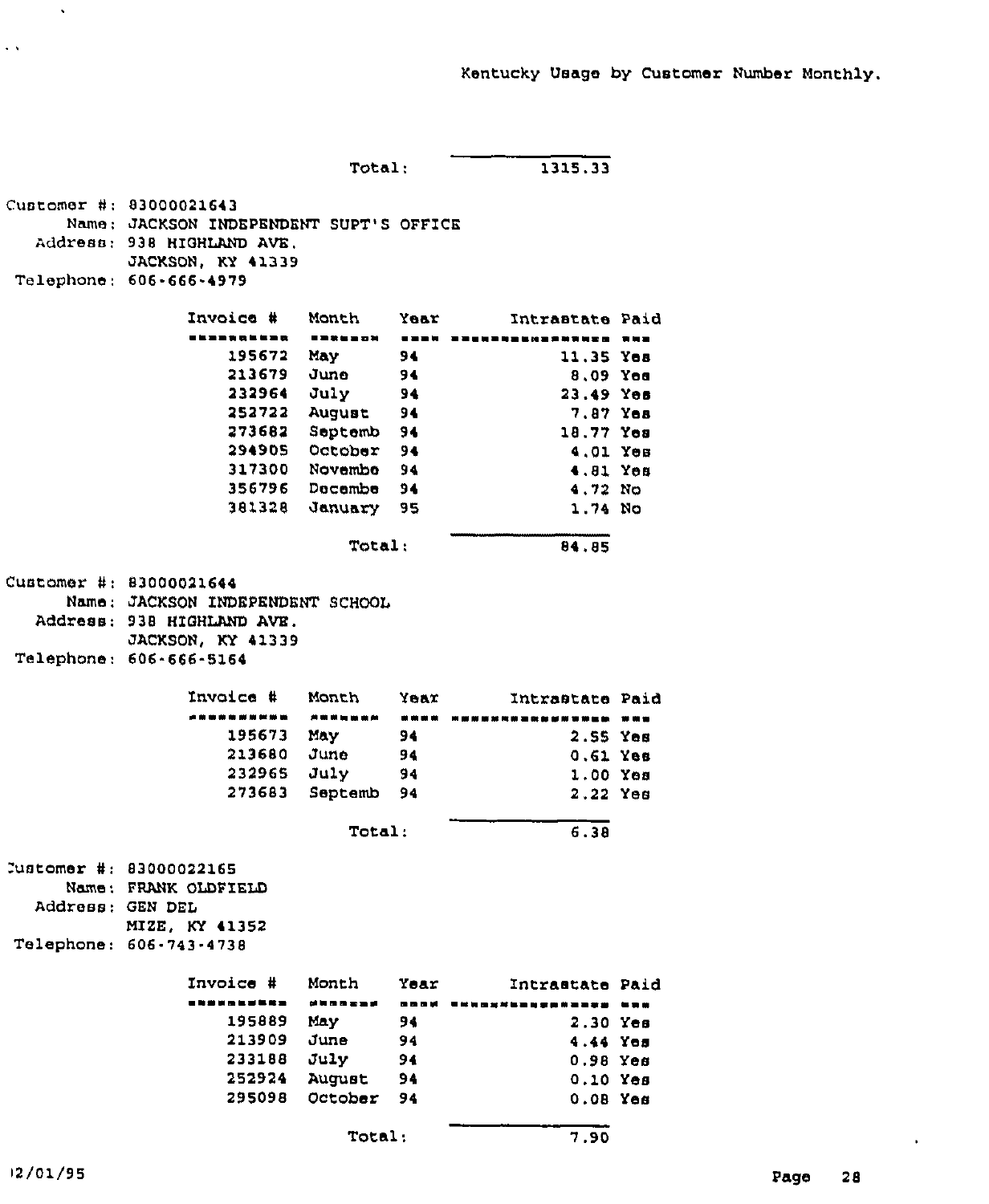customer #: 83000023677 Name: RUSSELL DANIEL Address: 14715 FOREST CK WY Telephone: 502-244.5329 LOUZSVZLLE, KY 402454696 Invoice # Month Year Intrastate Paid<br>www.waasea waasee mees meestessessesses saa 233927 July 94 274583 Septemb 94 0.31 Yes 0,42 Yea Total: 0.73 edition of the B1000023682 Name: GRASP SYSTEMS NURSE CONSULTING ZNT. Address: 1925 BROADWAY Telephone; 502.443-0550 PADUCAH, KY 42003 Invoice # Month Year - Intrastate Paid ny460wpenn wwggwnn punn 214672 June 94 Q,14 Yes 233931 253597 274586 Septemb 94 July August 94 94  $0.82$  Yes 1.16 Yee 1,50 Yes Total: 3,62 Customer #: 83000024464 Name: RONNIE COLLINS Address: 1595 SHARKEY ROAD MOREHEAD, KY 40351 Telephone: 606-784-2971 Invoice # Month Year Intrastate Paid ansvetbana neaysub wede hessannetbanasses pop 253894 August 94 0.18 Yes Total: 0.18 Customer #: 83000024503 Name: ERNIE COX JR. Address: 105 W. POURTH STREET AUGUSTA, KY 41002 Telephone: 606-756-2319 Invoice # Month Year + Intrastate Paid sufabonuby wynafan saya anyafinnanafafuna san 215037 June 94 234295 July 94 253912 August 94 274942 Septemb 94 6.36 Yes 23,58 Yes 35,28 Yes 37,35 Yes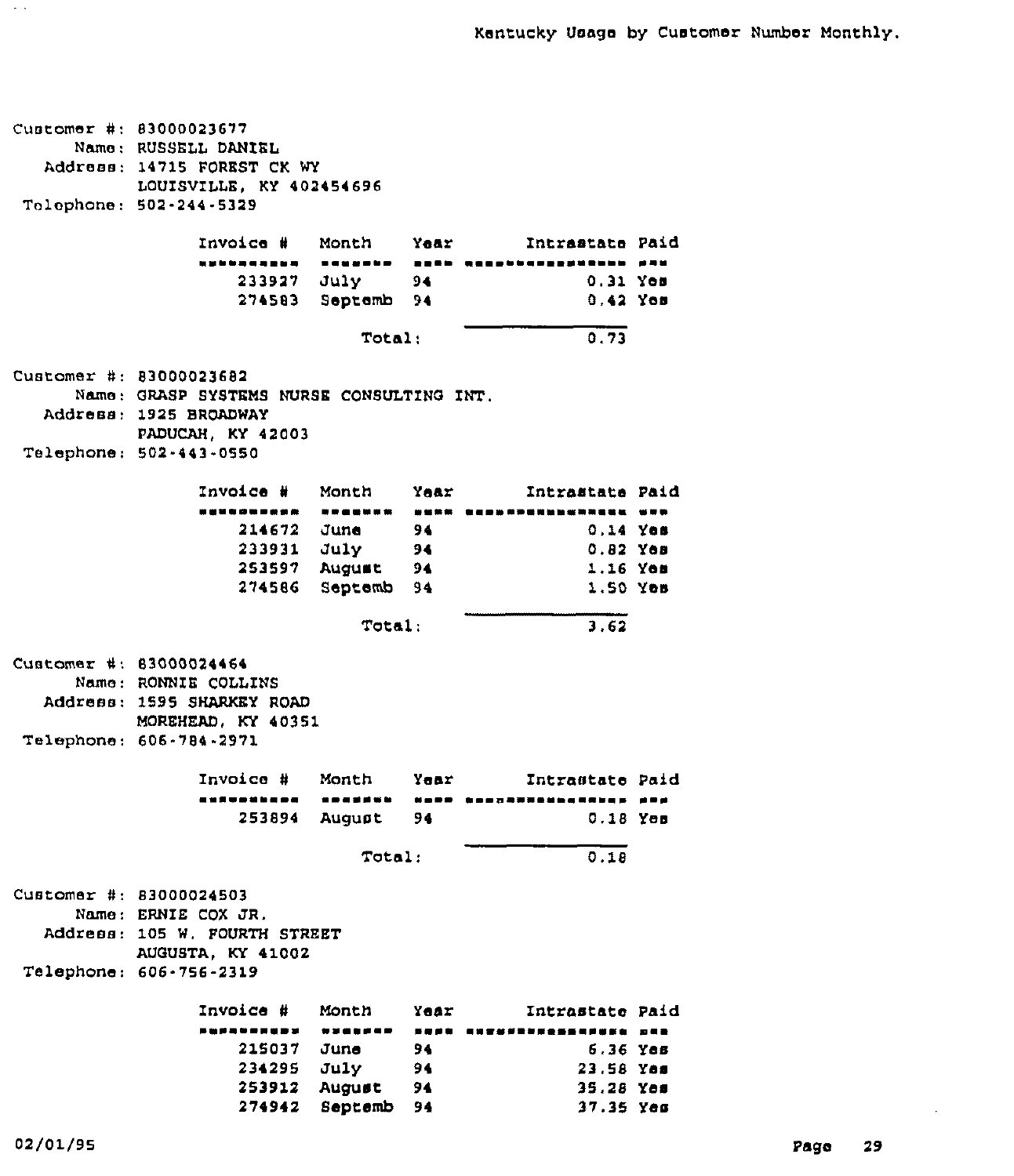| 296093                  | October        | 94                                                                 | 24.19 You                 |  |
|-------------------------|----------------|--------------------------------------------------------------------|---------------------------|--|
| 318421                  | Novembe        | 94                                                                 | 20.78 No                  |  |
| 357856                  | Decembe        | 94                                                                 | $3.95$ No.                |  |
|                         | Total:         |                                                                    | 151.49                    |  |
| Customer #: 83000025784 |                |                                                                    |                           |  |
| Name: LEADER STORE      |                |                                                                    |                           |  |
| Address: 410 LAKE ST.   |                |                                                                    |                           |  |
| FULTON, KY 42041        |                |                                                                    |                           |  |
| Telephone: 502-472-3234 |                |                                                                    |                           |  |
| Invoice #               | Month          | Yoar                                                               | Intrastate Paid           |  |
| .                       |                | $\blacksquare \blacksquare \blacksquare \blacksquare \blacksquare$ | <b>*************</b>      |  |
| 215561                  | June           | 94                                                                 | 19.28 Yes                 |  |
| 234860                  | July           | 94                                                                 | 120.61 Yes                |  |
| 254397                  | August         | 94                                                                 | 145.40 Yon                |  |
| 275490                  | Septemb        | 94                                                                 | 175.76 You                |  |
| 296586                  | October        | 94                                                                 | 90.00 Yes                 |  |
| 313892                  | Novembe        | 94                                                                 | 132.56 You                |  |
| 358298                  | Decembe        | 94                                                                 | 123.18 Yes                |  |
| 382742                  | January        | 95                                                                 | 98.13 No                  |  |
|                         | Total:         |                                                                    | 904.92                    |  |
| Customer #: 63000025785 |                |                                                                    |                           |  |
| Name: LEADER STORE      |                |                                                                    |                           |  |
| Address: 410 LAKE ST.   |                |                                                                    |                           |  |
| FULTON, KY 42041        |                |                                                                    |                           |  |
| Telephone: 502-472-0220 |                |                                                                    |                           |  |
| Invoice #               | Month          | Year                                                               | Intrastate Paid           |  |
| -----------             | -------        |                                                                    | 张师琳琳 医制制器测量管器测量医调整管理器 的复数 |  |
| 310893                  | Novembe        | 94                                                                 | $1.21$ You                |  |
|                         | Total:         |                                                                    | 1.21                      |  |
| Customer #: 83000025786 |                |                                                                    |                           |  |
| Name: LEADER STORE      |                |                                                                    |                           |  |
| Address: 410 LAKE ST.   |                |                                                                    |                           |  |
| FULTON, KY 42041        |                |                                                                    |                           |  |
| Telephone: 502-472-2894 |                |                                                                    |                           |  |
| Invoice #               | Month          | Year                                                               | Intrastate Paid           |  |
| ----------              | <b>*******</b> |                                                                    | IPROSYDNSYSSEN HAD        |  |
| 215563                  | June           | 96                                                                 | 2.20 Yes                  |  |
| 234862                  | July           | 94                                                                 | 9.58 Yes                  |  |
| 254399                  | August         | 94                                                                 | 1.44 Yes                  |  |
| 275492                  | Septemb        | 94                                                                 | 13.05 Yos                 |  |
| 296588                  | October        | 94                                                                 | 4.69 Yes                  |  |
| 318894                  | Novembe        | 94                                                                 | 9.12 Yes                  |  |
| 358300                  | Decembe        | 94                                                                 | 11.82 Yes                 |  |
| 382744                  | January        | 95                                                                 | $9.43$ No.                |  |

÷.

 $\mathbb{R}^2$ 

 $\sim 10^{-11}$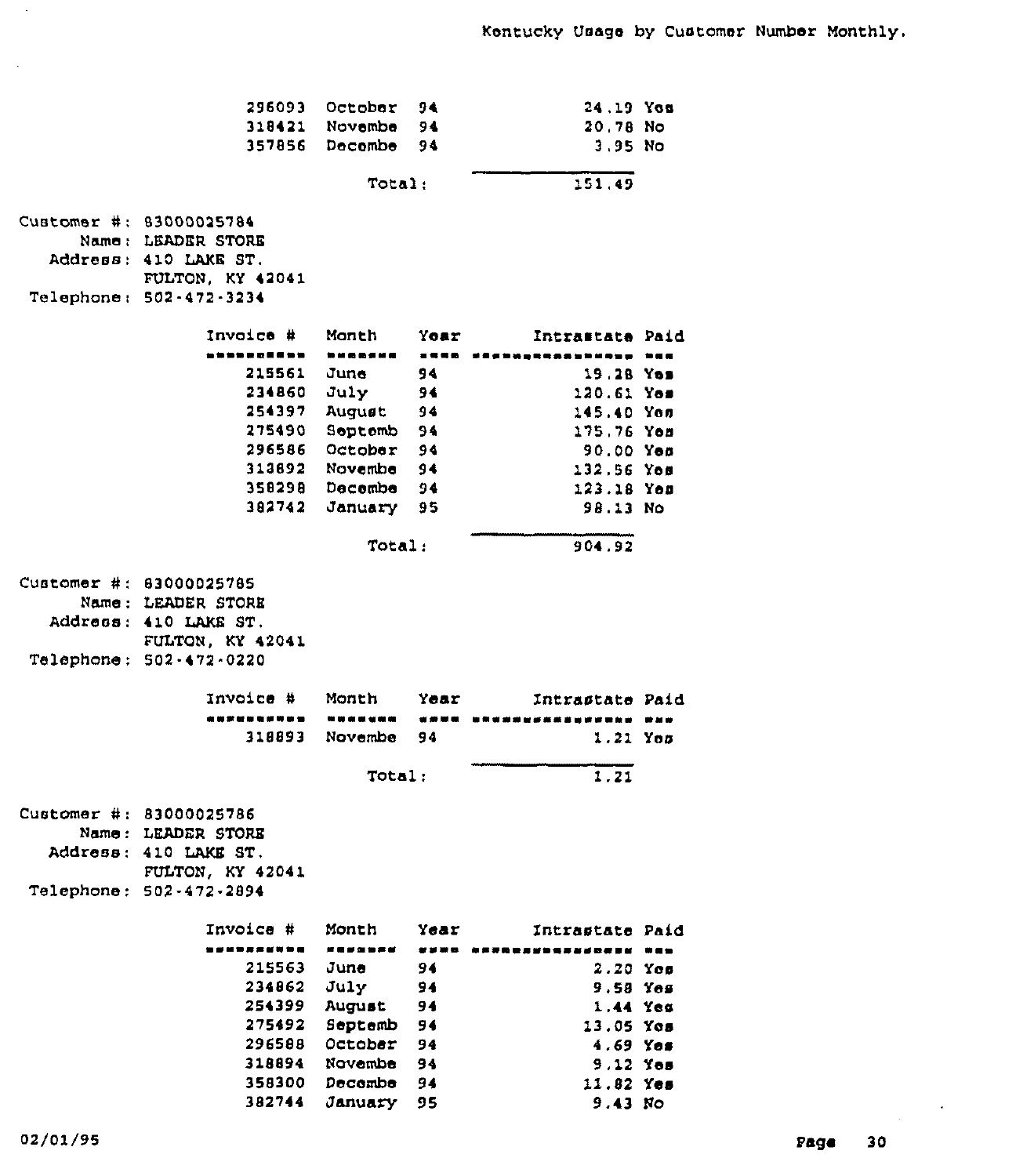```
Total: 61,33
Customer #: 83000025921
     Name: THE SOX STOP
  Address: 3519 LANSDOWNE DRIVE
           LEXZNOTON, KY 405171401
Telephane: 606-271-2393
                Znvoice ¹ Month Year Intrastate Paid
                    215615
June
94
                    234925
July
94
                    254449
August
Be
                    275556
Septemb
94
                    '296641
October
94
                    318948
Novembe
94
                    358347
De combe
94
                    382791
January
95
                                                6.01 Yes
                                                 15.99 Yes
                                                  6.e3 Yes
                                                 23.65 Yea
                                                 15.29 Yss
                                                 18.61 Yes
                                                 11.19 No
                                                 10,75 No
                               Total: 107.92
Cupromer #: 83000026139
     Name: CLINTON-HICKMAN COUNTY MEDICAL CLIN
  Address: 106 NEST CLAY STREET
           CLINTON, KY 42031
Telephone; 502-653-6277
                Invoice # Month Year Mintrastate Paid
                esssweaere
~ I 11%%~
swee
I ~ SWSNSIWISWIWW
                    215701
June
94
0.44
Yes
                    235031
July
                    254547
August
94
                    275660
Septemb
94
                    296739
October
94
                    319042
Novembe
94
                    358440
Decembe
94
                    382876
January
95
                                  94
                                                   3.32 Yes
                                                   8.88
Yes
                                                   8.94
Yes
                                                   6.82
Yes
                                                   3.38 Nc
                                                   4.76
No
                                                  10.42 No
                               Total: 46.96
Customer #: 83000026149
     Name: FARRICK MARKETING CORPORATION
  Address: 108 COUNTY PARK RD,
           PADUCAH, KY 42001
 Telephone: 502-443-7949
                Invoice # Month Year 1ntrastate Paid
                    215706 June 94
                    235038 July 94
                    254553 August 94
                    275667 S<mark>eptemb 94</mark>
                KOSANARUNA WESAREE DUAD WANKARDNERKAREE WED
                                                 0.44 Yee
                                                94.47 Yes
                                                 43,37 Yes
                                                 50.04 No
```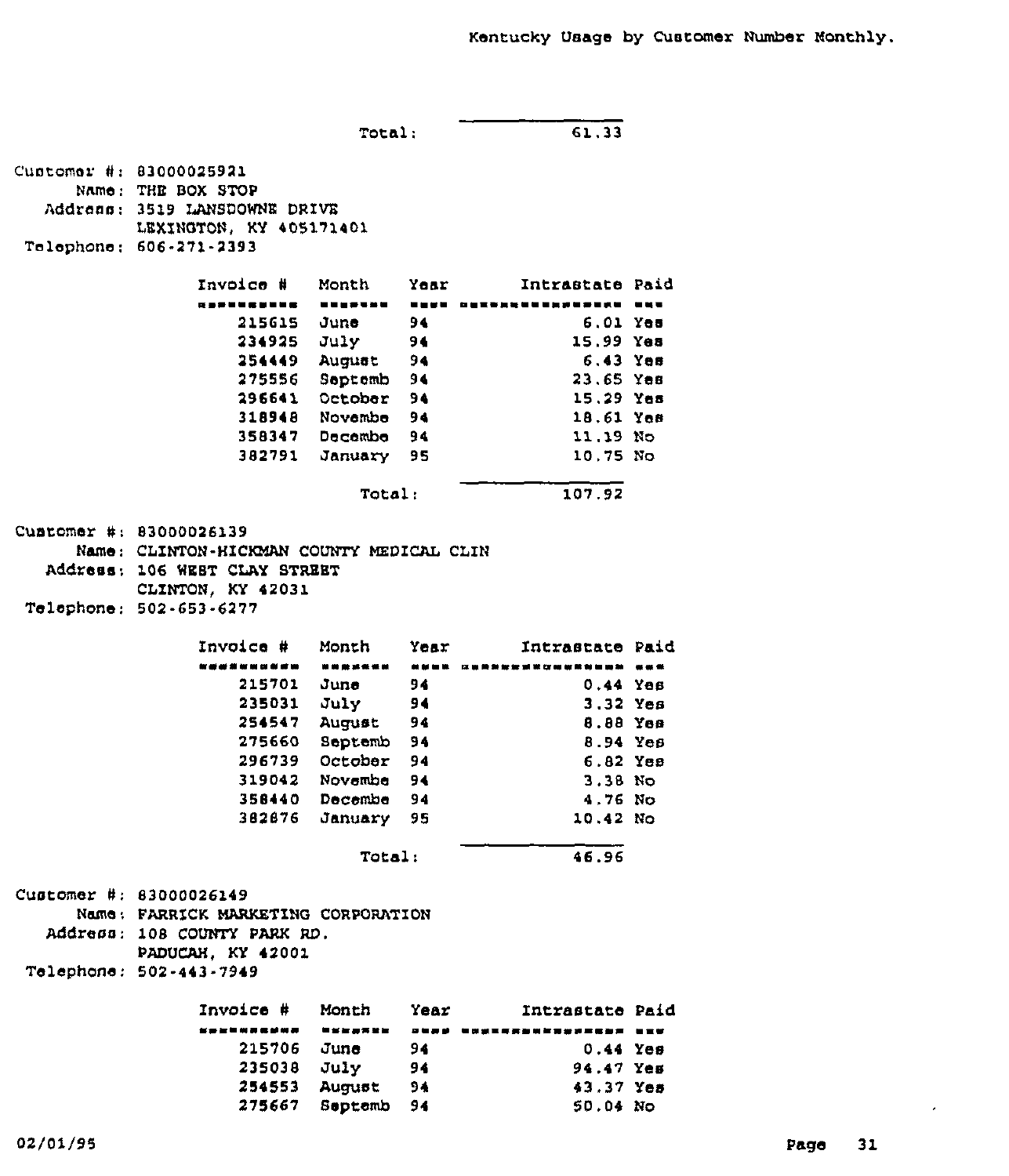|                             | 296746 October 94 |    | 26.54 No                                   |  |
|-----------------------------|-------------------|----|--------------------------------------------|--|
|                             | 319048 Novembe 94 |    | 57.47 No                                   |  |
|                             | 358444 Decembe 94 |    | 20.65 No                                   |  |
|                             | 382882 January 95 |    | 11.39 No                                   |  |
|                             |                   |    |                                            |  |
|                             | Total:            |    | 312.37                                     |  |
| Customer #: 83000026190     |                   |    |                                            |  |
| Name: DARRELL JONES         |                   |    |                                            |  |
| Address: 1211 FAIRDALE ROAD |                   |    |                                            |  |
| FAIRDALE, KY 401189703      |                   |    |                                            |  |
| Telephone: 502-367-4630     |                   |    |                                            |  |
|                             |                   |    |                                            |  |
| Invoice # Month Year        |                   |    | Intrastate Paid                            |  |
|                             |                   |    | nyanakana, anasana nann-anasansananana ova |  |
|                             | 235056 July 94    |    | $6.60$ Yem                                 |  |
|                             | 254575 August 94  |    | 0.70 Yes                                   |  |
|                             | 296766 October 94 |    | 4.49 Yes                                   |  |
|                             | 382899 January 95 |    | 6.00 N <sub>0</sub>                        |  |
|                             | Total:            |    | 17.79                                      |  |
|                             |                   |    |                                            |  |
| Customer #: 83000026632     |                   |    |                                            |  |
| Name: STAT OXYGEN SERVICES  |                   |    |                                            |  |
| Address: 1211 FAIRDALE ROAD |                   |    |                                            |  |
| FAIRDALE, KY 401189703      |                   |    |                                            |  |
| Telephone: 502-367-6202     |                   |    |                                            |  |
| Invoice # Month Year        |                   |    | Intrastate Paid                            |  |
|                             |                   |    | nanohhusan manghan pook nahohuonnahan      |  |
|                             | 296966 October 94 |    | $0.54$ Yes                                 |  |
|                             | 0.54              |    |                                            |  |
|                             |                   |    |                                            |  |
| Customer #: 83000027108     |                   |    |                                            |  |
| Name: R. CARR & ASSOCIATES  |                   |    |                                            |  |
| Address: 6221 CAIRO ROAD    |                   |    |                                            |  |
| PADUCAH, KY 42001           |                   |    |                                            |  |
| Telephone: 502-443-9294     |                   |    |                                            |  |
| Invoice # Month Year        |                   |    | Intrastate Paid                            |  |
| ----------                  | -------           |    | SANA AFONBOORPNANAAPA NAB                  |  |
| 235527                      | July              | 94 | 40.01 Yes                                  |  |
| 254968                      | August            | 94 | 22.39 Yes                                  |  |
| 276149                      | Septemb           | 94 | 91.47 Yes                                  |  |
| 297198                      | October           | 94 | 96.68 Yes                                  |  |
| 319470                      | Novembe           | 94 | 63.92 Yes                                  |  |
| 358844                      | Decembe           | 94 | 75.68 Yes                                  |  |
| 383267                      | January           | 95 | 112.81 No                                  |  |
|                             |                   |    |                                            |  |
|                             | Total:            |    | 502.96                                     |  |

 $\Delta\Delta$ 

 $\bullet$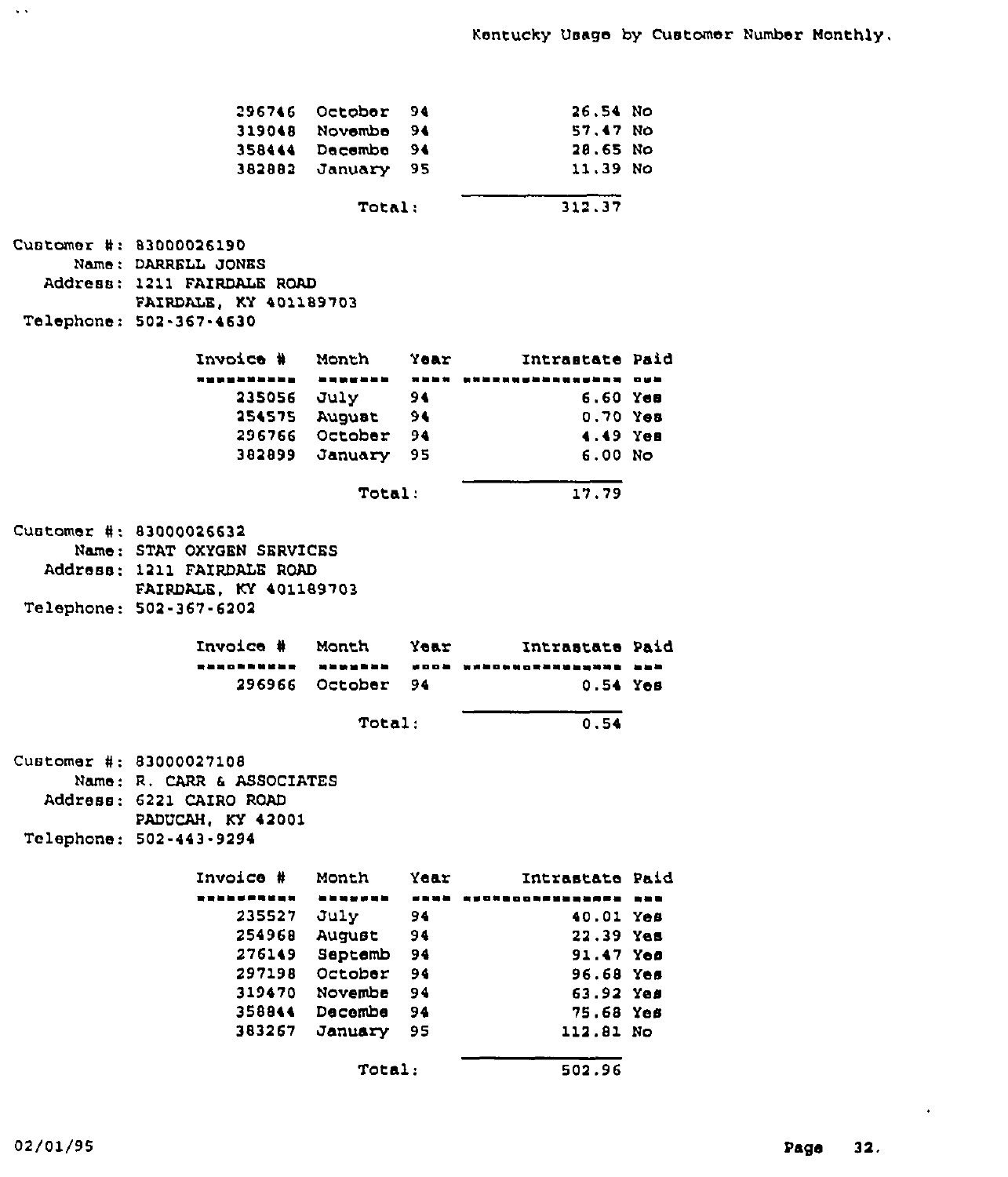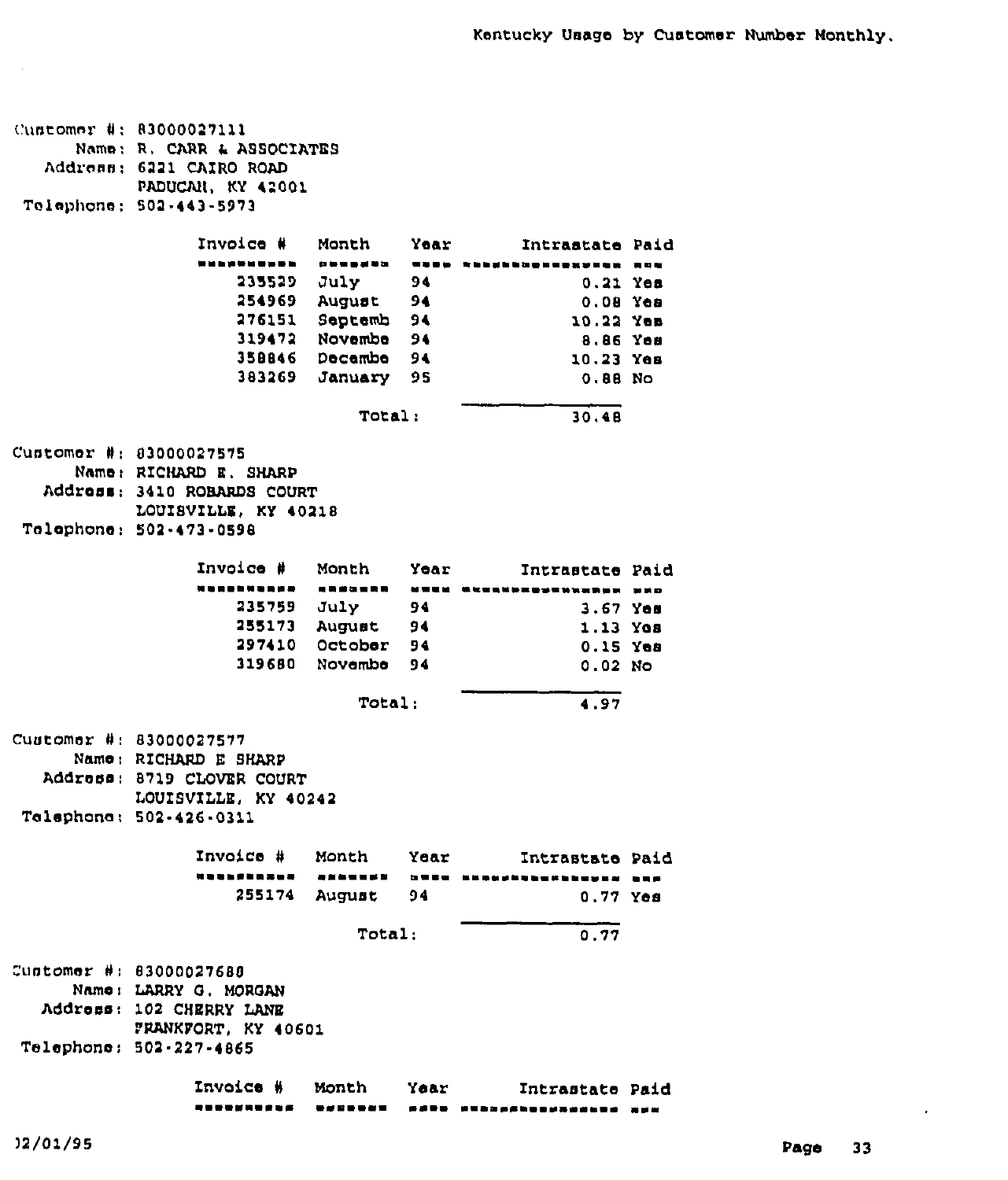235813 July 94 383492 January 95  $1,32$  Yes<br> $1,30$  No Total: 2,62 Customer 83000027924 Nemo: PARKWAY REGIONAL HOME HEALTH Address: 2004 HOLIDAY LANE Telephone: 502-472-0070 FULTON, KY 42041 Invoice Month Year Intrastate Paid aadaa aassada aan aanosaayasayasay 255330 August 94 276548 Septemb 94 297581 October 94 332752 Novembe 94 359187 Decembe 94 383589 January 95 4.12 Yos 1.06 Yoe 5,04 Yes 0.10 Yes 0.04 Yoe 1.<sup>94</sup> No Total: 12.30 customer #: 83000027927 Nemo: PARKWAY REGIONAL HOSPITAL Address: 2000 HOLIDAY LANE Telephone: 502-472-6026 PULTON, KY 42041 Invoice # Month Year Intrastate Paid aaaa aaaaaaaaa <sup>~</sup> aaaaaa aaa 276550 Ssptemb 94 0.96 Yes 297583 October 94 332753 Novemb<mark>e 94</mark> 383591 January 95 6.06 Yes 1.76 Yee 2.58 No Total: 11.36 Customer #: 83000027929 Name: PARKWAY REGIONAL HOSPITAL Address: 2000 HOLZDAY LANE FULTON, KY 42041 Telephone: 502-472-2438 Invoice # Month Year Mintrastate Paid 非非排泄症疫症发育 ~ 有某某物非常 ~ 鼻孢菌素 非非影响化自觉显电波电影电视学 235941 July 94 255333 August 94 276551 Saptemb 9<mark>4</mark> 297584 332754 359190 383592 October'ovelllbe Decembe Januar 94 94 94 95 5.12 Yes 8.70 Yes 7.42 Yes 1.92 Yes 1.16 Yes 3.40 No 2.06 No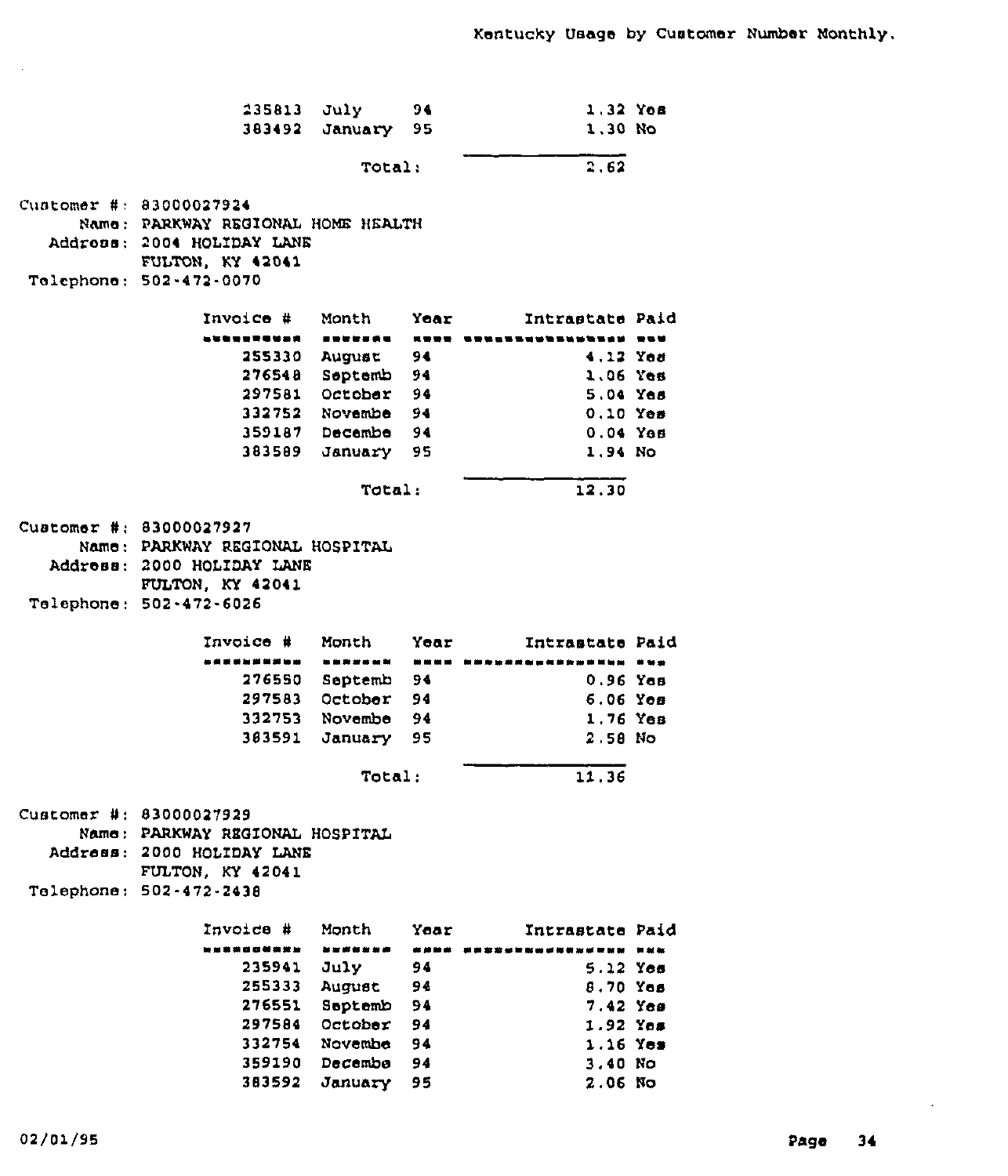Total: 29.78  $C$ ustomer #: 83000028576 Name: DONALD J. WADE Address: RT 1 BOX 119 HARDINSBURG, KY 40143 Telephone: 502-756-6485 Invoice # Month Year Intrastate Paid 236241 July 94 255611 August 94 276877 Septemb 94 297884 October 94 320124 Novembe 94 359454 Dscambe 94 383848 January 95 0.54 Yes 13.32 Yes 22.22 Yes 26.14 Yss 32.34 Yes 20,42 Yes 17.65 Yem ~ i Total: 132.63 Customer #: 83000028829 Name: NCS REFINING INC. Address: 10107 PRODUCTION CT LOUISVILLE, KY 40299 Telephone: 502-495-1286 Invoice ¹ Month Year Intrastate Paid 255725 August 94 276992 Septemb 94 297998 October 94 359558 Decembe 94 1,90 Yes 2.55 Yes 2,74 Yes 7.86 No Total: 15.05  $Customer$  #: 83000028914 Name: PHILLIP BYRUM Address: 9113 WILLOWWOOD LOUISVILLE, XY 40299 Telephone: 502-499-8813 Invoice # Month Year ithuantaan angalan kann hayaathiishahaan nuu 255761 August 94 298036 October 94 320270 Novembe 94 359592 Decembe 94 383983 January 95 Zntrastats Paid 0.78 Yes 0.48 Yes 0.28 Yes 1.72 Yes 0.46 No Total: 3.72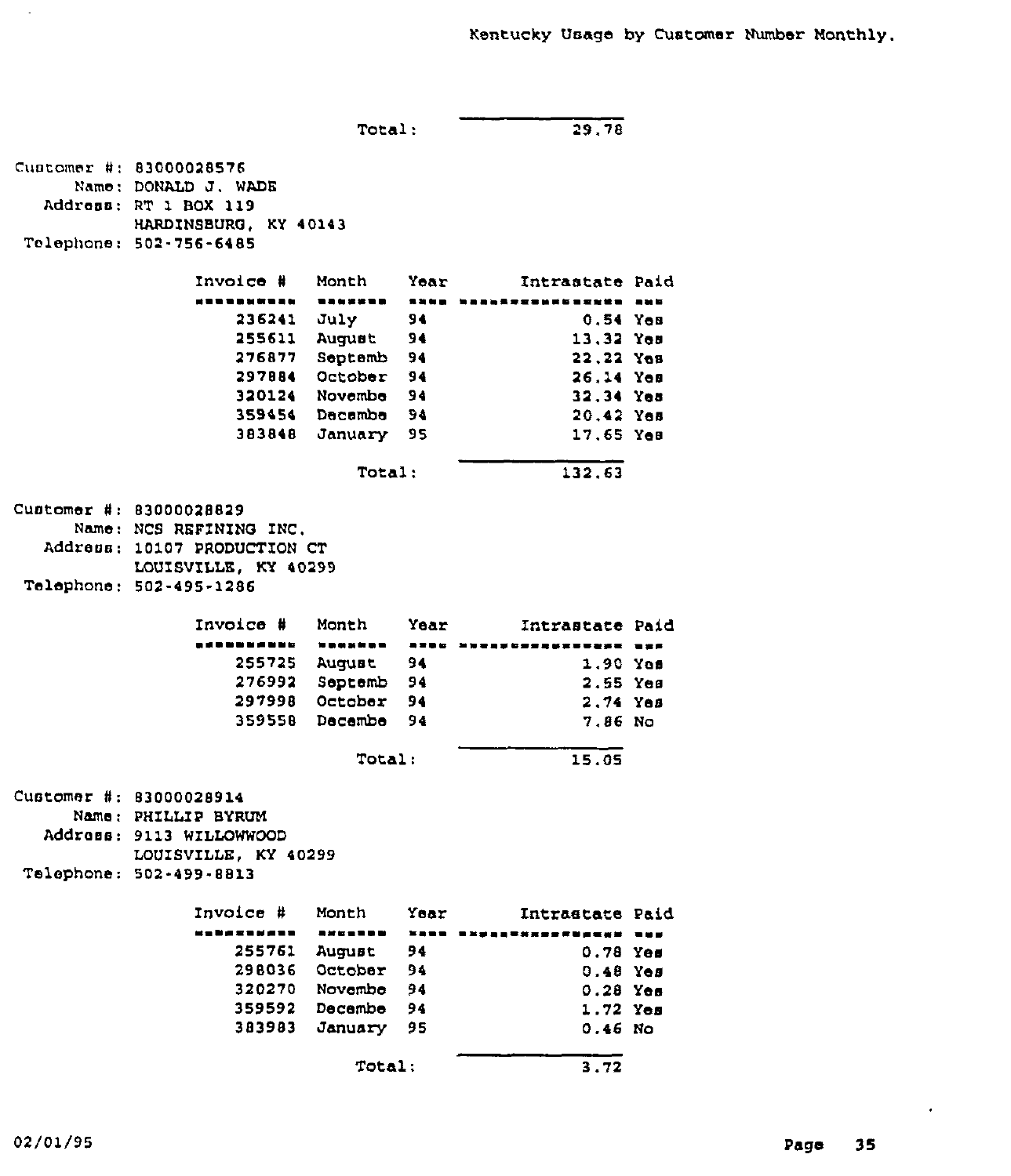| Customer #: 83000028919<br>Name: PHILLIP BYRUM<br>Address: 9113 WILLOWWOOD<br>LOUISVILLE, KY 40299<br>Telephone: 502-495-6097 |                                   |      |                                    |  |  |  |
|-------------------------------------------------------------------------------------------------------------------------------|-----------------------------------|------|------------------------------------|--|--|--|
| Invoice #                                                                                                                     | Month                             |      | Year<br>Intrastate Paid            |  |  |  |
| ----------                                                                                                                    | <b>ENERGER</b>                    | 東京城県 | <u>understandiseen run</u>         |  |  |  |
| 236375                                                                                                                        | July 94                           |      | $1.06$ Yes                         |  |  |  |
|                                                                                                                               | 255762 August 94                  |      | 4.14 Yes                           |  |  |  |
|                                                                                                                               | 277032 Septemb 94                 |      | 7.34 Yes                           |  |  |  |
|                                                                                                                               | 298037 October 94                 |      | 5.80 Yes                           |  |  |  |
|                                                                                                                               | 320271 Novembe 94                 |      | 24.60 Yes                          |  |  |  |
|                                                                                                                               | 359593 Decembe 94                 |      | 11.48 Yes                          |  |  |  |
|                                                                                                                               | 383984 January 95                 |      | 9.52 No                            |  |  |  |
|                                                                                                                               | <b>Total:</b>                     |      | 63.94                              |  |  |  |
| Customer #: 83000029444<br>Address: HIGHWAY 644                                                                               | Name: THREE RIVERS MEDICAL CENTER |      |                                    |  |  |  |
| LOUISA, KY 41230                                                                                                              |                                   |      |                                    |  |  |  |
| Telephone: 606-638-9451                                                                                                       |                                   |      |                                    |  |  |  |
| Invoice # Month Year                                                                                                          |                                   |      | Intrastate Paid                    |  |  |  |
|                                                                                                                               |                                   |      | ENSSKAN – ENKE MESSFESHMANNOMK VAR |  |  |  |
|                                                                                                                               | 236595 July 94                    |      | 24.78 Yes                          |  |  |  |
|                                                                                                                               | 256021 August 94                  |      | 136.22 Yes                         |  |  |  |
|                                                                                                                               | 277298 Septemb 94                 |      | 248.89 Yes                         |  |  |  |
|                                                                                                                               | 298279 October 94                 |      | 162.92 Yes                         |  |  |  |
|                                                                                                                               | 320504 Novambe 94                 |      | 115.99 Yes                         |  |  |  |
|                                                                                                                               | 359824 Decembe 94                 |      | 118.82 Yes                         |  |  |  |
| 384214                                                                                                                        | January 95                        |      | 108.97 No                          |  |  |  |
|                                                                                                                               | Total:                            |      | 916.59                             |  |  |  |
| Customer #: 83000029680                                                                                                       |                                   |      |                                    |  |  |  |
| Name: DR. CHARLES E. PEARCE M.D.                                                                                              |                                   |      |                                    |  |  |  |
| Address: 4010 WATERFORD CIRCLE #3                                                                                             |                                   |      |                                    |  |  |  |
| LOUISVILLE, KY 40207                                                                                                          |                                   |      |                                    |  |  |  |
| Telephone: 502-893-0067                                                                                                       |                                   |      |                                    |  |  |  |
| Invoice #                                                                                                                     | Month                             | Year | Intrastate Paid                    |  |  |  |
|                                                                                                                               | -------                           |      | **** *************** ***           |  |  |  |
| 256124                                                                                                                        | August                            | 94   | 36.10 No                           |  |  |  |
| 277418                                                                                                                        | Septemb                           | 94   | $3.72$ No                          |  |  |  |
| 298389                                                                                                                        | October                           | 94   | 0.74 No                            |  |  |  |
| 320611                                                                                                                        | Novembe 94                        |      | $0.08$ No                          |  |  |  |
|                                                                                                                               | Total:                            |      | 40.64                              |  |  |  |

 $\mathcal{A}$ 

 $\bullet$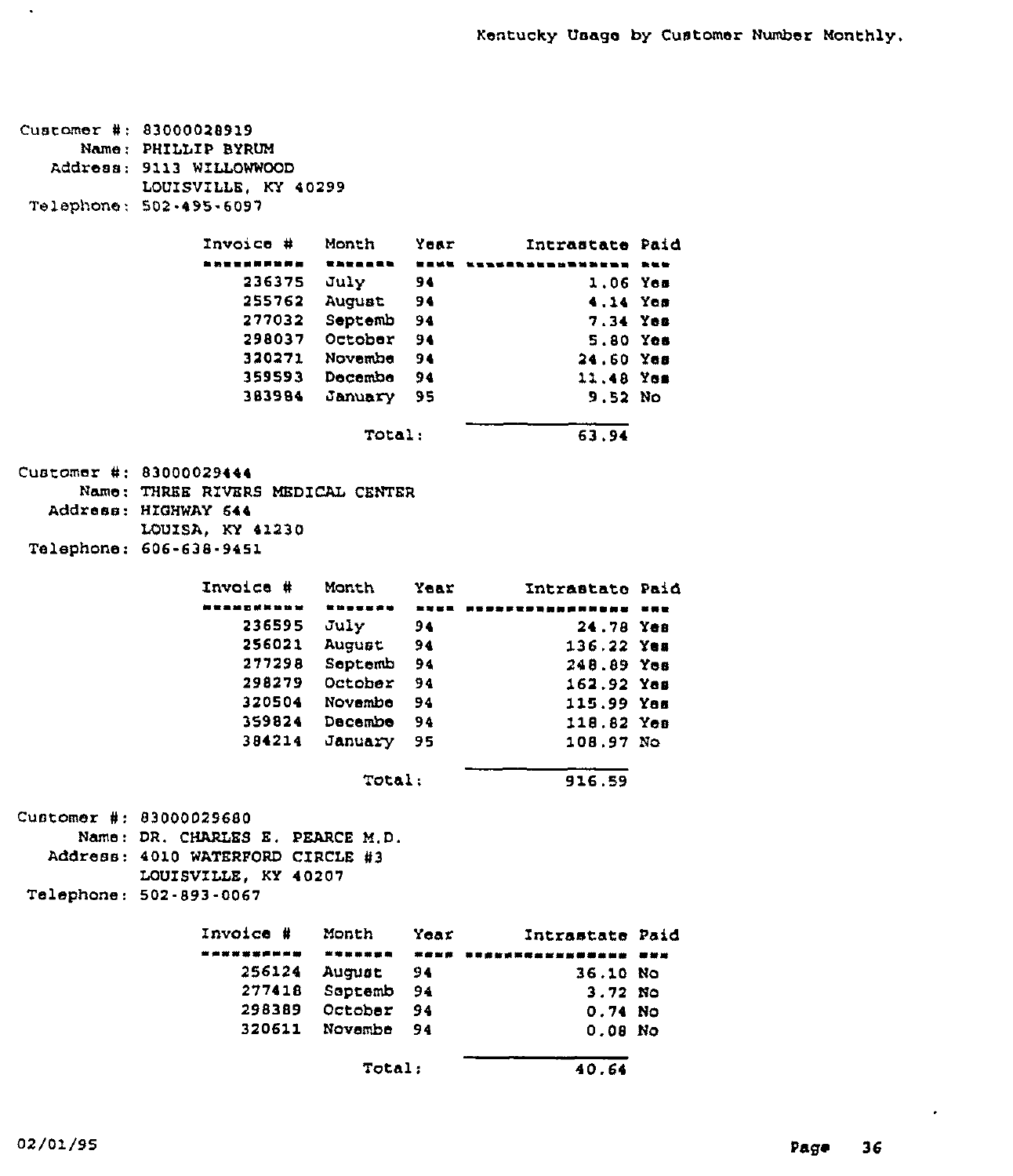```
Customer #: 83000029786
     Name: FRANKLIN MOSKO CONSULTANTS
  Addrese: 110 SO. THIRD ST.
           PADUCAH, KY 42001
Telephone: 502-444-7825
                Invoice ¹ Month Year Intrastate Paid
                    236703 July 9<mark>4</mark>
                    256176
August 94
                    277471
Septemb 94
                    298441
October 94
                    320662
Novembe 94
                    359967
Decembe 94
                    384354
January 95
                               Total:
                                                   0.06 Yes
                                                  64.64 Yes
                                                  75.13 Yee
                                                  58.78 Yes
                                                  77.71 Yes
                                                   44.63 Yes
                                                   55.19 No
                                                  3?6.14
Customer #: 83000030147
     Name: PAUL E. TIPTON
  Address: 5135 DIXIE HIGHWAY
           LOUISVILLE, KY 402161771
Telephone: 502-447-4500
                 Invoice #
                 ~ 0~ 811~ 881
SNOSSSS
                    277642
Septemb
94
                    298602
October
94
                    320814
Novembe
94
                    360113
Decembe
94
                    384495
January
95
                            Month
                                     Year
Intrastate Paid
                                                   1.31 Yee
                                                   4.60 Yes
                                                   2. 57 Yes
                                                   15.27 Yes
                                                   13,51 NQ
                               Total: 37.26
Customer #: 83000030149
     Name: PAUL E. TIPTON
  Address: 5135 DIXIE HIGHWAY
           LOUISVILLE, KY 402161771
Telephone: 502-447-9579
                Invoice ¹ Month Year Intrastate Paid
                    277643
Septemb 94
                    298603
October 94
                    320815
Novembe 94
                    360114
Decembe 94
                    384496
January 95
                                                    0.10 Yes
                                                    5.22 Yee
                                                    0.27 Yes
                                                    1.99 Yee
                                                    0.19 No
                               Total: 7.77
```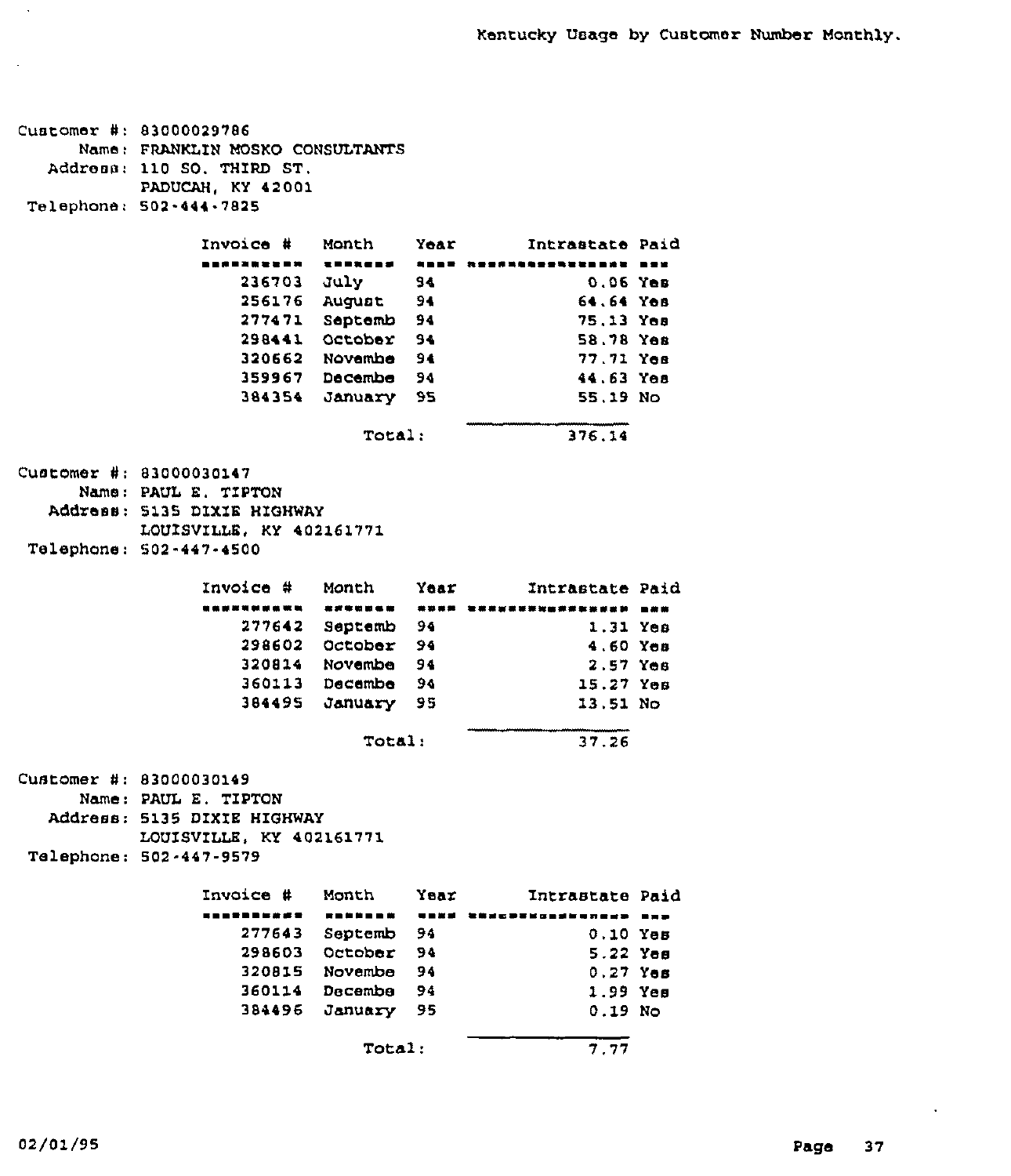| Customer #: 83000030365<br>Name: SANDRA HURLEY<br>Address: 5601 CANE RUN RD. LOT 31<br>LOUISVILLE, KY 40258<br>Telephone: 502-933-4322 |                   |      |                           |  |
|----------------------------------------------------------------------------------------------------------------------------------------|-------------------|------|---------------------------|--|
| Invoice #                                                                                                                              | Month             | Year | Intrastate Paid           |  |
| ----------                                                                                                                             |                   | ---- | ---------                 |  |
|                                                                                                                                        | 256438 August     | - 94 | 6.00 Yes                  |  |
|                                                                                                                                        | 277754 Septemb 94 |      | 4.50 Yes                  |  |
|                                                                                                                                        | 298712 October    | - 94 | 22.00 No                  |  |
|                                                                                                                                        | 320925 Novembe 94 |      | 4.90 N <sub>O</sub>       |  |
|                                                                                                                                        | 360217 Decembe    | - 94 | $6.38$ No.                |  |
|                                                                                                                                        |                   |      |                           |  |
|                                                                                                                                        | 384593 January 95 |      | 23.54 No                  |  |
|                                                                                                                                        | Total:            |      | 67.32                     |  |
| Customer #: 83000030544                                                                                                                |                   |      |                           |  |
| Name: RIVER CITY REFUSE                                                                                                                |                   |      |                           |  |
| Address: BROWNSVILLE ROAD                                                                                                              |                   |      |                           |  |
| HICKMAN, KY 42050                                                                                                                      |                   |      |                           |  |
| Telephone: 502-236-3776                                                                                                                |                   |      |                           |  |
|                                                                                                                                        |                   |      |                           |  |
| Invoice #                                                                                                                              | Month             | Year | Intrastate Paid           |  |
|                                                                                                                                        |                   |      | 水水果的 地名加利斯斯特地加加利斯地名美国 医尿病 |  |
|                                                                                                                                        | 256522 August     | 94   | 129.78 Yes                |  |
| 277842                                                                                                                                 | Septemb 94        |      | 237.64 Yes                |  |
|                                                                                                                                        | 298793 October 94 |      | 204.53 Yes                |  |
|                                                                                                                                        | 320999 Novamba    | - 94 | 218.13 Үев                |  |
|                                                                                                                                        | 360288 Decembe 94 |      | 236.44 Yes                |  |
| 384662                                                                                                                                 | January 95        |      | 210.86 Yes                |  |
|                                                                                                                                        | <b>Total:</b>     |      | 1237.38                   |  |
|                                                                                                                                        |                   |      |                           |  |
| Customer #: 83000030545                                                                                                                |                   |      |                           |  |
| Name: RIVER CITY REFUSE                                                                                                                |                   |      |                           |  |
| Address: BROWNSVILLE ROAD                                                                                                              |                   |      |                           |  |
| HICKMAN, KY 42050                                                                                                                      |                   |      |                           |  |
| Telephone: 502-236-3068                                                                                                                |                   |      |                           |  |
| Invoice #                                                                                                                              | Month             | Year | Intrastate Paid           |  |
| $\frac{1}{2}$                                                                                                                          | .                 | ---- | .                         |  |
| 277843                                                                                                                                 | Septemb           | 94   | 5.40 Yes                  |  |
| 298794                                                                                                                                 | October           | 94   | $0.03$ Yes                |  |
| 360289                                                                                                                                 | Decembe           | 94   | $0.03$ Yes                |  |
| 384663                                                                                                                                 | January           | 95   | 0.98 Yes                  |  |
|                                                                                                                                        |                   |      |                           |  |
|                                                                                                                                        | Total:            |      | 6.44                      |  |

 $\bar{\mathcal{A}}$ 

 $\ddot{\phantom{a}}$ 

 $\epsilon$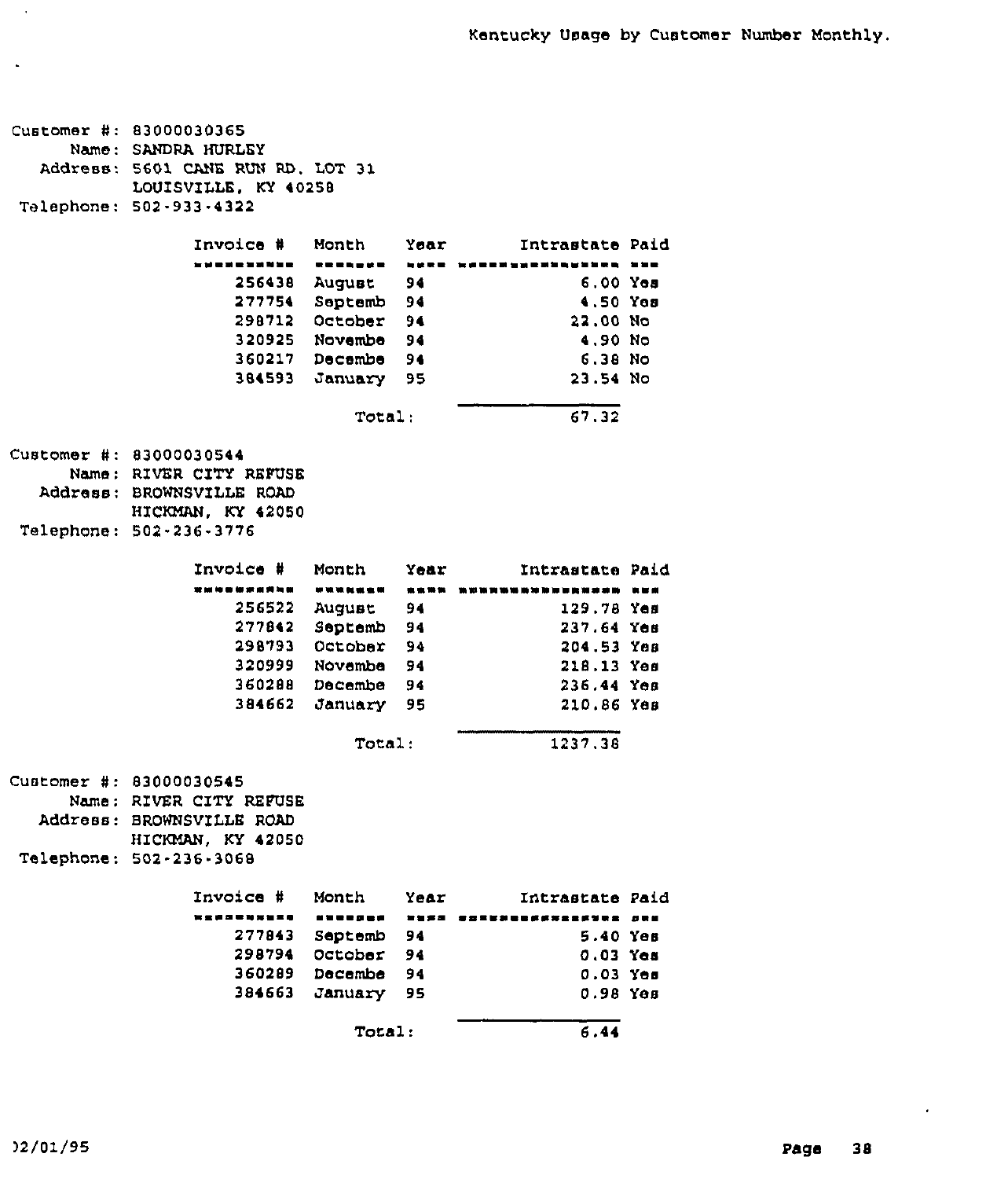$Customer$  #: 83000030725 Namel DONALD L MONTGOMERY Address: 3604GATEVIEW CIRCLE LOUISVILLE, KY 40271 Telephone: 501-935-3261 Invoice # Month Year Mintrastate Paid 1~ 1~ ~ 1 11 11 1<sup>~</sup> 11<sup>~</sup> \ <sup>~</sup> 1<sup>~</sup> \ 1 111 277928 Septsmb 94 321076 Novemb<mark>e 94</mark> 6.64 Yes 1.66 Yes Total: 8.30 Customer #: 83000031591 Name: BARBIE'S BEAUTY SALON Address: 2000 SHEPANDUILLE RD. LOUISVZILE, KY 40218 Telephone: 502-451-7626 Invoice # \*\*\*\*\*\*\*\*\*\*\*\* 360772 Dscembe 94 385138 Januazy 95 Month Year Intrastate Paid ease 1» \*\*\*\* \*\*\*\*\*\*\*\*\*\*\*\*\*\*\*\*\*\*\*\*\*\*\*\* 2.89 No 4,98 No Total: 7,87  $CustOmer$  #: 83000032040 Name: SAMUEL THOMPSON SR. Addzessl 853 SILVSR CREEK ROAD BEATTYVILLE, KY 41311 Telephone: 606-464-9177 Invoice ¹ Month Year Intrastate Paid 257067 August 94 278612 Septemb 94 299525 October 94 321717 Novembe 9<mark>4</mark> 360970 Decembe 94 385325 Januazy 95 4.70 Yss 61.69 No 34.32 No 55.95 No 22.56 No 26.83 No Total: 206.05  $C$ ustomer #: 83000032144 Name. BERMAG CORP INC, Address: UNION CITY HIGHWAY HICKMAN, KY 42050 Telephone: 502-236-2047 Invoice # Month Year 1111111111 1<sup>~</sup> 11111 1<sup>~</sup> 11 1111sae<sup>~</sup> 11111aa<sup>~</sup> 111 Intrastate Paid 278663 Septemb 94 1.23 Yes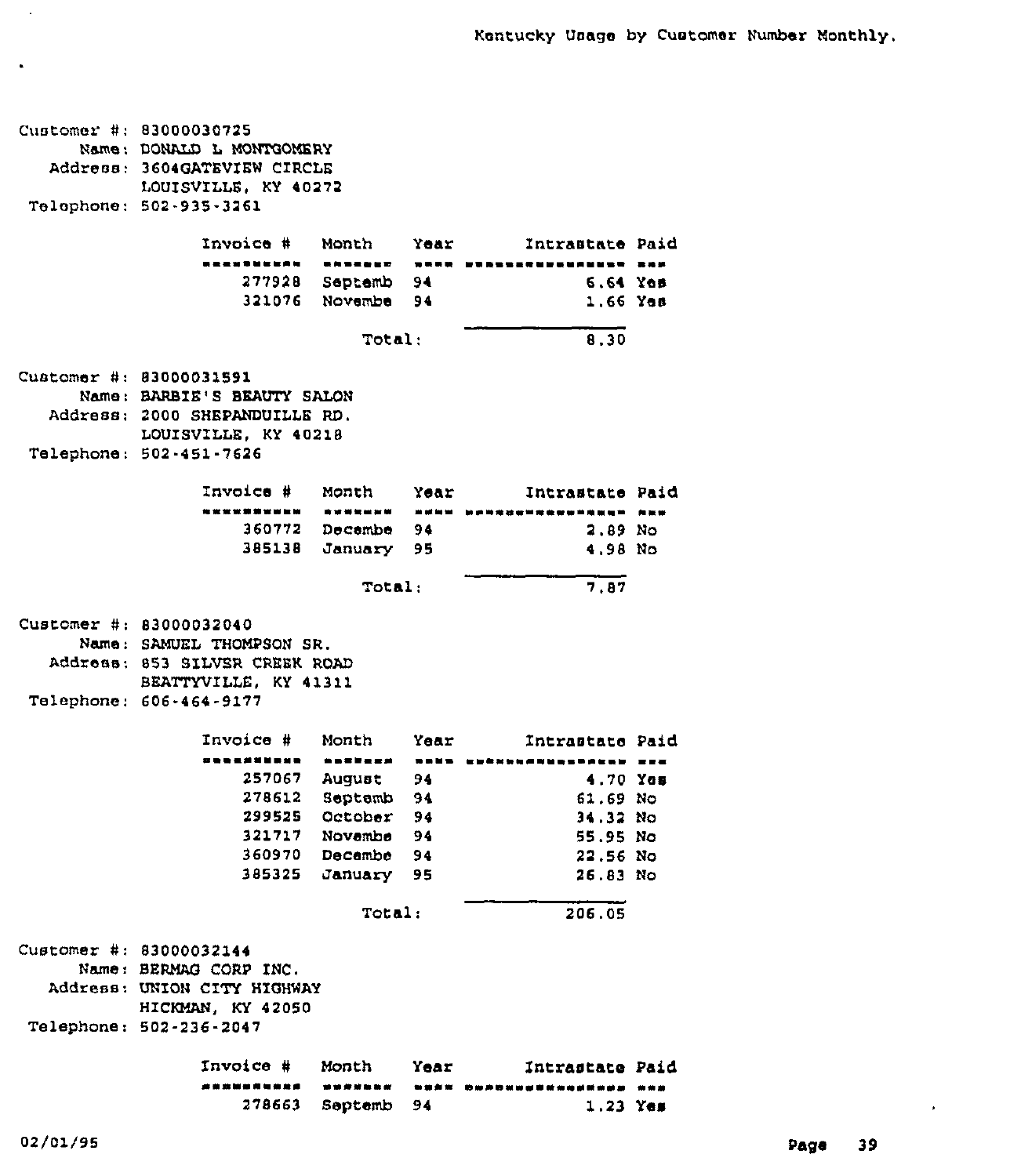|                                         | 299574 October                 | 94                                                                  | 1.08 Yem        |     |
|-----------------------------------------|--------------------------------|---------------------------------------------------------------------|-----------------|-----|
|                                         | 321766 Novembe                 | 94                                                                  | $0.64$ Yes      |     |
|                                         | 361016 Decembe 94              |                                                                     | 1.95 Yea        |     |
| 385369                                  | January                        | 95                                                                  | 1.57 No         |     |
|                                         |                                |                                                                     |                 |     |
|                                         | Total:                         |                                                                     | 6.47            |     |
| Customer #: 83000032302                 |                                |                                                                     |                 |     |
| Name: CONTINENTAL GRAIN                 |                                |                                                                     |                 |     |
| Address: 900 CATLETT                    |                                |                                                                     |                 |     |
| HICKMAN, KY 42050                       |                                |                                                                     |                 |     |
| Telephone: 502-236-9000                 |                                |                                                                     |                 |     |
| Invoice #                               | Month                          | Year                                                                | Intrastate Paid |     |
|                                         |                                |                                                                     |                 |     |
| .                                       | -------                        | $\qquad \qquad \blacksquare \blacksquare \blacksquare \blacksquare$ |                 | --- |
|                                         | 278734 Septemb 94              |                                                                     | 26.48 Yes       |     |
|                                         | 299647 October 94              |                                                                     | 59.17 Yes       |     |
|                                         | 321839 Novembe 94              |                                                                     | 31.99 Yes       |     |
|                                         | 361085 Decembe 94              |                                                                     | 36.04 Yes       |     |
|                                         | 385435 January 95              |                                                                     | 23.94 No        |     |
|                                         | <b>Total:</b>                  |                                                                     | 177.62          |     |
| Customer #: 83000032413                 |                                |                                                                     |                 |     |
| Name: GARY HACKETT                      |                                |                                                                     |                 |     |
| Address: 208 E LICKERT RD.              |                                |                                                                     |                 |     |
|                                         |                                |                                                                     |                 |     |
| ALEXANDRIA, KY 41001                    |                                |                                                                     |                 |     |
| Telephone: 606-635-7965                 |                                |                                                                     |                 |     |
| Invoice #                               | Month                          | Year                                                                | Intrastate Paid |     |
|                                         | <b><i><u>PLACEMENT</u></i></b> | <b><i><b><i>MI DO MI</i></b></i></b>                                |                 |     |
|                                         | 299692 Octobar 94              |                                                                     | $0.13$ Yes      |     |
|                                         | 321881 Novembe                 | 94                                                                  | 0.06 Yes        |     |
|                                         | Total:                         |                                                                     | 0.19            |     |
| Customer #: 83000032427                 |                                |                                                                     |                 |     |
| Name: MORROW'S                          |                                |                                                                     |                 |     |
| Address: 4801 OSTER LOOP JEFFERSON MALL |                                |                                                                     |                 |     |
| LOUISVILLE, KY 40219                    |                                |                                                                     |                 |     |
|                                         |                                |                                                                     |                 |     |
| Telephone: 502-966-0107                 |                                |                                                                     |                 |     |
| Invoice #                               | Month                          | Yoar                                                                | Intrastato Paid |     |
|                                         | ----                           | ----                                                                | -----------     | --- |
| 321889                                  | Novembe                        | 94                                                                  | 1.02 Уев        |     |
|                                         | Total:                         |                                                                     | 1.02            |     |
|                                         |                                |                                                                     |                 |     |

 $\hat{\mathcal{A}}$ 

 $\ddot{\phantom{a}}$ 

 $\ddot{\phantom{0}}$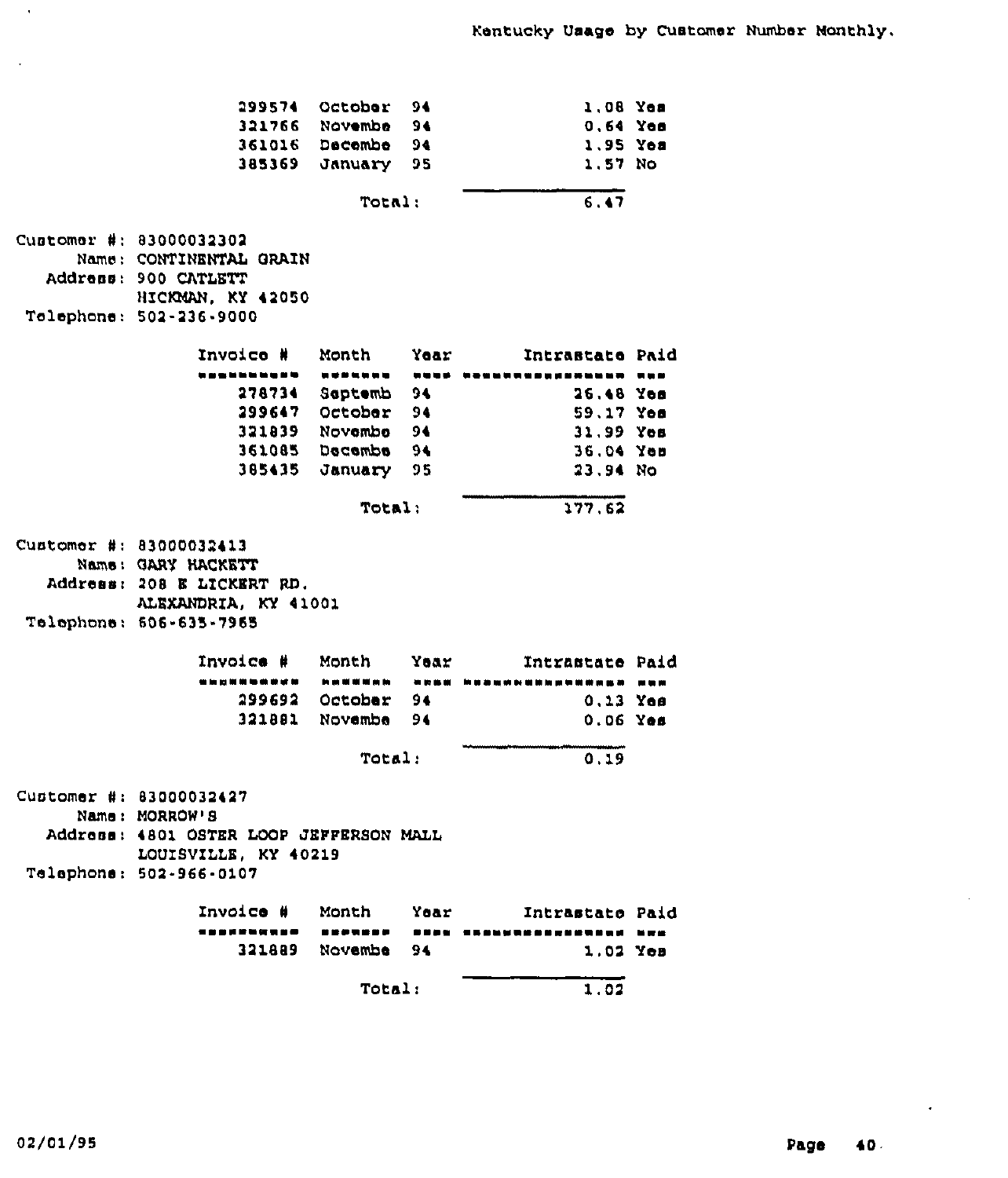Customer #: 83000032434 Name: QLD LOUISVILLE FLORAL EMPORIUM Address: 1212 S 4TH ST. LOUISVILLE, KY 40205 Telephone: 502-635-6171 Invoice ¹ Month Year Intrastate Paid 278790 Septemb 94 299702 October 94 321891 Novembe 94 361137 Decembe 94 385486 January 95 6.61 Yea 9.<sup>65</sup> Yss 9.58 Yee 14.09 Yea 7.39 No Total: 47.32  $C$ ustomer #: 83000032436 Name; OLD LOUISVILLE FLORAL EMPORZUM Address: 1212 S 4TN ST. LOUISVILLE, KY 40205 Telephone: 502,-634-8198 Invoice ¹ Month Year Intrastate Paid 278791 Septemb 94 0.70 Yes 299703 October 94 321892 Novembe 94 361138 Decembe 94 385487 January 95 0.38 Yes 1.66 Yes 2.80 Yes 3.04 No Total: 8.58  $Cluster +: 83000034300$ Name: DON PETERSEN Address: 2515 BROWNSBORO RD. APT. 10 LOUISVILLE, KY 402062378 Telephone: 502-895-9123 Invoice # Month Year Intrastate Paid<br>executive concest when wellingspecture in 279515 Septemb 94 300486 October 94 322640 Novembe 94 361864 Decembe 94 0.17 Yes 4.41 No 7.89 No 0.48 No Total: 12.95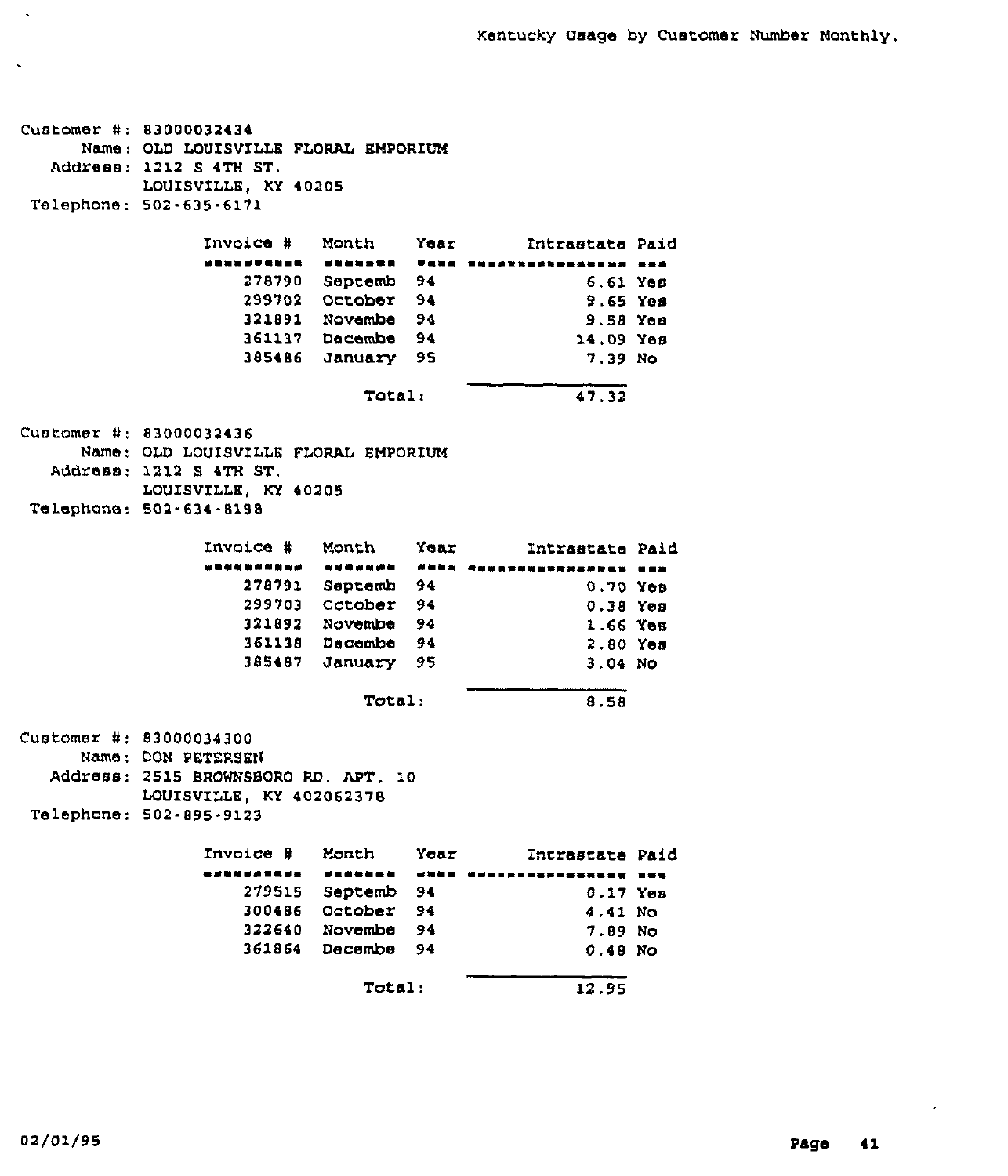Customer #: 83000035989 Name: BOB'S CLASSIC CARS Address: 390 DIXIE HWY MUIDRAUQH, KY 40155 Tnlophono. 502.942.7464 Invoice # Month Year Micrastate Paid <sup>~</sup> I <sup>~</sup> I <sup>~</sup> \ <sup>~</sup> I <sup>~</sup> <sup>~</sup> I\ <sup>~</sup> \$\$ \$ \$\$ <sup>~</sup> I <sup>~</sup> <sup>I</sup> <sup>~</sup> \$\$ 301289 October 94 313430 Novombo 94 3G2630 Docombo 94 386931 January 95 1.<sup>62</sup> No 1,33 No 0,10 No 0,50 No  $Total_i$  3.55  $C$ ustomar #: 83000036247 Name: ROBERT BRUBAKER Address; 7147 CASCADE DRIVE PLORSNCE, KY 41041 Telophonei 606.647.0981 Invoice # Month Year Mintrastate Paid 301399 October 94 323550 Novombs 94 362750 Docsmbe 94 387051 January 95 0,18 Yes 1.59 Yea 2,28 Yos 0,16 No Total: 4,21 Customer #: 83000037216 Namo: GRASP SYSTEMS NURSE CONSULTING LTD. Address: 520 SHEEHAN BRIDGE ROAD PADUCAH, KY 42003 Telephone: 502-898-4612 Invoice ¹ Month Year Intrastate Paid 324023 Novembo 363207 Decembo 1,12 Yos 2 22 Yeo Total: 3.34 Customer #: 83000037320 Nemo: COMBB ENTERPRISE Address: 3025 US HWY 150 W. BTANPORD, KY 40484 Telephone. 606-365-9153 Invoic<mark>e #</mark> Month <sup>~</sup> @I~I <sup>~</sup> I@~I <sup>~</sup> \$\$\$\$ <sup>~</sup> I Year Intrastate Paid <sup>I</sup>~IS \$ <sup>1</sup><sup>~</sup> IIII <sup>~</sup>SSSSSISI <sup>I</sup> <sup>~</sup> <sup>I</sup> 301835 October 94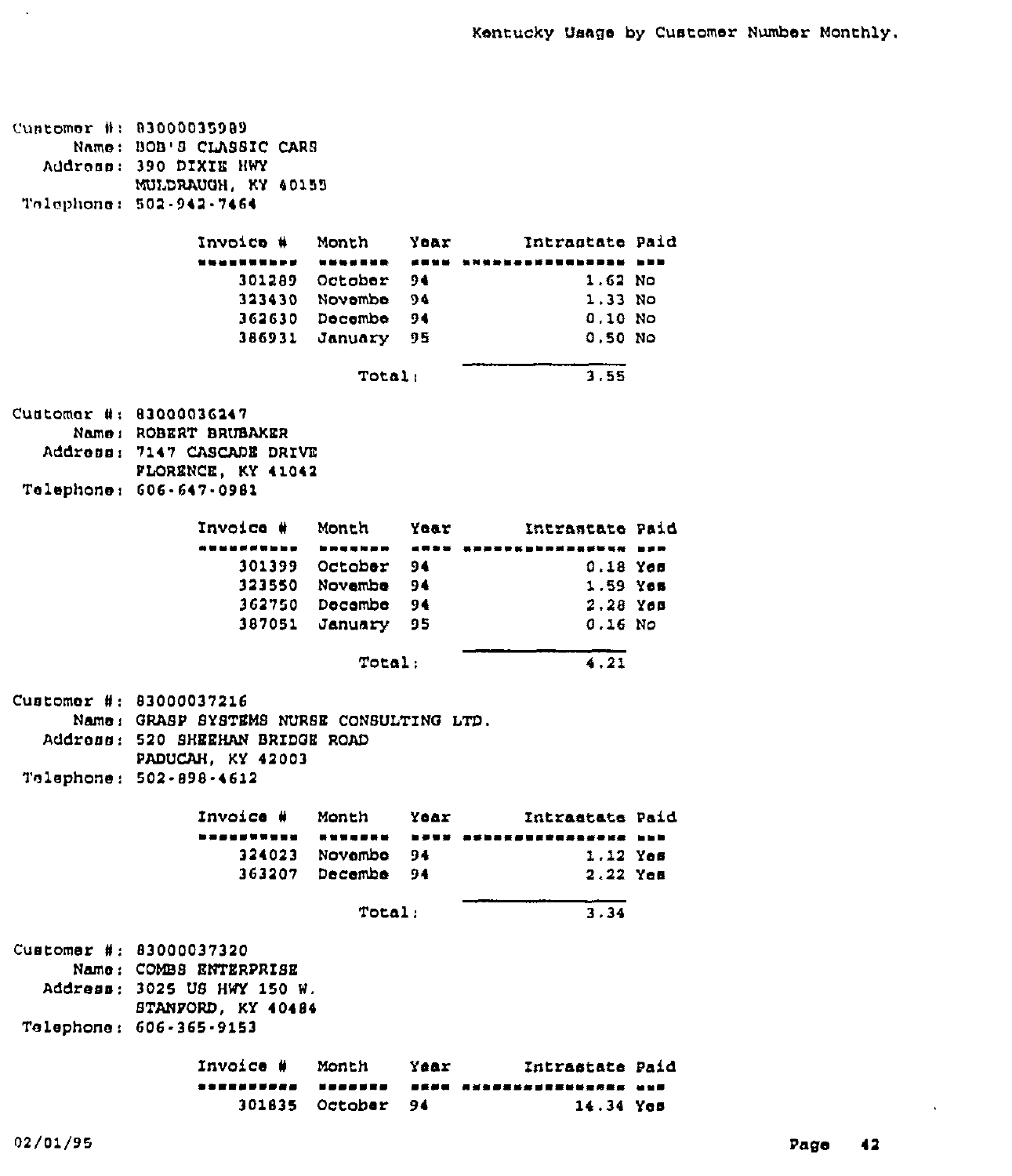|                                                                         | 324072 Novembe               | 94          | 59.01 Yes                 |  |  |  |
|-------------------------------------------------------------------------|------------------------------|-------------|---------------------------|--|--|--|
|                                                                         | 363255 Decembe               | 94          | 51.19 Yes                 |  |  |  |
| 387536                                                                  | January 95                   |             | 63.89N <sub>0</sub>       |  |  |  |
| Total:                                                                  |                              |             | 188,43                    |  |  |  |
| <b>Customer #: 83000038216</b><br>Name: CEI / MIDWEST BUSINESS SERVICES |                              |             |                           |  |  |  |
| Address: 7529 SUSSEX DRIVE SUITE 200<br>FLORENCE, KY 41042              |                              |             |                           |  |  |  |
| Telephone: 606-525-1722                                                 |                              |             |                           |  |  |  |
| Invoice #                                                               | Month                        | <b>Year</b> | Intrastate Paid           |  |  |  |
|                                                                         | -------                      |             | NSUU UNUSENSESSUSAUSS RNU |  |  |  |
| 324466                                                                  | Novembe 94                   |             | $1.30$ Yes                |  |  |  |
| 387917                                                                  | January 95                   |             | $0.65$ No                 |  |  |  |
|                                                                         | 1.95                         |             |                           |  |  |  |
| Customer #: 83000038636                                                 |                              |             |                           |  |  |  |
| Name: JUSTIN'S JAVA                                                     |                              |             |                           |  |  |  |
| Address: 12975 SHELBYVILLE RD, STE.1<br>LOUISVILLE, KY 40243            |                              |             |                           |  |  |  |
| Telephone: 502-245-9723                                                 |                              |             |                           |  |  |  |
| Invoice #                                                               | Month                        | Year        | Intrastate Paid           |  |  |  |
| ----- <b>----</b> -                                                     | <b><i><u>BRUEBER</u></i></b> |             | WEEK NEDDERSDOORDEDD BOU  |  |  |  |
|                                                                         | 324670 Novembe 94            |             | 8.17 No                   |  |  |  |
| 363843                                                                  | Decembe 94                   |             | $0.02$ No                 |  |  |  |
|                                                                         | Total:                       |             | 8.19                      |  |  |  |
| Customer #: 83000039438                                                 |                              |             |                           |  |  |  |
| Name: MARK A. CAIN                                                      |                              |             |                           |  |  |  |
| Address: 273 WILLIAMSBURG DR.                                           |                              |             |                           |  |  |  |
| NICHOLASVILLE, KY 40356                                                 |                              |             |                           |  |  |  |
| <b>Telephone: 606-885-1416</b>                                          |                              |             |                           |  |  |  |
| Invoice #                                                               | Month                        | Year        | Intrastate Paid           |  |  |  |
|                                                                         | <b><i><u>BREFINE</u></i></b> |             | ,,,,,,,,,,,,,,,,,,,,,     |  |  |  |
| 325011                                                                  | Novembe                      | 94          | 18.02 Yes                 |  |  |  |
|                                                                         | 364202 Decembe               | 94          | 33.85 No                  |  |  |  |
| 388476                                                                  | January 95                   |             | 10.27 No                  |  |  |  |
|                                                                         | Total:                       |             | 62.14                     |  |  |  |
|                                                                         |                              |             |                           |  |  |  |

 $\ddot{\phantom{0}}$ 

 $\bullet$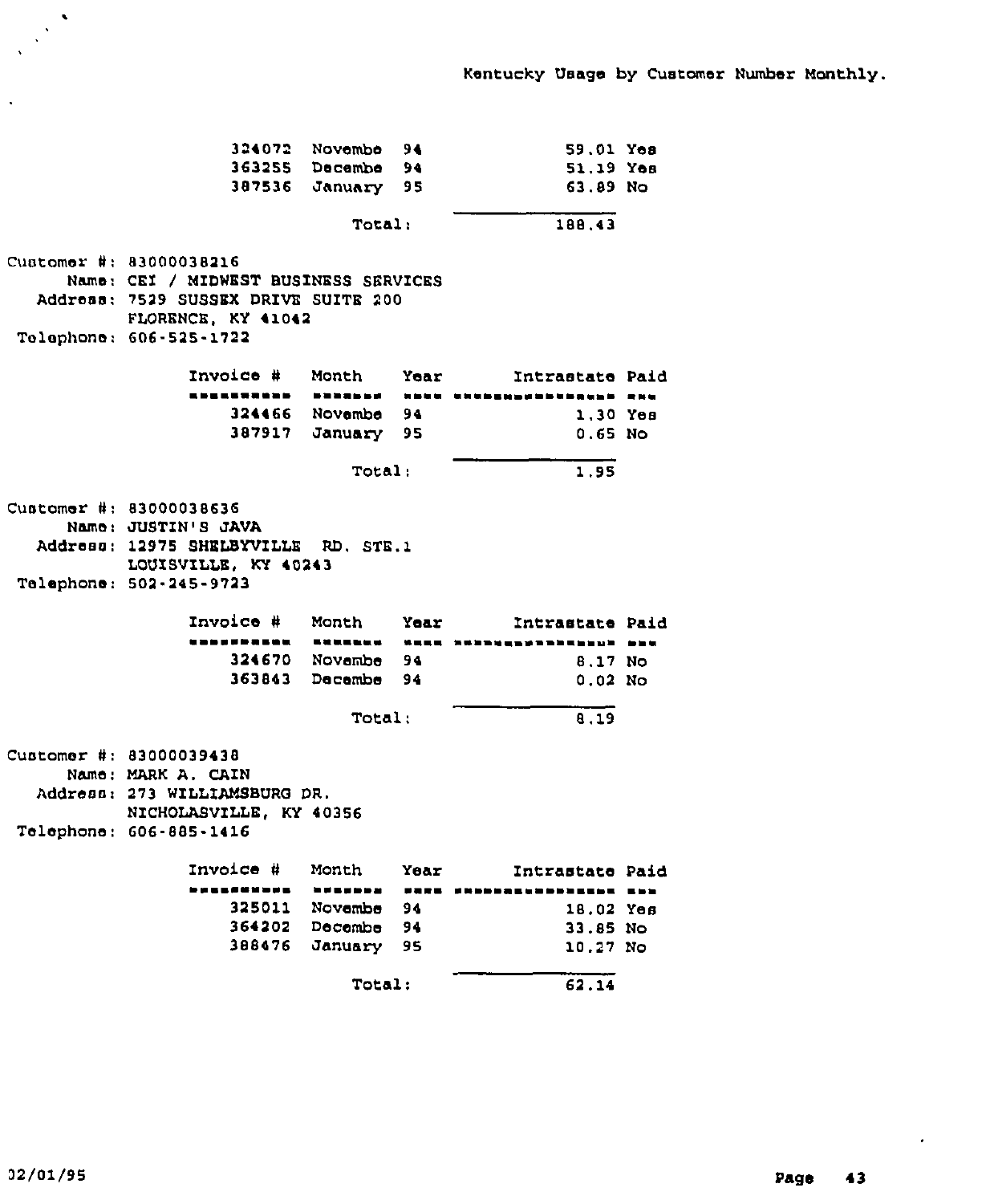| Customer #: 83000039531<br>Name: NOW INC.<br>Address: 7791 DIXIE HIGHWAY<br>LOUISVILLE, KY 40258<br>Telephone: 502-937-8582              |                                        |          |                                                                                                                                                                                                                                                   |  |
|------------------------------------------------------------------------------------------------------------------------------------------|----------------------------------------|----------|---------------------------------------------------------------------------------------------------------------------------------------------------------------------------------------------------------------------------------------------------|--|
| Invoice #                                                                                                                                | Month                                  |          | Year Intrastate Paid                                                                                                                                                                                                                              |  |
| _______ <b>_</b> __                                                                                                                      |                                        | ----     | -----------                                                                                                                                                                                                                                       |  |
|                                                                                                                                          | 325049 Novembe 94<br>364245 Docembe 94 |          | 0.02 YAN<br>0.41 Yom                                                                                                                                                                                                                              |  |
|                                                                                                                                          |                                        |          |                                                                                                                                                                                                                                                   |  |
|                                                                                                                                          | Total:                                 |          | 0.43                                                                                                                                                                                                                                              |  |
| Customer #: 83000039719<br>Name: DAVID A. MILLER<br>Address: 214 FLIRTATION WALK<br>LOUISVILLE, KY 40219<br>Telephone: 502-968-2934      |                                        |          |                                                                                                                                                                                                                                                   |  |
| Invoice # Month                                                                                                                          |                                        |          | Year and the second state of the second state of the second state of the second state of the second state of the second state of the second state of the second state of the second state in the second state of the second st<br>Intramtate Paid |  |
| ----------                                                                                                                               | -------                                |          | <b>UNDO STREETSCAPSSONS SUM</b>                                                                                                                                                                                                                   |  |
|                                                                                                                                          | 364333 Decembe 94                      |          | 0.65 Yes                                                                                                                                                                                                                                          |  |
|                                                                                                                                          | Total:                                 |          | 0.65                                                                                                                                                                                                                                              |  |
| Customer #: 83000040060<br>Name: STATE FARM INSURANCE CO.<br>Address: 207 COMMERCIAL AVE.<br>FULTON, KY 42041<br>Telephone: 502-472-2430 |                                        |          |                                                                                                                                                                                                                                                   |  |
| Invoice #                                                                                                                                | Month                                  | Year     | Intrastate Paid                                                                                                                                                                                                                                   |  |
|                                                                                                                                          | ------------                           |          |                                                                                                                                                                                                                                                   |  |
|                                                                                                                                          | 325231 Novembe                         | 94       | - S 49 You                                                                                                                                                                                                                                        |  |
|                                                                                                                                          | 364491 Dacembe                         | 94       | 58.53 Yes                                                                                                                                                                                                                                         |  |
| 388754                                                                                                                                   | January 95                             |          | 41.52 No                                                                                                                                                                                                                                          |  |
|                                                                                                                                          | Total:                                 |          | 105 54                                                                                                                                                                                                                                            |  |
| Customar #: 83000040422<br>Name: DAN L. NIX<br><b>Address: 428 COURT DRIVE</b><br>FULTON, KY 42041<br>Telephone: 502-472-3539            |                                        |          |                                                                                                                                                                                                                                                   |  |
|                                                                                                                                          |                                        |          |                                                                                                                                                                                                                                                   |  |
| Invoice #                                                                                                                                | Month                                  | Year     | Intrastate Paid                                                                                                                                                                                                                                   |  |
|                                                                                                                                          | -------<br>Novembe                     | ----     | --------------                                                                                                                                                                                                                                    |  |
| 325380<br>364669                                                                                                                         | Decembe                                | 94<br>94 | 2.19 Yes                                                                                                                                                                                                                                          |  |
| 388930                                                                                                                                   | January                                | 95       | 16.23 Yes<br>11.74 No                                                                                                                                                                                                                             |  |
|                                                                                                                                          |                                        |          |                                                                                                                                                                                                                                                   |  |
|                                                                                                                                          | Total:                                 |          | 30.16                                                                                                                                                                                                                                             |  |

 $\sim$   $\sim$ 

 $\sim 10^7$ 

 $\epsilon$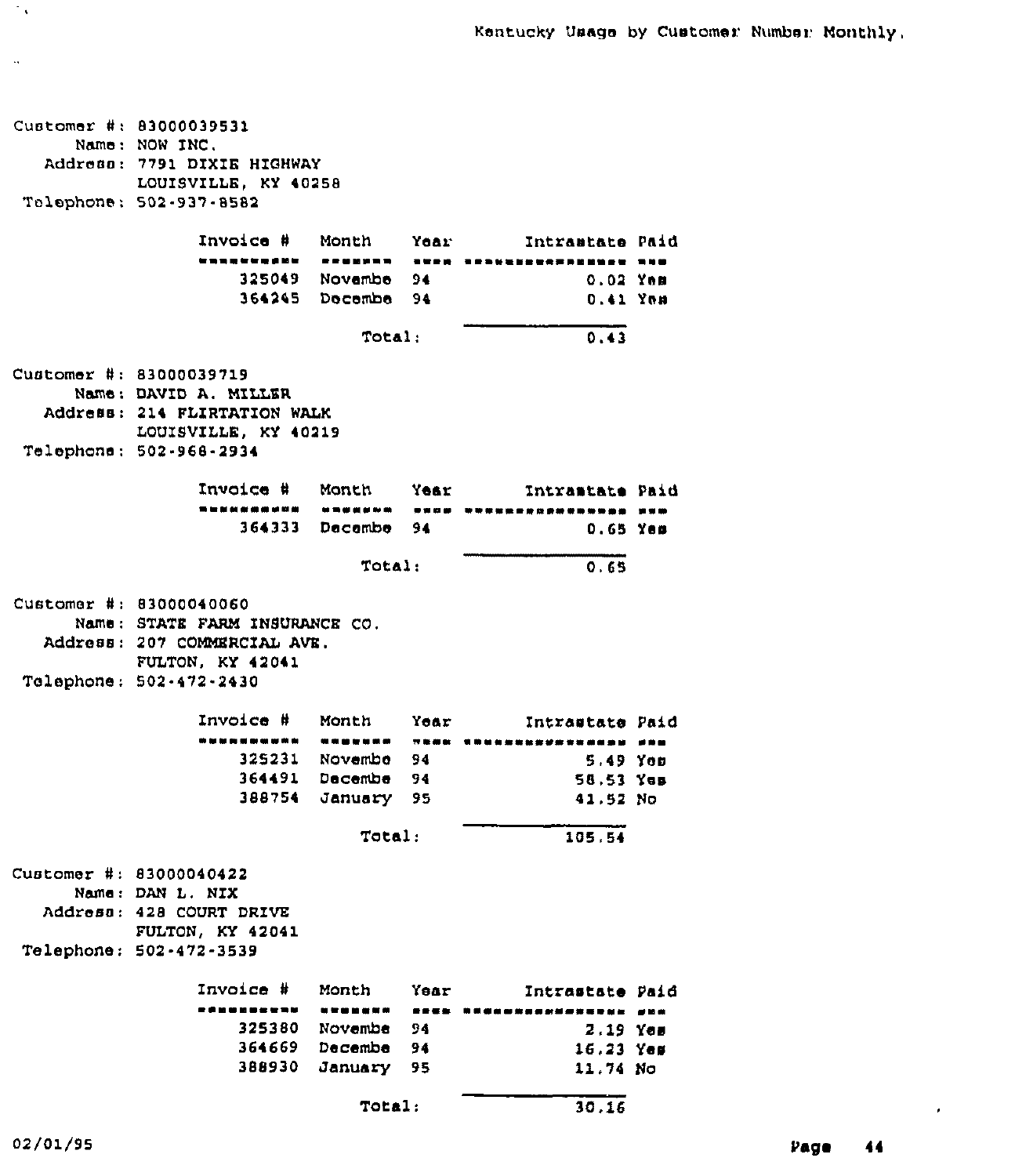$C$ ustomer #: 83000041204 Name; CITIEENS BANK Address: 1522 UNION CITY HIGHWAY HICKMAN, KY 42050 Telephone, 502-236-2525 Invoice # Month Year Intrastate Paid 365014 Decembe 94 61.91 Yos 389272 95 January Total: 75,13 No 137.04  $C$ ustomer #: 83000041266 Name, BILLY GRITTON Address: P,O, BOX 888 BARDSTOWN, KY 40004 Telephone: 502 <sup>~</sup> 348-6019 Invoice # Month Year = Intrastate Paid 1117220 A 1111,11 - 1112 - 1111220 AUSTRALIAN<br>1117220 A 1111,111 - 1112 - 1111 365043 Decembs 94 0.65 Yes Total: 0.65  $C$ ustomer #: 83000041404 Name, DR, CHARLES E, PEARCE Address; 4010 WATERFORD CIR, APT #3 LOUISVILLE, KY 40207 Telephone, 502.893 <sup>~</sup> 6765 Invoice # Month Year Mintrastate Paid I <sup>~</sup> I <sup>~</sup> 111<sup>~</sup> 11 I <sup>~</sup> 11 I ! <sup>~</sup> 1111<sup>~</sup> I <sup>~</sup> I 11<sup>~</sup> 365118 Decembs 94 0,08 No Total: 0.08  $Customer$  #: 83000041809 Name: MOBILE CAR CARE Address: 413 SOUTH SPRING STREET UNIT B LEXINGTON, KY 40508 Telephone: 606-253.4953 Invoice # Month Year Intrastate Paid 365294 Decembe 94 389558 January 95 3.53 No 0.28 No Total: 3.81

Îγ.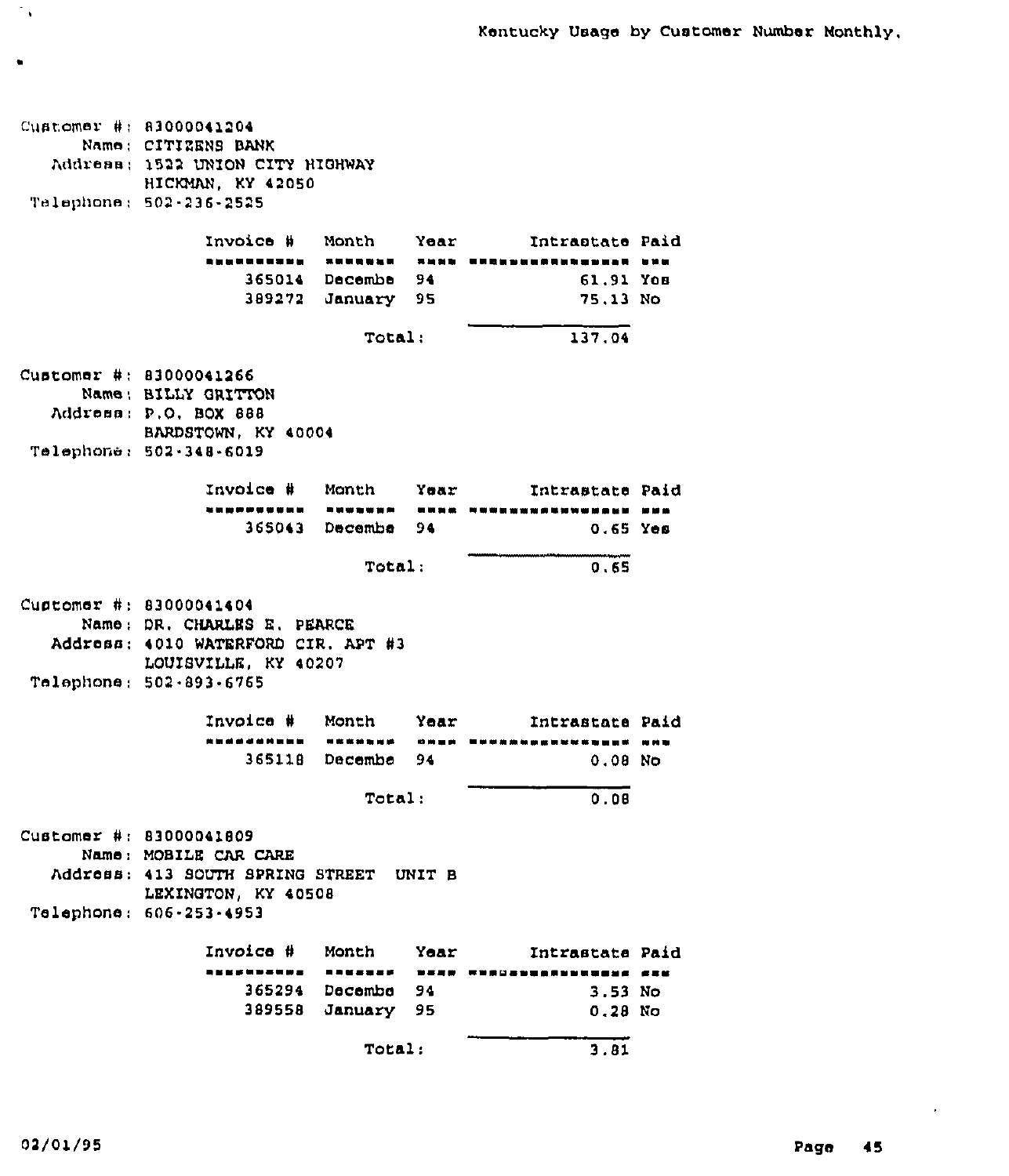|                         | Customer #: 83000041843<br>Name: JACKIE BLOODWORTH<br>Address: 26 FRANKFORT ROAD<br>BENTON, KY 42025<br>Telephone: 502-898-2027    |                   |      |                                     |  |  |  |
|-------------------------|------------------------------------------------------------------------------------------------------------------------------------|-------------------|------|-------------------------------------|--|--|--|
|                         | Invoice # Month Year                                                                                                               |                   |      | Intrastate Paid                     |  |  |  |
|                         | ,,,,,,,,,,,                                                                                                                        |                   |      | SANSSAG - BUAS PUNDEGGSSESAGUNS RON |  |  |  |
|                         |                                                                                                                                    | 365315 Decembe 94 |      | $0.65$ Yes                          |  |  |  |
|                         | Total:<br>0.65                                                                                                                     |                   |      |                                     |  |  |  |
|                         | Customer #: 83000042089<br>Name: DONALD JOSEPH CABLE<br>Address: 400 CABLE RIDGE<br>ZACHARIAH, KY 41396<br>Telephone: 606-668-3636 |                   |      |                                     |  |  |  |
|                         | Invoice # Month Year                                                                                                               |                   |      | Intrastate Paid                     |  |  |  |
|                         | .                                                                                                                                  |                   |      | SURSESA STRA PRESERVATORENA SER     |  |  |  |
|                         | 389699                                                                                                                             | January 95        |      | 11.45 No                            |  |  |  |
|                         |                                                                                                                                    | Total:            |      | 11.45                               |  |  |  |
|                         | Customer #: 83000043010<br>Name: MIKE HOMRA<br>Address: 616 GREEN RIDGE COURT<br>LEXINGTON, KY 40517<br>Telephone: 606-273-3697    |                   |      |                                     |  |  |  |
|                         | Invoice # Month Year                                                                                                               |                   |      | Intrastate Paid                     |  |  |  |
|                         | ----------                                                                                                                         |                   |      | NENBREG ARNA ENNBRUGSUNGSBENN NUN   |  |  |  |
|                         |                                                                                                                                    | 365815 Decembe 94 |      | 3.72 Yes                            |  |  |  |
|                         |                                                                                                                                    | 390101 January    | 95 - | $1.17$ No                           |  |  |  |
|                         |                                                                                                                                    | 4.89              |      |                                     |  |  |  |
| Customer #: 83000043018 | Name: ROBIN AUSTIN<br>Address: 3609 FOUNTAIN DR. #1<br>LOUISVILLE, KY 40218<br>Telephone: 502-452-1458                             |                   |      |                                     |  |  |  |
|                         | Invoice #                                                                                                                          | Month             | Year | Intrastate Paid                     |  |  |  |
|                         | . <i>.</i>                                                                                                                         | ,,,,,,,,          |      | ==============                      |  |  |  |
|                         | 390103                                                                                                                             | January           | 95   | 27.96 No                            |  |  |  |
|                         |                                                                                                                                    | Total:            |      | 27.96                               |  |  |  |

 $\langle \bullet \rangle$ 

 $\hat{\boldsymbol{\theta}}$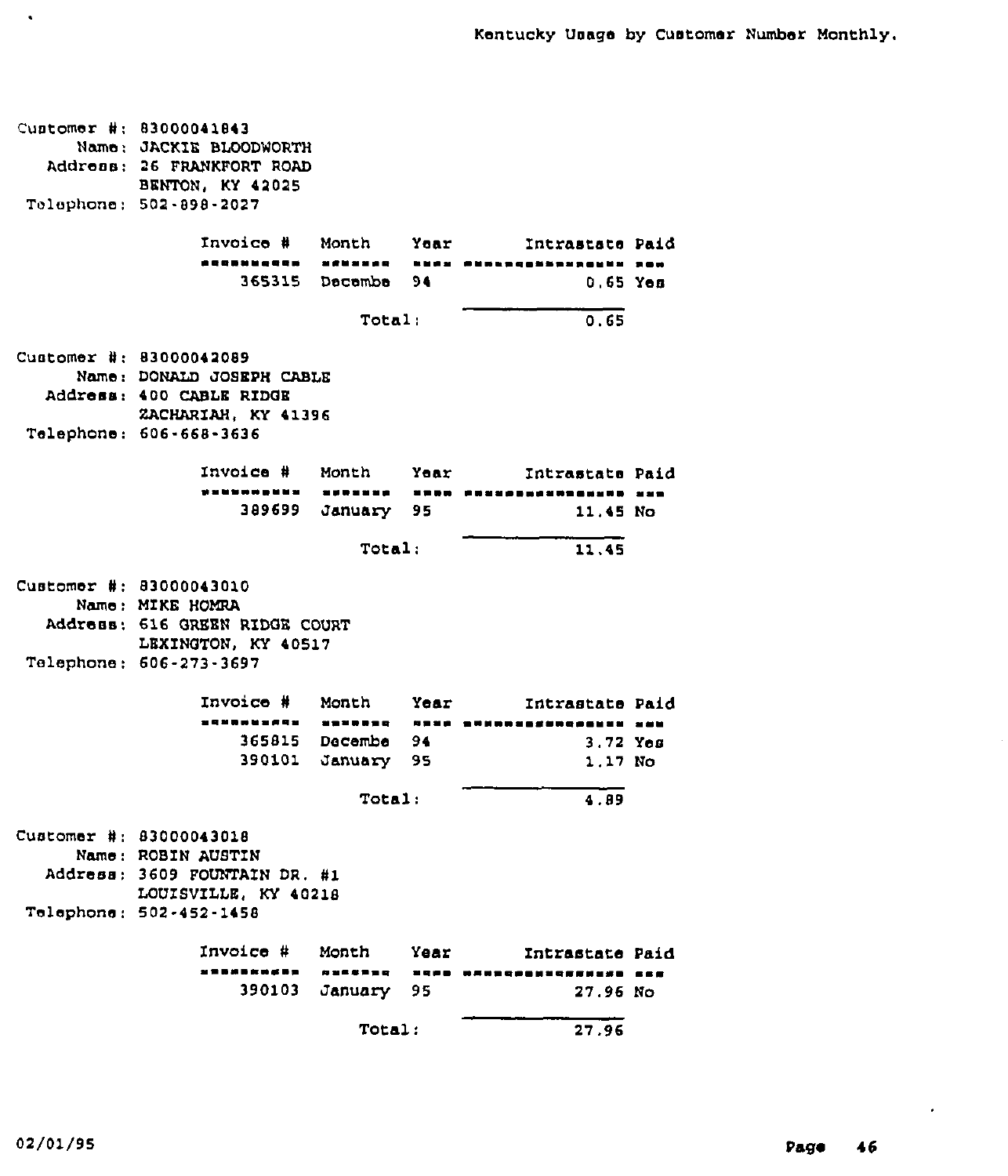Kentucky Usage by Customer Number Monthly.

customer #: 83000044318 Name: NEWTON'S JEWELRY Address: 220 CLINTON ST. HZCKMAN, KY 42050 Telephone: 502-236-2210 Invoice ¹ Month Year Intrastate Paid 390771 January 95 14.17 No Total: 14,17 Customer 83000044484 er #: asocoodinadi<br>Name: CHRISTOPHER J. CARPENTER Address: 307 WEST LEXINGTON AVE WINCHESTER, KY 40391 Telephone: 606-745-6556 Invoice # Month Year = Intrastate Paid WWWARAWUNG KURUNGU NGEN PRANNHENTUNDEN NGE 390848 January 95 1.<sup>28</sup> Yes Total: 1.28 Customer #: 83000044655 Name: JEFFREY D. NANCY P. MELSON Address: 14 WITHERS DRIVE RUSSELL SPRINGS, KY 42642 Telephone: 502-866-2955 Invoice # Month Year - Intrastate Paid WSSWSSWS MUNICUS SURS BRRSSHEEGSBUURGE REE 390912 January 95 16.80 No Total: 16.80 Customer #: 83000045123 Name: 5.C. SAMSI Address: 102 ARTHUR CT. RADCLIPP, KY 40160 Telephone: 502-351-5312 Invoice # Month Year - Intrastate Paid WSSENTUSE EXXUSE SSEE EUXUSSERHANGEM PPE 391132 January 95 0.16 No Total:  $0.16$